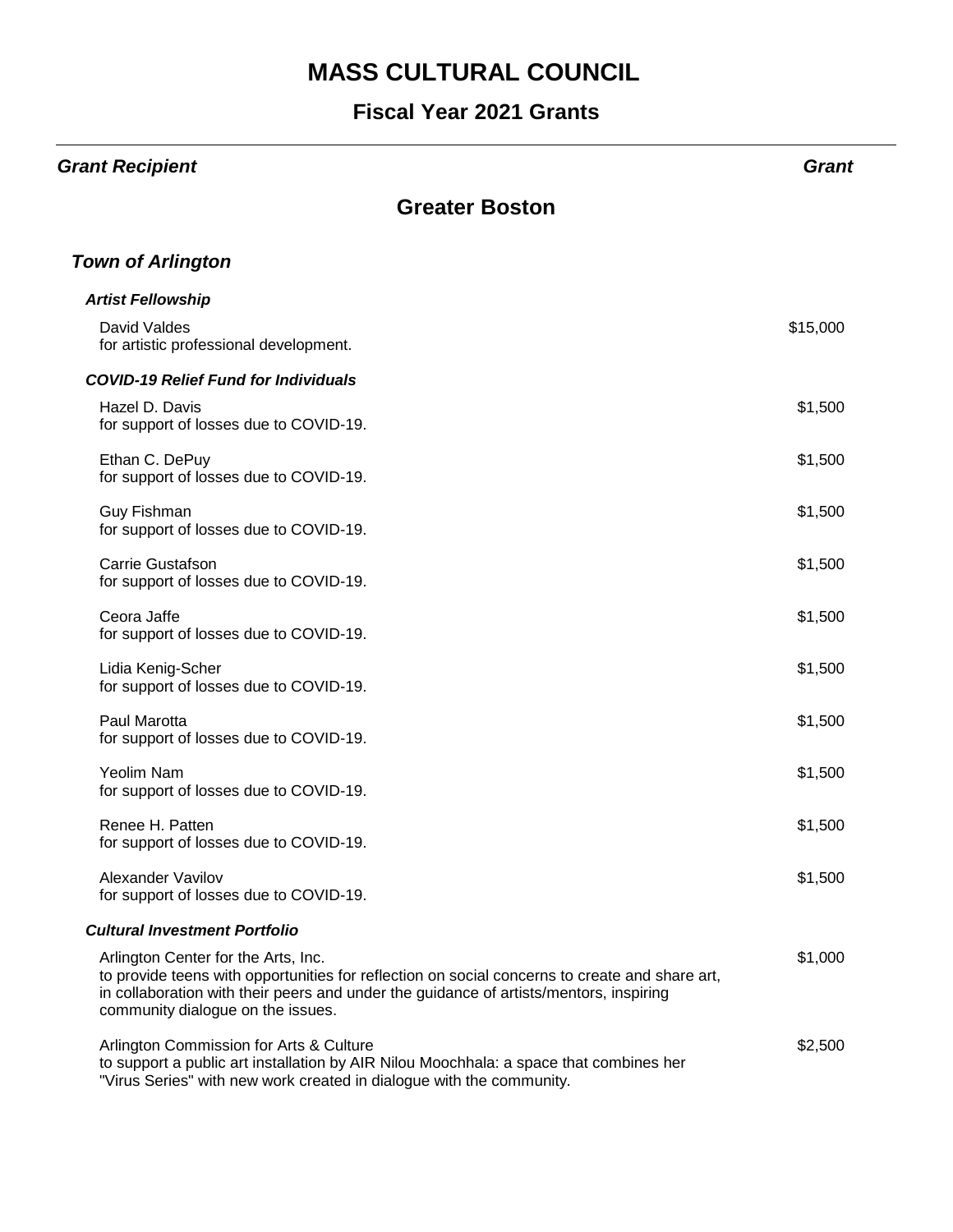| <b>Grant Recipient</b>                                                                                                                                                                                                                                                                                                                                                       | <b>Grant</b> |
|------------------------------------------------------------------------------------------------------------------------------------------------------------------------------------------------------------------------------------------------------------------------------------------------------------------------------------------------------------------------------|--------------|
| La Donna Musicale, Inc.<br>to rediscover, perform and preserve musical texts from the Renaissance, Baroque and<br>Classical periods composed by women, and to bring outstanding, historically-informed<br>musical performances to communities throughout Massachusetts in order to build<br>awareness of the legacy and unique contributions of early music women composers. | \$4,500      |
| New England Museum Association, Inc.<br>to inspire and connect people engaged with the museum field, provide tools for innovative<br>leadership, and empower museums to sustain themselves as essential to their communities.                                                                                                                                                | \$10,700     |
| Odaiko New England, Inc.<br>to promote cross-cultural understanding in diverse communities, create positive images of<br>Asian American culture, and foster enjoyment and appreciation of the taiko (Japanese<br>drum) art form through excellence in taiko performance, education and outreach.                                                                             | \$4,500      |
| <b>Shelter Music Boston</b><br>to bring classical music to Boston's homeless population.                                                                                                                                                                                                                                                                                     | \$5,200      |
| True Story, Inc.<br>to build empathy, respect, and understanding across differences in communities through<br>the honoring of true life stories.                                                                                                                                                                                                                             | \$3,500      |
| Voices Rising, Inc.<br>to celebrate the diverse lesbian, gay, bisexual, trans, and women's communities in and<br>around Boston through the growing tradition of the women's choral movement.                                                                                                                                                                                 | \$4,500      |
| <b>Cultural Organization Economic Recovery</b>                                                                                                                                                                                                                                                                                                                               |              |
| Odaiko New England, Inc.<br>for employee payroll and benefit costs or current mortgage payments, mortgage interest or<br>rent or general operations, as documented by the Contractor in the grant application, to<br>support recovery from the negative impact of the coronavirus/COVID-19 pandemic.                                                                         | \$16,000     |
| Voices Rising, Inc.<br>for general operations, as documented by the Contractor in the grant application, to support<br>recovery from the negative impact of the coronavirus/COVID-19 pandemic.                                                                                                                                                                               | \$15,000     |
| <b>Festivals - Fall/Winter</b>                                                                                                                                                                                                                                                                                                                                               |              |
| Arlington Jazz Festival, Inc.<br>to support Arlington Jazz Festival with the production, promotion and/or development of<br>festival audiences.                                                                                                                                                                                                                              | \$500        |
| <b>Local Cultural Council Allocation</b>                                                                                                                                                                                                                                                                                                                                     |              |
| <b>Arlington Cultural Council</b>                                                                                                                                                                                                                                                                                                                                            | \$17,100     |
| <b>Massachusetts Cultural Districts Initiative</b>                                                                                                                                                                                                                                                                                                                           |              |
| <b>Arlington Cultural District</b><br>to enliven public spaces with accessible asynchronous experiences, creating opportunities<br>for artists and invigorating the local economy.                                                                                                                                                                                           | \$7,500      |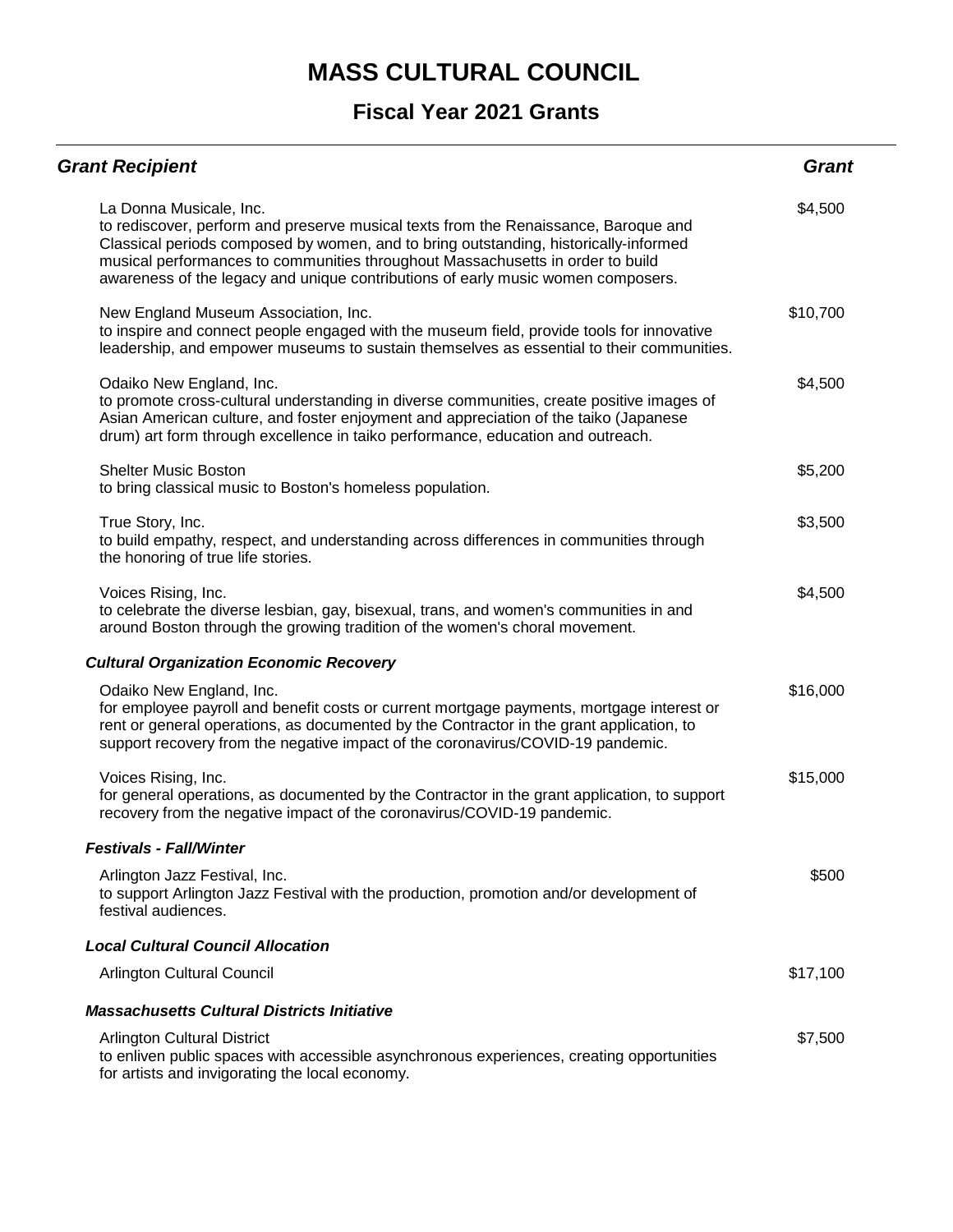| <b>Grant Recipient</b>                                                                                                                                                           | <b>Grant</b> |
|----------------------------------------------------------------------------------------------------------------------------------------------------------------------------------|--------------|
| <b>Town of Avon</b>                                                                                                                                                              |              |
| <b>Local Cultural Council Allocation</b>                                                                                                                                         |              |
| <b>Avon Cultural Council</b>                                                                                                                                                     | \$5,000      |
| <b>Town of Belmont</b>                                                                                                                                                           |              |
| <b>COVID-19 Relief Fund for Individuals</b>                                                                                                                                      |              |
| <b>Cindy Giron</b><br>for support of losses due to COVID-19.                                                                                                                     | \$1,500      |
| Pei-Chun Lin<br>for support of losses due to COVID-19.                                                                                                                           | \$1,500      |
| Christian A. McNeill<br>for support of losses due to COVID-19.                                                                                                                   | \$1,500      |
| <b>Cultural Facilities Fund</b>                                                                                                                                                  |              |
| National Association for Armenian Stud.<br>for a systems replacement plan.                                                                                                       | \$7,000      |
| National Association for Armenian Stud.<br>for the final construction costs and measures to protect against Covid-19 transmission of<br>NAASR's 31,000-volume rare book library. | \$100,000    |
| <b>Cultural Investment Portfolio</b>                                                                                                                                             |              |
| Belmont World Film, Inc.<br>to support Belmont World Film's 19th International Film Series: Family Ties.                                                                         | \$2,500      |
| <b>Festivals - Fall/Winter</b>                                                                                                                                                   |              |
| Belmont World Film, Inc.<br>to support Belmont World Film Observes World Refugee Month with the production,<br>promotion and/or development of festival audiences.               | \$500        |
| Powers Music School, Inc.<br>to support Mildred Freiberg Piano Festival with the production, promotion and/or<br>development of festival audiences.                              | \$500        |
| <b>Folk Arts and Heritage</b>                                                                                                                                                    |              |
| Mehmet Ali Sanlikol<br>for an apprenticeship with Giorgos Lernis.                                                                                                                | \$7,000      |
| <b>Local Cultural Council Allocation</b>                                                                                                                                         |              |
| <b>Belmont Cultural Council</b>                                                                                                                                                  | \$7,100      |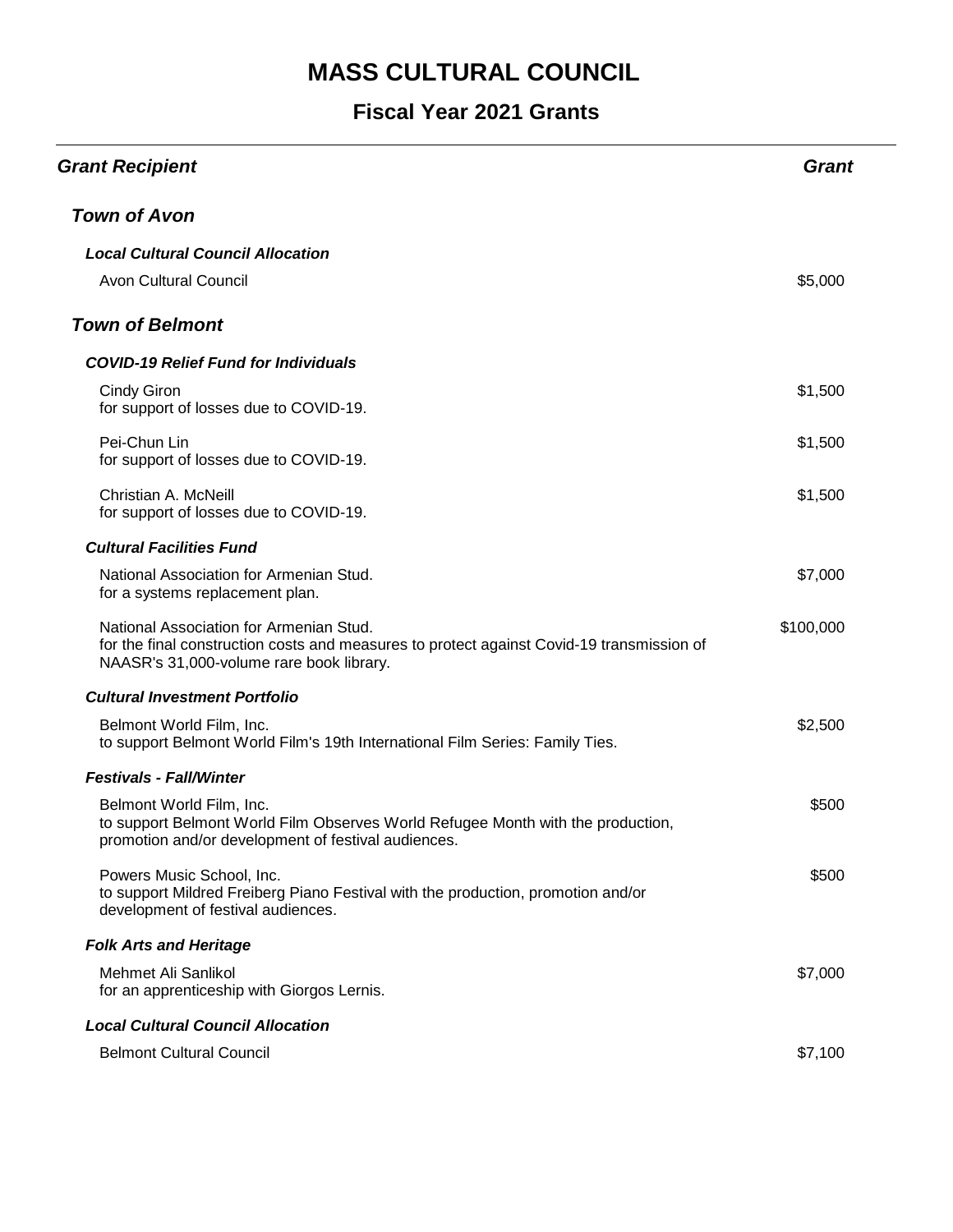| <b>Grant Recipient</b>                                                                                                                     | <b>Grant</b> |
|--------------------------------------------------------------------------------------------------------------------------------------------|--------------|
| <b>STARS Residency</b>                                                                                                                     |              |
| Waldorf High School of MA Bay<br>for a fully in-person school residency with Julie Peck in ceramics, focused on building<br>ceramic lamps. | \$5,000      |
| <b>Town of Braintree</b>                                                                                                                   |              |
| <b>COVID-19 Relief Fund for Individuals</b>                                                                                                |              |
| Danny N. Bolton<br>for support of losses due to COVID-19.                                                                                  | \$1,500      |
| Antonio Irons<br>for support of losses due to COVID-19.                                                                                    | \$1,500      |
| <b>Local Cultural Council Allocation</b>                                                                                                   |              |
| <b>Braintree Cultural Council</b>                                                                                                          | \$14,400     |
| <b>Town of Brookline</b>                                                                                                                   |              |
| <b>Artist Fellowship</b>                                                                                                                   |              |
| Rania Matar<br>for artistic professional development.                                                                                      | \$15,000     |
| <b>COVID-19 Relief Fund for Individuals</b>                                                                                                |              |
| Sam Chase<br>for support of losses due to COVID-19.                                                                                        | \$1,500      |
| Philip S. Grenadier<br>for support of losses due to COVID-19.                                                                              | \$1,500      |
| Gray M. Leiper<br>for support of losses due to COVID-19.                                                                                   | \$1,500      |
| Giuseppe Paradiso<br>for support of losses due to COVID-19.                                                                                | \$1,500      |
| <b>Kina Park</b><br>for support of losses due to COVID-19.                                                                                 | \$1,500      |
| Miguel Perez-Espejo<br>for support of losses due to COVID-19.                                                                              | \$1,500      |
| Milton A. Reder<br>for support of losses due to COVID-19.                                                                                  | \$1,500      |
| Margarita Y. Valchinova<br>for support of losses due to COVID-19.                                                                          | \$1,500      |
| Robert A. Winiker<br>for support of losses due to COVID-19.                                                                                | \$1,500      |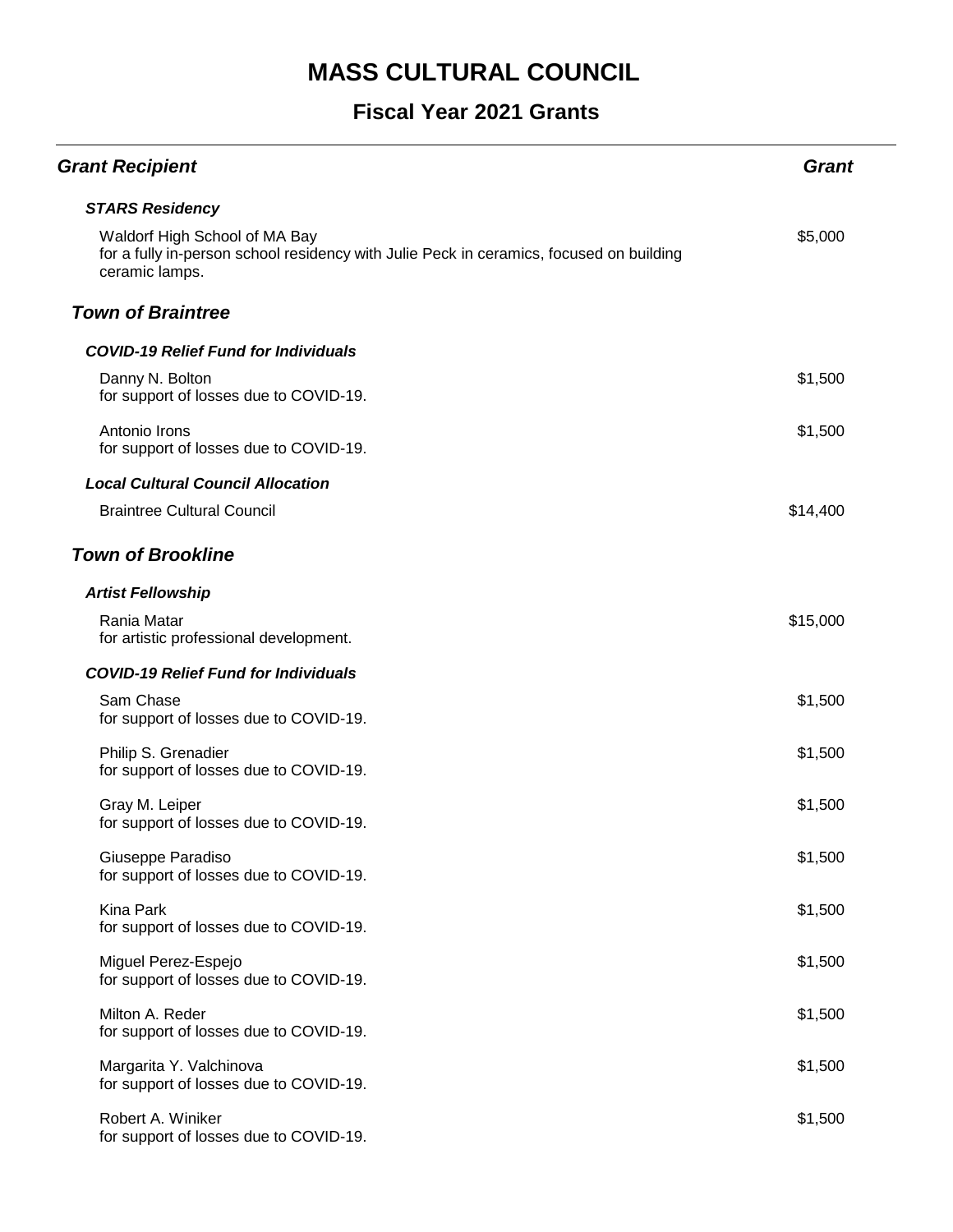| <b>Grant Recipient</b>                                                                                                                                                                                                                                                                                                                                                                                                      | <b>Grant</b> |
|-----------------------------------------------------------------------------------------------------------------------------------------------------------------------------------------------------------------------------------------------------------------------------------------------------------------------------------------------------------------------------------------------------------------------------|--------------|
| William J. Winiker<br>for support of losses due to COVID-19.                                                                                                                                                                                                                                                                                                                                                                | \$1,500      |
| Ariel Wyner<br>for support of losses due to COVID-19.                                                                                                                                                                                                                                                                                                                                                                       | \$1,500      |
| Minjia Xu<br>for support of losses due to COVID-19.                                                                                                                                                                                                                                                                                                                                                                         | \$1,500      |
| Harry Yu<br>for support of losses due to COVID-19.                                                                                                                                                                                                                                                                                                                                                                          | \$1,500      |
| <b>Cultural Facilities Fund</b>                                                                                                                                                                                                                                                                                                                                                                                             |              |
| Brookline Music School, Inc.<br>for a new HVAC system and the installation of thermostats, air purifiers, individual<br>thermostatic radiator valves, hydronic hot water coils, new boiler flue, new ducts, new<br>ceiling tiles and carpeting.                                                                                                                                                                             | \$80,000     |
| Coolidge Corner Theatre Foundation, Inc.<br>for a Community Education & Engagement Center, including 2 new theaters, expanded<br>accessible lobby & concessions, and upgraded HVAC to increase air quality via filtration &<br>purification.                                                                                                                                                                                | \$200,000    |
| <b>Cultural Investment Portfolio</b>                                                                                                                                                                                                                                                                                                                                                                                        |              |
| Brookline Arts Center, Inc.<br>to teach and to stimulate individual creative expression and art appreciation by providing<br>high quality, affordable programs to people of all ages, abilities and backgrounds.                                                                                                                                                                                                            | \$9,800      |
| Brookline Music School, Inc.<br>to nurture interest and excellence in music and dance; offer first class instruction to the<br>entire community, regardless of age or background; provide generous scholarship aid;<br>sponsor a full schedule of public concerts and events.                                                                                                                                               | \$21,700     |
| <b>Collage New Music</b><br>to commission, perform, and record contemporary classical music -- with a special<br>emphasis on the music of Boston-based composers; and to provide an arena for the union<br>of composer, performer, and listener through thoughtful and innovative programming and<br>related events.                                                                                                        | \$4,500      |
| Coolidge Corner Theatre Foundation, Inc.<br>to celebrate the experience of cinema by presenting the finest international, documentary,<br>animated, and independent/experimental film series while helping to preserve Boston's last<br>original Art Deco movie house with live performances, educational programs, lectures,<br>young/local filmmaker showcases--that all goes to nurture a broad-based, diverse audience. | \$35,000     |
| Puppet Showplace, Inc.<br>to support excellence in puppetry as a theatrical experience that educates, enlightens, and<br>entertains all audiences.                                                                                                                                                                                                                                                                          | \$9,800      |
| Voices Boston, Inc.<br>to transform children into performing artists through training in voice, drama and dance, and<br>empower them to engage with audiences in profound ways.                                                                                                                                                                                                                                             | \$6,300      |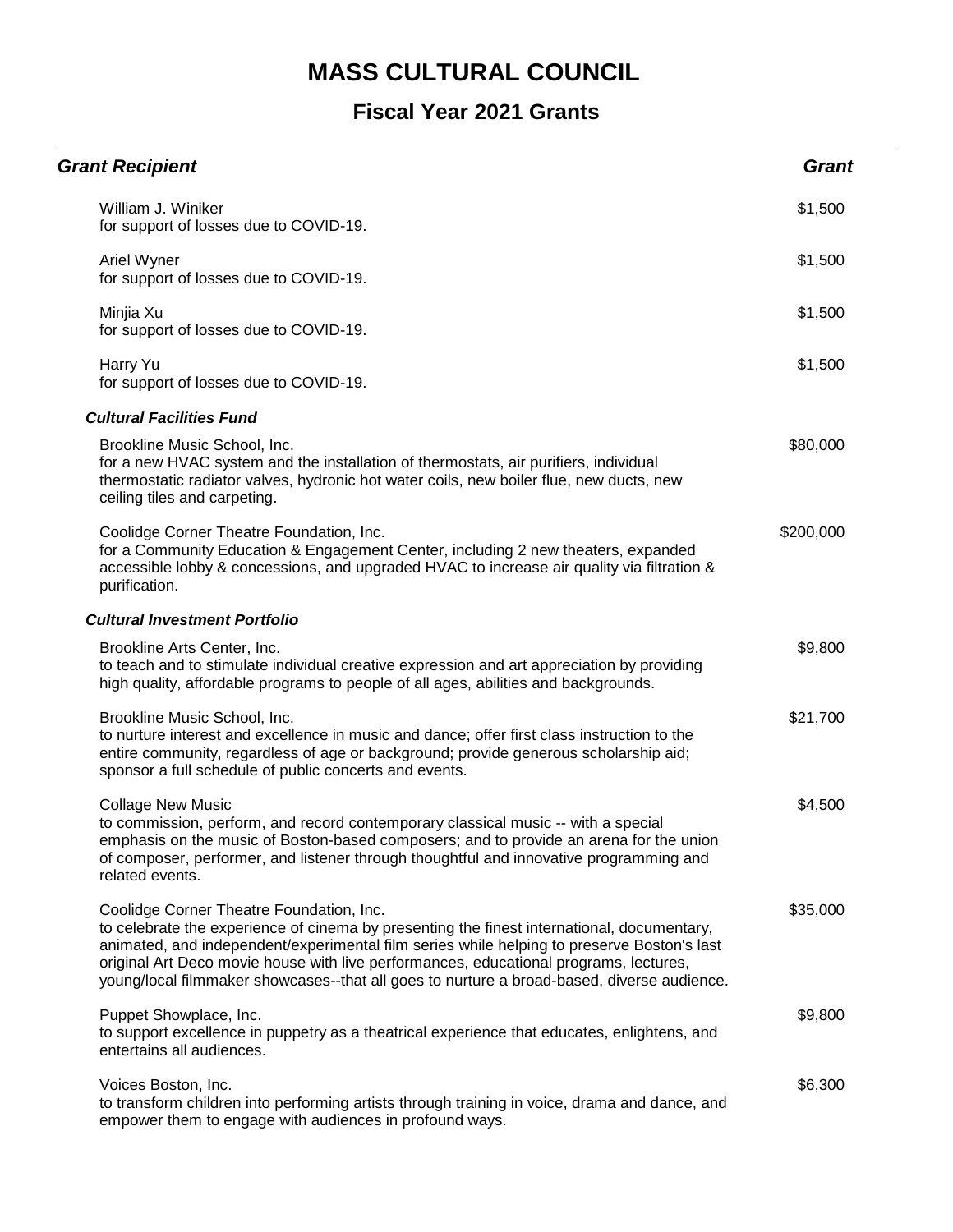| <b>Grant Recipient</b>                                                                                                                                                                                                                                                                                                                                               | <b>Grant</b> |
|----------------------------------------------------------------------------------------------------------------------------------------------------------------------------------------------------------------------------------------------------------------------------------------------------------------------------------------------------------------------|--------------|
| <b>Zephyr Press</b><br>to publish literary titles that foster a deeper understanding of other cultures and languages,<br>with a focus on contemporary literature in translation from Russia, Eastern Europe, and<br>East Asia; and to further promote cross-cultural exchange by organizing bilingual readings,<br>translation workshops, and other cultural events. | \$4,500      |
| <b>Cultural Organization Economic Recovery</b>                                                                                                                                                                                                                                                                                                                       |              |
| Bach, Beethoven, and Brahms Society<br>for general operations, as documented by the Contractor in the grant application, to support<br>recovery from the negative impact of the coronavirus/COVID-19 pandemic.                                                                                                                                                       | \$4,000      |
| <b>Collage New Music</b><br>for general operations, as documented by the Contractor in the grant application, to support<br>recovery from the negative impact of the coronavirus/COVID-19 pandemic.                                                                                                                                                                  | \$7,000      |
| <b>Festivals - Fall/Winter</b>                                                                                                                                                                                                                                                                                                                                       |              |
| Brookline Music School, Inc.<br>to support Brookline Porchfest with the production, promotion and/or development of<br>festival audiences.                                                                                                                                                                                                                           | \$500        |
| <b>Local Cultural Council Allocation</b>                                                                                                                                                                                                                                                                                                                             |              |
| Brookline Commission for the Arts                                                                                                                                                                                                                                                                                                                                    | \$14,500     |
| <b>STARS Residency</b>                                                                                                                                                                                                                                                                                                                                               |              |
| <b>Michael Driscoll Elementary School</b><br>for a fully remote school residency with Rehearsal for Life in theater/improv to teach SEL<br>skills.                                                                                                                                                                                                                   | \$5,000      |
| <b>City of Cambridge</b>                                                                                                                                                                                                                                                                                                                                             |              |
| <b>Artist Fellowship</b>                                                                                                                                                                                                                                                                                                                                             |              |
| Kate Gakenheimer<br>for artistic professional development.                                                                                                                                                                                                                                                                                                           | \$15,000     |
| Pandelis Karayorgis<br>for artistic professional development.                                                                                                                                                                                                                                                                                                        | \$1,500      |
| <b>Hamed Noori</b><br>for artistic professional development.                                                                                                                                                                                                                                                                                                         | \$1,500      |
| Ougie Pak<br>for artistic professional development.                                                                                                                                                                                                                                                                                                                  | \$1,500      |
| <b>COVID-19 Relief Fund for Individuals</b>                                                                                                                                                                                                                                                                                                                          |              |
| Kenneth C. Allen<br>for support of losses due to COVID-19.                                                                                                                                                                                                                                                                                                           | \$1,500      |
| Alisa Amador<br>for support of losses due to COVID-19.                                                                                                                                                                                                                                                                                                               | \$1,500      |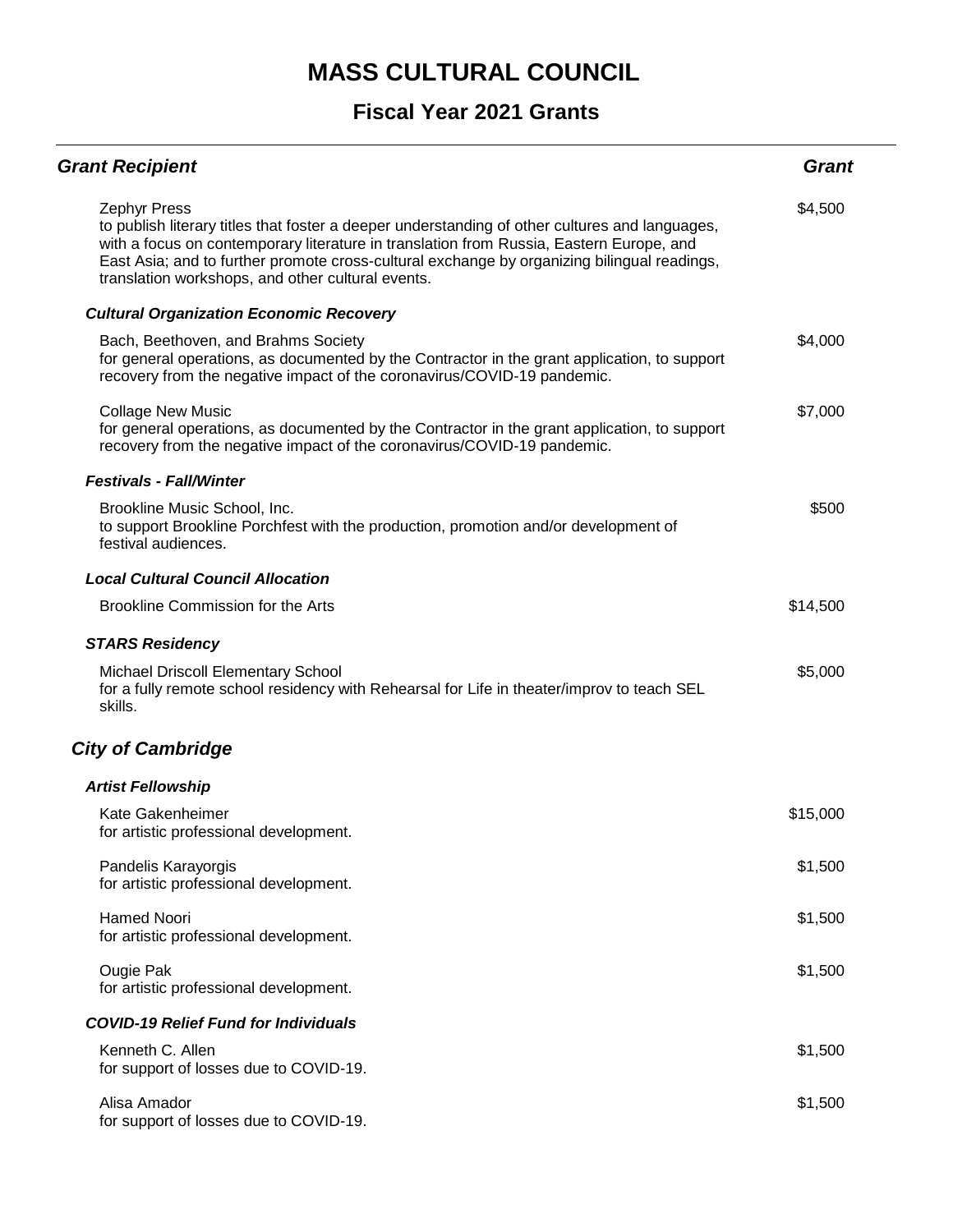| <b>Grant Recipient</b>                                           | <b>Grant</b> |
|------------------------------------------------------------------|--------------|
| Mari Black<br>for support of losses due to COVID-19.             | \$1,500      |
| Jessica Bodner<br>for support of losses due to COVID-19.         | \$1,500      |
| Daniel Chong<br>for support of losses due to COVID-19.           | \$1,500      |
| Vie Ciné<br>for support of losses due to COVID-19.               | \$1,500      |
| <b>Rutherford Cius</b><br>for support of losses due to COVID-19. | \$1,500      |
| <b>Kevin Crudder</b><br>for support of losses due to COVID-19.   | \$1,500      |
| Gohar Dashti<br>for support of losses due to COVID-19.           | \$1,500      |
| <b>Kyra Davies</b><br>for support of losses due to COVID-19.     | \$1,500      |
| Dewey C. Dellay<br>for support of losses due to COVID-19.        | \$1,500      |
| Stephanie Dowdy-Nava<br>for support of losses due to COVID-19.   | \$1,500      |
| Sofia Engelman<br>for support of losses due to COVID-19.         | \$1,500      |
| Bethany L. Ericson<br>for support of losses due to COVID-19.     | \$1,500      |
| Justin N. Fisher<br>for support of losses due to COVID-19.       | \$1,500      |
| Yi-Ting Hsieh<br>for support of losses due to COVID-19.          | \$1,500      |
| Lysander Jaffe<br>for support of losses due to COVID-19.         | \$1,500      |
| Laura Jaklitsch<br>for support of losses due to COVID-19.        | \$1,500      |
| Billie Jo Joy<br>for support of losses due to COVID-19.          | \$1,500      |
| Kayleigh L. Kane<br>for support of losses due to COVID-19.       | \$1,500      |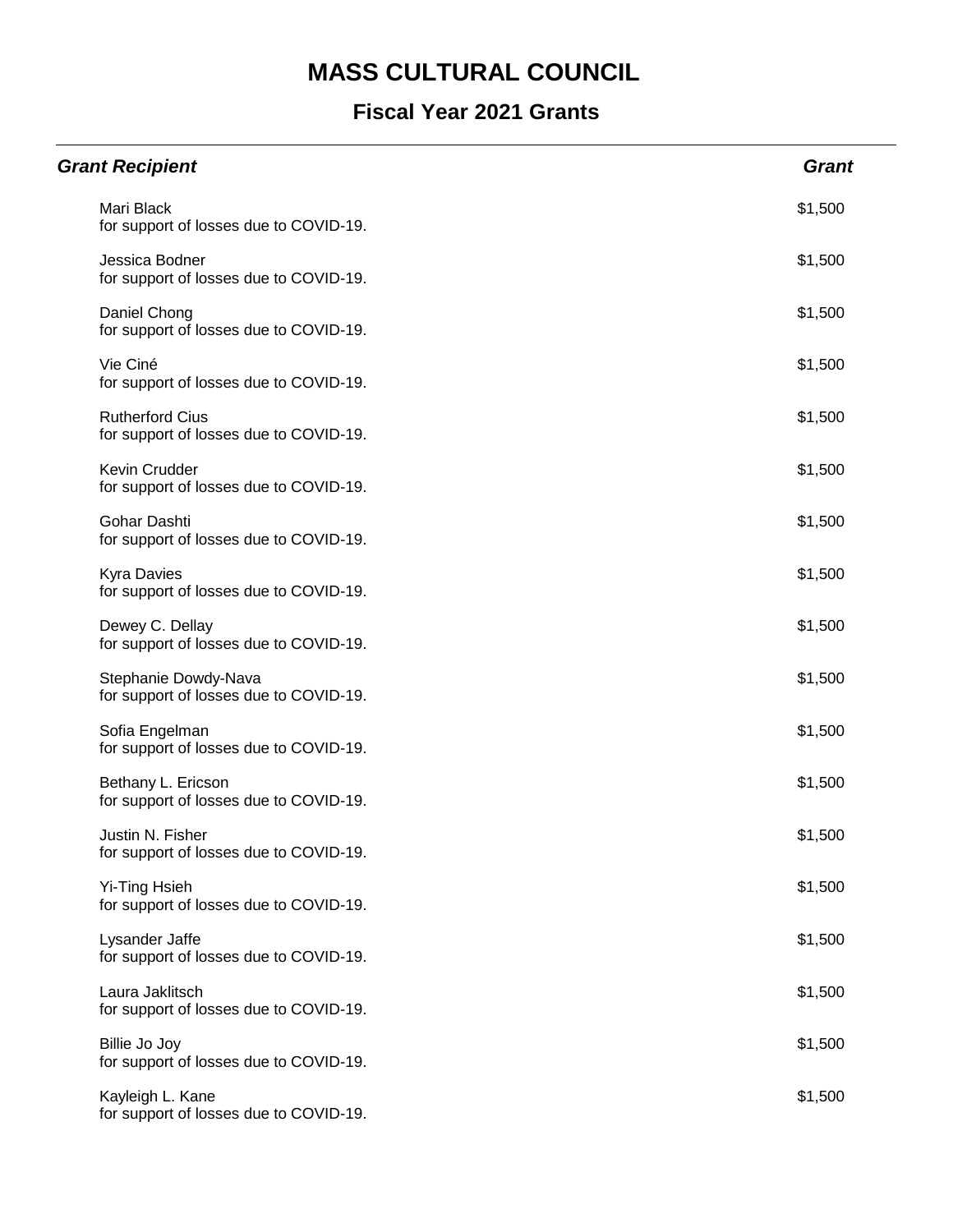| <b>Grant Recipient</b>                                         | <b>Grant</b> |
|----------------------------------------------------------------|--------------|
| Rozann Kraus<br>for support of losses due to COVID-19.         | \$1,500      |
| Samantha Layco<br>for support of losses due to COVID-19.       | \$1,500      |
| Anthony Leva<br>for support of losses due to COVID-19.         | \$1,500      |
| James J. Manning<br>for support of losses due to COVID-19.     | \$1,500      |
| Sophie P. Michaux<br>for support of losses due to COVID-19.    | \$1,500      |
| Jenna Moynihan<br>for support of losses due to COVID-19.       | \$1,500      |
| <b>Hamed Noori</b><br>for support of losses due to COVID-19.   | \$1,500      |
| Lauren Passenti<br>for support of losses due to COVID-19.      | \$1,500      |
| Kendall R. Ramseur<br>for support of losses due to COVID-19.   | \$1,500      |
| Erik R. Sarno<br>for support of losses due to COVID-19.        | \$1,500      |
| <b>Kris Sidberry</b><br>for support of losses due to COVID-19. | \$1,500      |
| Adam J. Simon<br>for support of losses due to COVID-19.        | \$1,500      |
| Valerie Thompson<br>for support of losses due to COVID-19.     | \$1,500      |
| Erika Van Pelt<br>for support of losses due to COVID-19.       | \$1,500      |
| Tony L. Watt<br>for support of losses due to COVID-19.         | \$1,500      |
| Lakiyra Williams<br>for support of losses due to COVID-19.     | \$1,500      |
| Nicola A. Williams<br>for support of losses due to COVID-19.   | \$1,500      |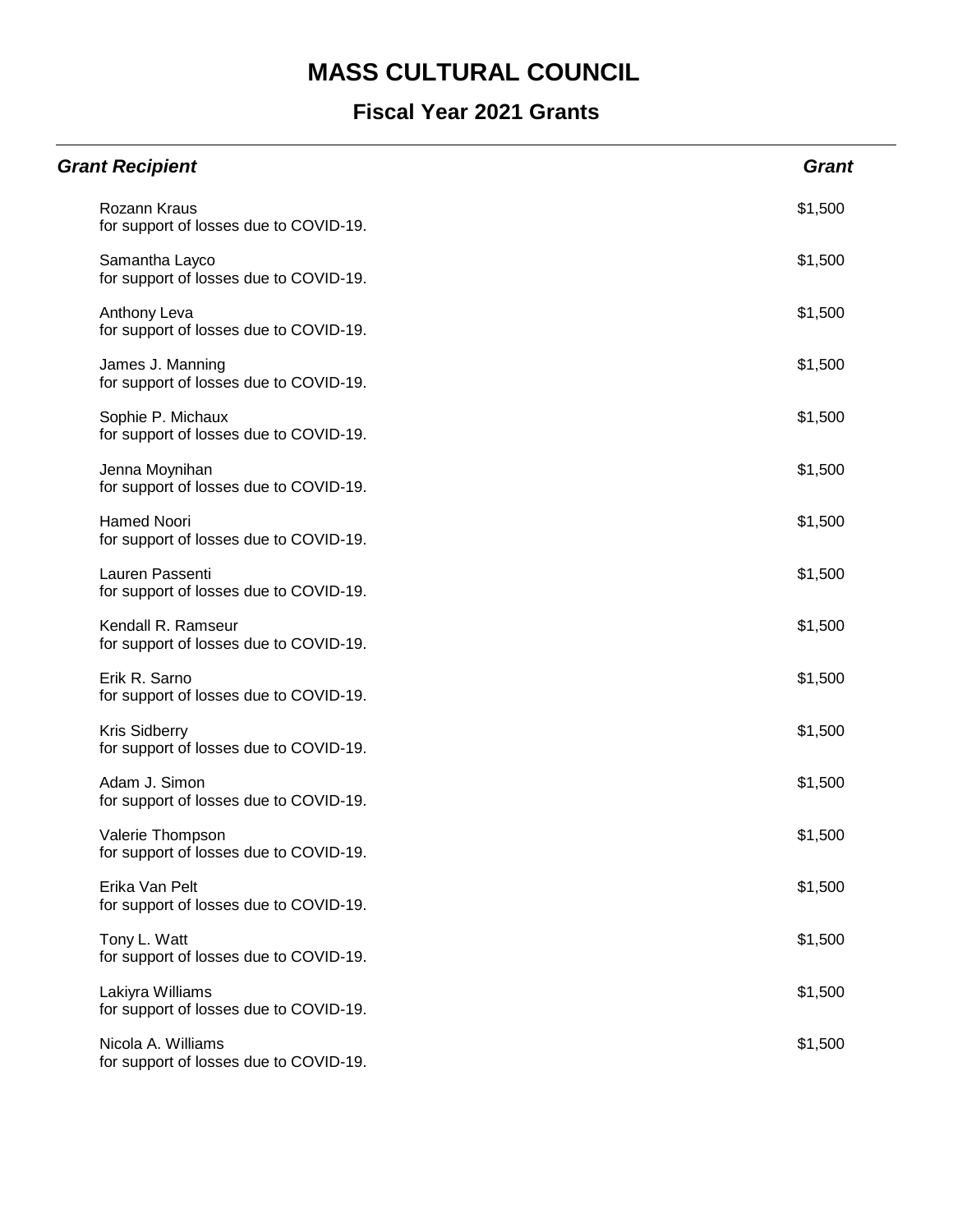| <b>Grant Recipient</b>                                                                                                                                                                                                                                                                                                                                                                                                      | <b>Grant</b> |
|-----------------------------------------------------------------------------------------------------------------------------------------------------------------------------------------------------------------------------------------------------------------------------------------------------------------------------------------------------------------------------------------------------------------------------|--------------|
| <b>Cultural Facilities Fund</b>                                                                                                                                                                                                                                                                                                                                                                                             |              |
| <b>Black History in Action</b><br>to restore the exterior and improve accessibility of an 1886 African Orthodox Cathedral.<br>Work includes insulation, re-shingling, installation of an accessible ramp, and restoration of<br>the original side entrance and windows.                                                                                                                                                     | \$110,000    |
| City of Cambridge<br>for the construction of a new community space for the visual and performing arts,<br>technology, entrepreneurship, workforce development, and youth education.                                                                                                                                                                                                                                         | \$200,000    |
| The Dance Complex, Inc.<br>for the replacement and upgrade of multiple studio floors.                                                                                                                                                                                                                                                                                                                                       | \$70,000     |
| <b>MIT Museum</b><br>for the construction of a new, purpose-designed MIT Museum at the entrance of the MIT<br>campus and in the heart of Kendall Square.                                                                                                                                                                                                                                                                    | \$200,000    |
| <b>Cultural Investment Portfolio</b>                                                                                                                                                                                                                                                                                                                                                                                        |              |
| American Repertory Theater<br>to produce or present groundbreaking theatrical experiences in its Cambridge, MA home<br>venues - the Loeb Drama Center and OBERON - and to engage broad and diverse<br>audiences in its work.                                                                                                                                                                                                | \$60,000     |
| The Ballet Theatre of Boston, Inc.<br>to make ballet accessible to audiences and students of all racial, cultural and economic<br>backgrounds, to expand the role that dance plays in the education of our youth and<br>enrichment of our community locally and beyond, and to create new ballets of artistic<br>excellence that provide a stimulating and culturally relevant experience for today's diverse<br>audiences. | \$26,600     |
| Boston Book Festival, Inc.<br>to support a project that offers a virtual video showcase highlighting new books written by<br>authors across the Commonwealth, in all genres and appropriate for all ages.                                                                                                                                                                                                                   | \$2,500      |
| Boston Chamber Music Society, Inc.<br>to provide Boston's concert-going public with exceptional performances of the great<br>chamber music repertoire, while fostering understanding and appreciation of the art form,<br>making it more accessible to all.                                                                                                                                                                 | \$8,300      |
| Boston Early Music Festival & Exhibition<br>to promote early music through Festivals featuring newly revived baroque opera<br>masterpieces, concerts by the world's leading artists, the Exhibition of instrument makers,<br>and a wide array of fringe concerts by local artists; and the annual Concerts.                                                                                                                 | \$26,300     |
| <b>Brattle Film Foundation</b><br>to support the film and educational programs of the Brattle Film Foundation at the Brattle<br>Theatre in Harvard Square, Cambridge who's mission it to celebrate film as a popular and<br>fine art form, with cultural and historical importance that excites, educates, and inspires<br>community.                                                                                       | \$14,000     |
| Brookline Community Center for the Arts<br>to support "You & Broadway!," musical variety recorded shows, by seniors for seniors, to<br>provide virtual programming and creative activities to the at risk senior community.                                                                                                                                                                                                 | \$2,500      |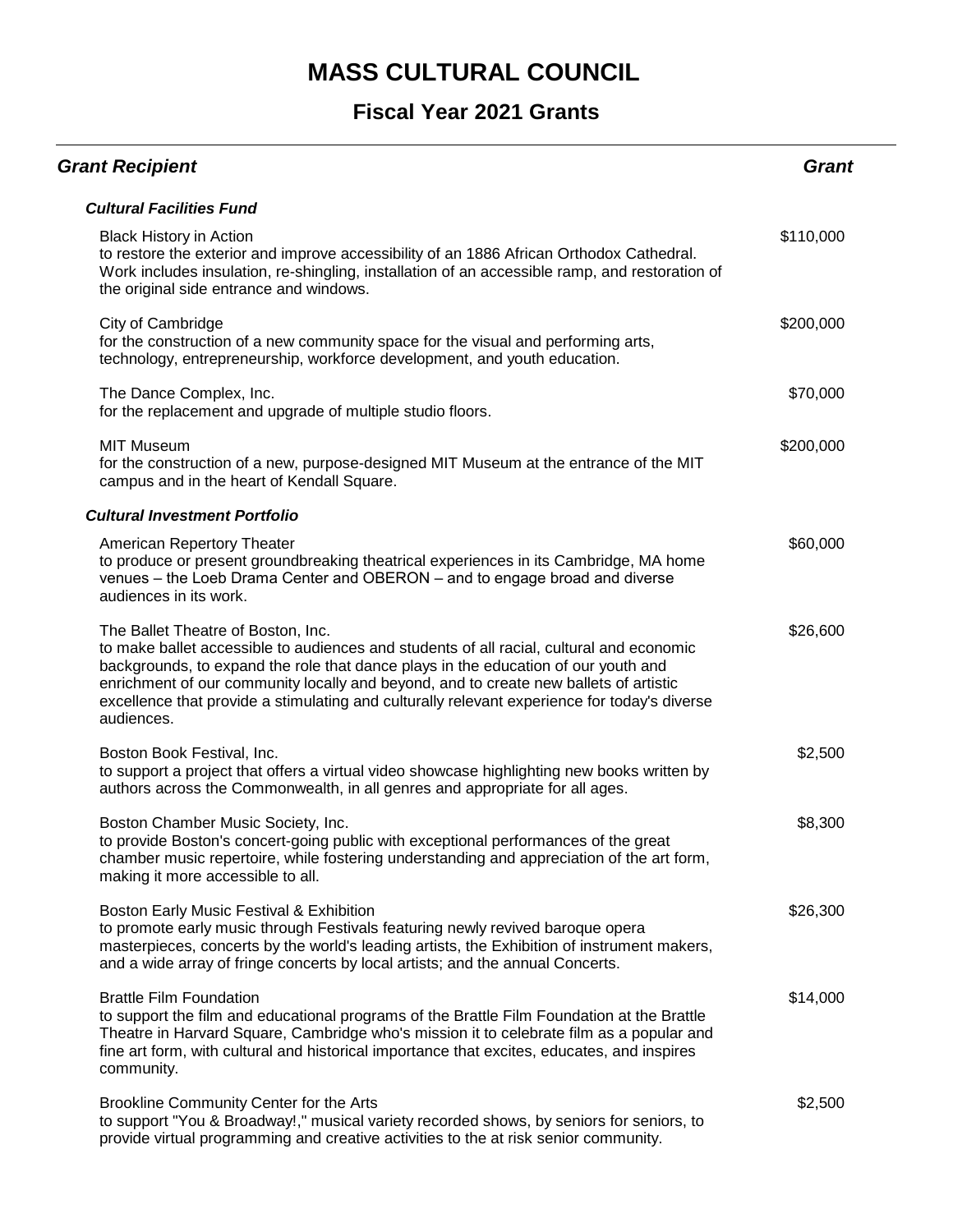| <b>Grant Recipient</b>                                                                                                                                                                                                                                                                                                                  | <b>Grant</b> |
|-----------------------------------------------------------------------------------------------------------------------------------------------------------------------------------------------------------------------------------------------------------------------------------------------------------------------------------------|--------------|
| Cambridge Arts Council<br>to ensure that the arts remain vital for people living, working and visiting in Cambridge.                                                                                                                                                                                                                    | \$20,700     |
| Cambridge Center for Adult Education<br>to support the Blacksmith House Poetry Series (BHPS), a series of readings.                                                                                                                                                                                                                     | \$2,500      |
| Cambridge Chamber Ensemble<br>to support a virtual streaming production of Richard Wagner's early comic opera "Forbidden"<br>Love" in English.                                                                                                                                                                                          | \$2,500      |
| Cambridge Forum, Inc.<br>to foster participatory democracy and community involvement by producing live public<br>forums, public radio and web-based programs featuring artists and scientists, writers and<br>thinkers, activists and experts in interactive dialogue with live audiences on contemporary<br>cultural issues and ideas. | \$4,500      |
| <b>Cambridge Historical Commission</b><br>to educate and inform the public about the city's architectural and social history through<br>presentations to children and adults, publications, technical assistance, and an archive and<br>non-circulating reference library.                                                              | \$12,100     |
| Cambridge Multicultural Arts Center<br>to present visual and performing arts programs that educate the community about diversity,<br>and to make our facility available to artists or groups that may not otherwise have access to<br>a professionally equipped facility or the cultural mainstream.                                    | \$10,000     |
| Cambridge Symphony Orchestra, Inc.<br>to harness the power of music to forge lasting relationships with the community by creating<br>outstanding musical programming and expanding the community's access to it.                                                                                                                        | \$4,500      |
| Central Square Theater, Inc.<br>for a theater space, and a model artistic and managerial partnership in which resident<br>companies maintain their unique identities while working in tandem to fuel long-term<br>sustainability, stimulate creativity, and add value to the community.                                                 | \$21,100     |
| Community Art Center, Inc.<br>to cultivate an engaged community of youth whose powerful artistic voices transform their<br>lives, their neighborhoods, and their worlds.                                                                                                                                                                | \$16,800     |
| The Dance Complex, Inc.<br>to maintain an historic building and an artist run center dedicated to promoting, advancing,<br>and sponsoring artistic endeavors, creative work, and education in dance and the<br>movement arts.                                                                                                           | \$13,200     |
| Eureka Ensemble<br>to support a music education program on climate change for young composers/songwriters<br>in the Greater Boston area.                                                                                                                                                                                                | \$2,500      |
| <b>Global Arts Live</b><br>to present the finest traditional and contemporary performing arts from around the world to<br>the broadest possible audience.                                                                                                                                                                               | \$24,700     |
| Green Cambridge, Inc.<br>to support multidisciplinary arts and interpretive science programs for children and their<br>families to explore local wildlife and habitats.                                                                                                                                                                 | \$2,500      |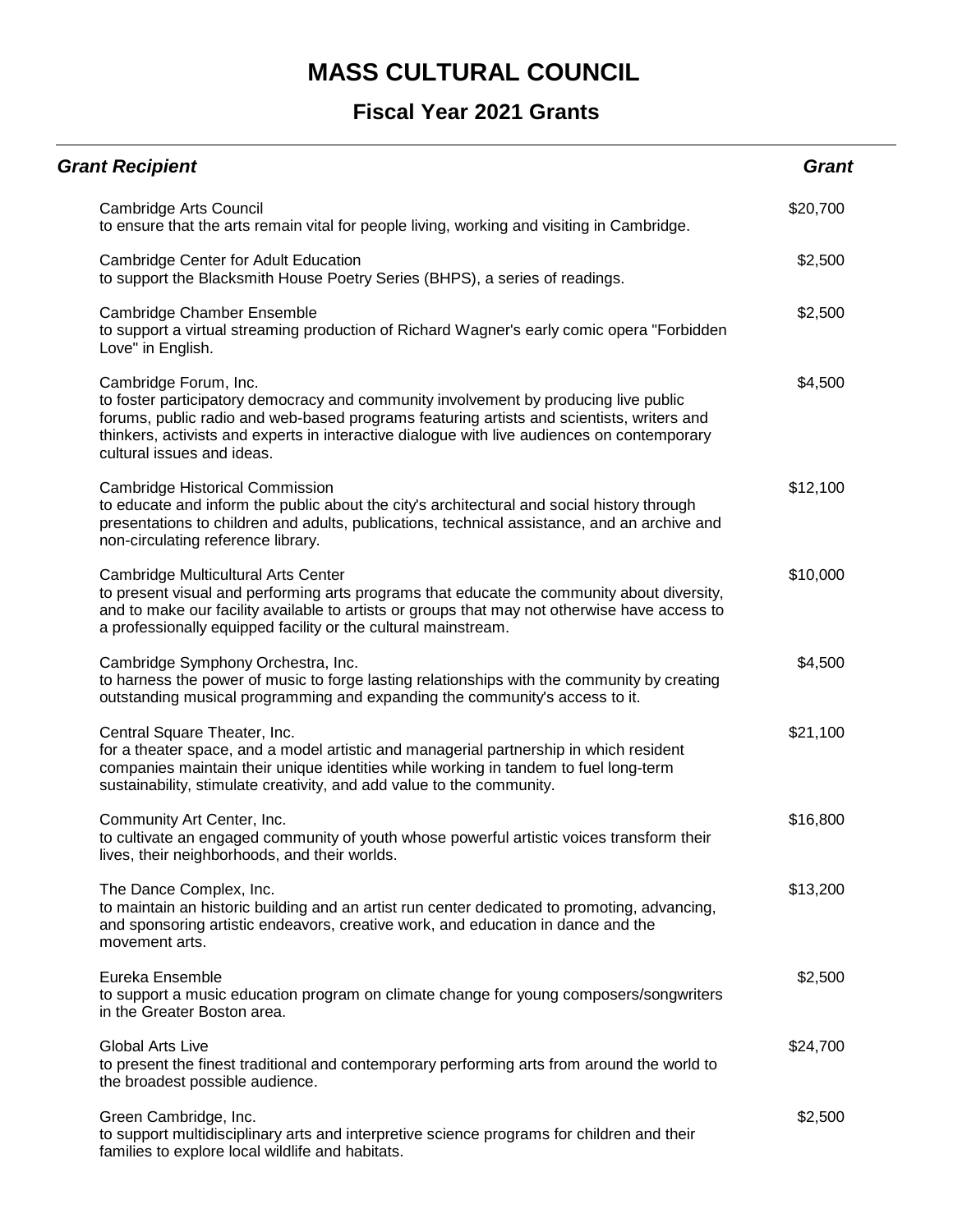| <b>Grant Recipient</b>                                                                                                                                                                                                                                                                                                                                    | <b>Grant</b> |
|-----------------------------------------------------------------------------------------------------------------------------------------------------------------------------------------------------------------------------------------------------------------------------------------------------------------------------------------------------------|--------------|
| <b>Harvard Art Museums</b><br>to preserve, protect, document, present, interpret, and strengthen the collections and<br>resources in its care; and in keeping with the larger purposes of Harvard University, to<br>advance knowledge and appreciation of art and art museums through research, teaching,<br>professional training, and public education. | \$15,000     |
| Lesley Univ. College of Art and Design<br>to maintain a valuable resource for a multicultural, urban setting through the contributions of<br>and by means of exhibitions, public lectures and other programs.                                                                                                                                             | \$15,000     |
| List Visual Arts Center<br>to explore high quality, challenging contemporary art and to create a context for<br>understanding through changing exhibitions, collection development, and production of<br>catalogues and interpretive programs.                                                                                                            | \$15,000     |
| Longy School of Music of Bard College<br>to support the Conservatory's preparation of musicians to make social change through<br>music, via the promotion of profound musical understanding, growth of imagination, and an<br>attitude of inquiry about the role of musicians in society.                                                                 | \$15,000     |
| Maud Morgan Arts<br>to provide art instruction for people of all ages and skill levels, support a vibrant artists'<br>community, and build creative partnerships.                                                                                                                                                                                         | \$8,300      |
| The Friends of Mount Auburn Cemetery<br>to assist in the conservation of the cemetery's natural beauty and to increase awareness of<br>its cultural, historic and natural resources.                                                                                                                                                                      | \$22,000     |
| Musica Sacra<br>to bring a breath of fresh sound to choral music from all eras and communicates the human<br>experience to all audiences with passionate performances and imaginative programming.                                                                                                                                                        | \$4,500      |
| Passim<br>to provide truly exceptional and interactive live musical experiences for both performers and<br>audiences, to nurture artists at all stages of their career, and to build a vibrant music<br>community.                                                                                                                                        | \$20,100     |
| Sarasa, Inc.<br>to perform classical music of outstanding quality, and bring this music to diverse<br>communities.                                                                                                                                                                                                                                        | \$4,500      |
| <b>Cultural Organization Economic Recovery</b>                                                                                                                                                                                                                                                                                                            |              |
| The Ballet Theatre of Boston, Inc.<br>for employee payroll and benefit costs, as documented by the Contractor in the grant<br>application, to support recovery from the negative impact of the coronavirus/COVID-19<br>pandemic.                                                                                                                          | \$100,000    |
| <b>Brattle Film Foundation</b><br>for employee payroll and benefit costs or current mortgage payments, mortgage interest or<br>rent or utilities, as documented by the Contractor in the grant application, to support<br>recovery from the negative impact of the coronavirus/COVID-19 pandemic.                                                         | \$100,000    |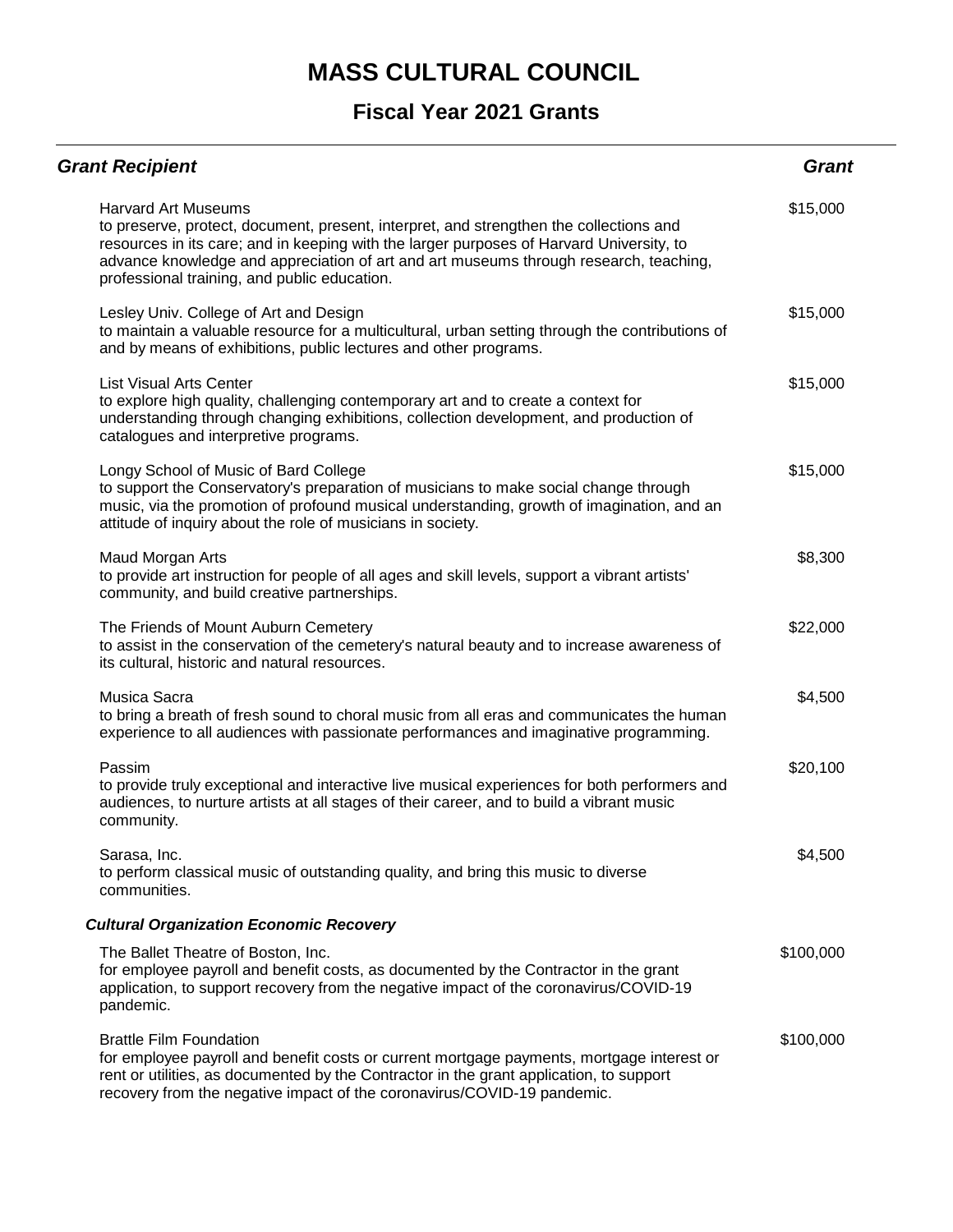| <b>Grant Recipient</b>                                                                                                                                                                                                                                                                                                | Grant     |
|-----------------------------------------------------------------------------------------------------------------------------------------------------------------------------------------------------------------------------------------------------------------------------------------------------------------------|-----------|
| Cambridge Multicultural Arts Center<br>for employee payroll and benefit costs or current mortgage payments, mortgage interest or<br>rent, as documented by the Contractor in the grant application, to support recovery from the<br>negative impact of the coronavirus/COVID-19 pandemic.                             | \$100,000 |
| Central Square Theater, Inc.<br>for employee payroll and benefit costs or utilities or interest on other debt obligations, as<br>documented by the Contractor in the grant application, to support recovery from the<br>negative impact of the coronavirus/COVID-19 pandemic.                                         | \$100,000 |
| <b>Global Arts Live</b><br>for employee payroll and benefit costs, as documented by the Contractor in the grant<br>application, to support recovery from the negative impact of the coronavirus/COVID-19<br>pandemic.                                                                                                 | \$100,000 |
| The Greek Institute, Inc.<br>for employee payroll and benefit costs or current mortgage payments, mortgage interest or<br>rent or utilities or general operations, as documented by the Contractor in the grant<br>application, to support recovery from the negative impact of the coronavirus/COVID-19<br>pandemic. | \$13,000  |
| Lorelei Ensemble, Inc.<br>for employee payroll and benefit costs or current mortgage payments, mortgage interest or<br>rent or general operations, as documented by the Contractor in the grant application, to<br>support recovery from the negative impact of the coronavirus/COVID-19 pandemic.                    | \$65,000  |
| <b>Festivals - Fall/Winter</b>                                                                                                                                                                                                                                                                                        |           |
| Boston Book Festival, Inc.<br>to support Lit Crawl Boston with the production, promotion and/or development of festival<br>audiences.                                                                                                                                                                                 | \$500     |
| Boston Early Music Festival & Exhibition<br>to support Boston Early Music Festival with the production, promotion and/or development<br>of festival audiences.                                                                                                                                                        | \$500     |
| The Dance Complex, Inc.<br>to support Festival of Us, You, We & Them with the production, promotion and/or<br>development of festival audiences.                                                                                                                                                                      | \$500     |
| Green Cambridge, Inc.<br>to support Fly, Buz, & Hop! Festival with the production, promotion and/or development of<br>festival audiences.                                                                                                                                                                             | \$500     |
| <b>Gaming Mitigation</b>                                                                                                                                                                                                                                                                                              |           |
| American Repertory Theater<br>to mitigate operation of gaming facilities that threaten the sustainability of non-profit and<br>municipal performing arts centers in Massachusetts by providing capital to preserve their<br>ability to compete in an unbalanced marketplace.                                          | \$115,141 |
| Boston Early Music Festival & Exhibition<br>to mitigate operation of gaming facilities that threaten the sustainability of non-profit and<br>municipal performing arts centers in Massachusetts by providing capital to preserve their<br>ability to compete in an unbalanced marketplace.                            | \$63,886  |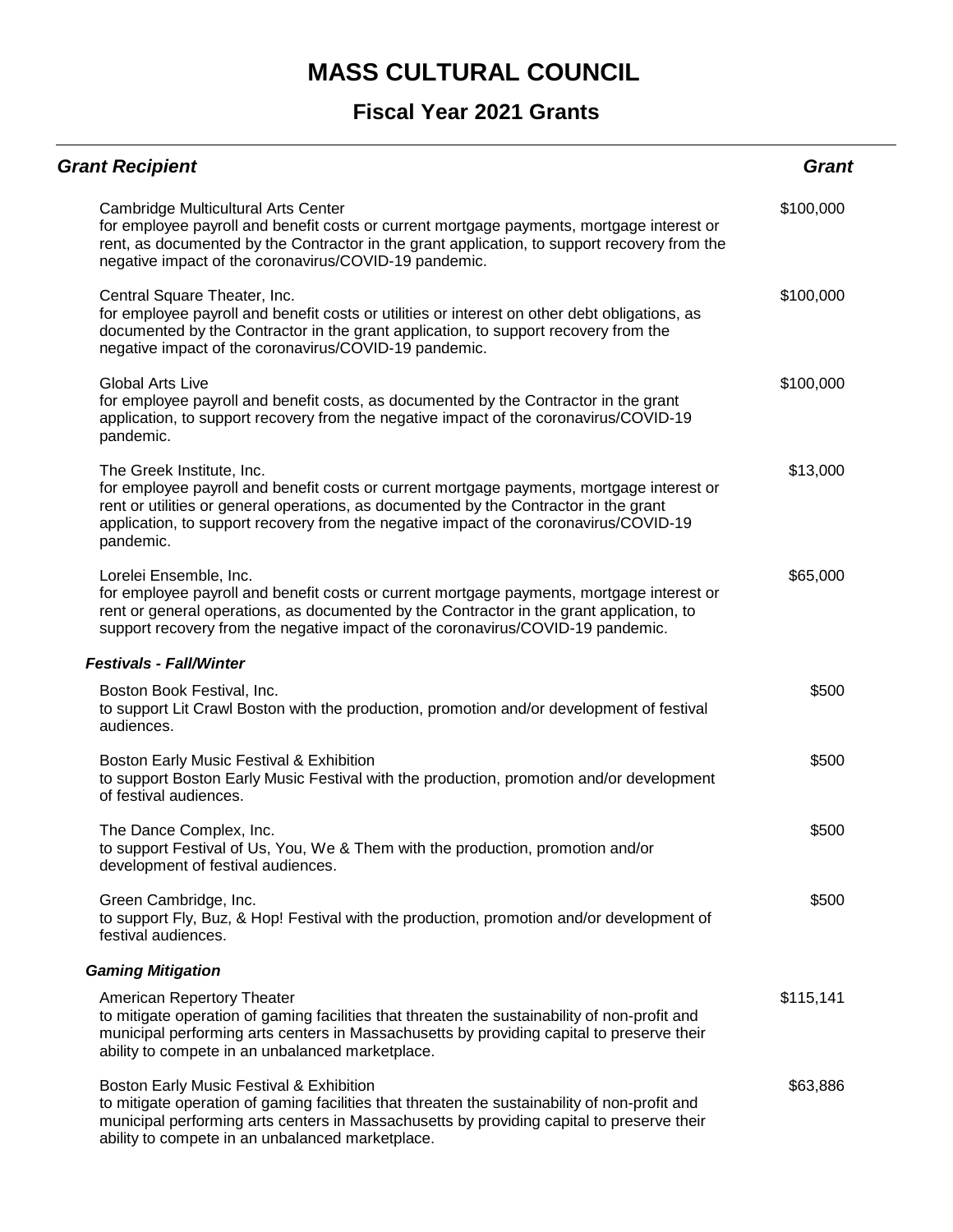| <b>Grant Recipient</b>                                                                                                                                                                                                                                                                         | <b>Grant</b> |
|------------------------------------------------------------------------------------------------------------------------------------------------------------------------------------------------------------------------------------------------------------------------------------------------|--------------|
| Cambridge Multicultural Arts Center<br>to mitigate operation of gaming facilities that threaten the sustainability of non-profit and<br>municipal performing arts centers in Massachusetts by providing capital to preserve their<br>ability to compete in an unbalanced marketplace.          | \$1,000      |
| <b>Global Arts Live</b><br>to mitigate operation of gaming facilities that threaten the sustainability of non-profit and<br>municipal performing arts centers in Massachusetts by providing capital to preserve their<br>ability to compete in an unbalanced marketplace.                      | \$71,106     |
| <b>Local Cultural Council Allocation</b>                                                                                                                                                                                                                                                       |              |
| Cambridge Arts Council                                                                                                                                                                                                                                                                         | \$28,500     |
| <b>Massachusetts Cultural Districts Initiative</b>                                                                                                                                                                                                                                             |              |
| <b>Central Square Cultural District</b><br>to help Central Square Cultural District recover and rebuild from the impacts of COVID-19<br>and to establish and secure Year Two of Starlight Square, a place-keeping initiative to<br>provide a safe outdoor theater for free arts presentations. | \$7,500      |
| <b>STARS Residency</b>                                                                                                                                                                                                                                                                         |              |
| <b>Cambridge Friends School</b><br>for a fully remote school residency with Faye Dupras in puppetry using storytelling, art, and<br>music to focus on social/emotional learning.                                                                                                               | \$5,000      |
| <b>Cambridgeport Elementary School</b><br>for a fully remote school residency with Central Square Theater for third graders to write<br>and perform a play about science and ecosystems.                                                                                                       | \$5,000      |
| <b>Fayerweather Street School</b><br>for a fully remote school residency with Emily Grove to create a piece of original Zoom<br>theatre devised and performed by students.                                                                                                                     | \$5,000      |
| <b>Universal Participation</b>                                                                                                                                                                                                                                                                 |              |
| The Friends of Mount Auburn Cemetery<br>for participating in Innovation and Learning Network workshops.                                                                                                                                                                                        | \$3,000      |
| <b>YouthReach</b>                                                                                                                                                                                                                                                                              |              |
| Cambridge Community Center, Inc.<br>to teach teens the authentic history of hip-hop culture and equip them with the skills to write,<br>record, and perform original music.                                                                                                                    | \$20,000     |
| <b>Cambridge Community Television</b><br>to support teens in creating honest stories about themselves and their communities in paid<br>positions as media artists.                                                                                                                             | \$20,000     |
| Central Square Theater, Inc.<br>for a theater ensemble for youth ages 13 to 25 that responds to social issues in their<br>community, especially around issues of race, inclusion, and opportunity.                                                                                             | \$20,000     |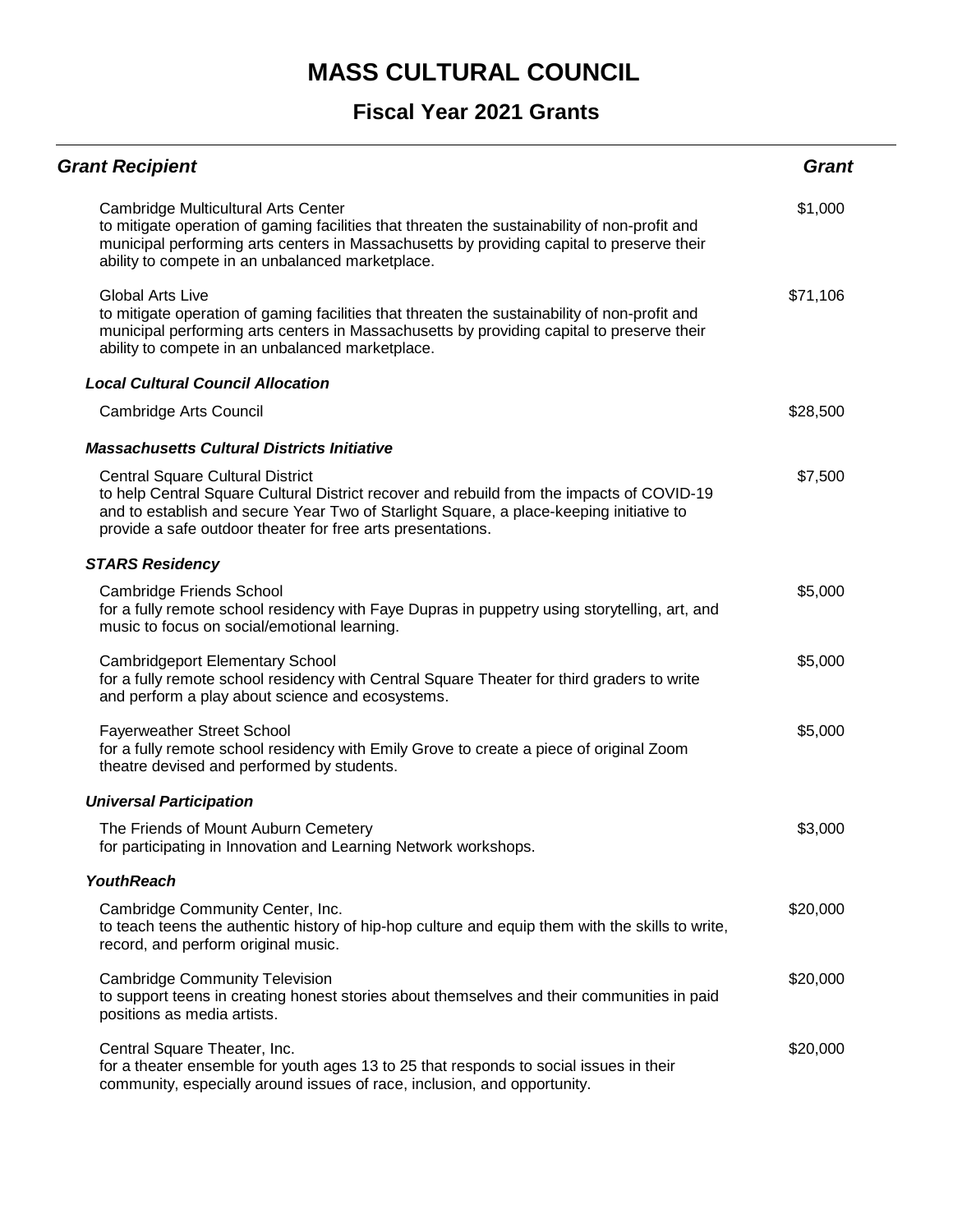| <b>Grant Recipient</b>                                                                                                                                                                                                                        | <b>Grant</b> |
|-----------------------------------------------------------------------------------------------------------------------------------------------------------------------------------------------------------------------------------------------|--------------|
| Community Art Center, Inc.<br>for teens to explore the issues in their lives and seek to create positive change through<br>media production as well as through the management of a national festival for youth-<br>produced films and videos. | \$20,000     |
| <b>Town of Canton</b>                                                                                                                                                                                                                         |              |
| <b>COVID-19 Relief Fund for Individuals</b>                                                                                                                                                                                                   |              |
| Crosby Goshgarian<br>for support of losses due to COVID-19.                                                                                                                                                                                   | \$1,500      |
| Anthony Hamoui<br>for support of losses due to COVID-19.                                                                                                                                                                                      | \$1,500      |
| Rachael Wolff<br>for support of losses due to COVID-19.                                                                                                                                                                                       | \$1,500      |
| <b>Local Cultural Council Allocation</b>                                                                                                                                                                                                      |              |
| <b>Canton Cultural Council</b>                                                                                                                                                                                                                | \$7,400      |
| <b>City of Chelsea</b>                                                                                                                                                                                                                        |              |
| <b>Artist Fellowship</b>                                                                                                                                                                                                                      |              |
| Jay P. Paris<br>for artistic professional development.                                                                                                                                                                                        | \$1,500      |
| <b>COVID-19 Relief Fund for Individuals</b>                                                                                                                                                                                                   |              |
| Kaitlin A. Butler<br>for support of losses due to COVID-19.                                                                                                                                                                                   | \$1,500      |
| Russ I. Gershon<br>for support of losses due to COVID-19.                                                                                                                                                                                     | \$1,500      |
| <b>Cultural Facilities Fund</b>                                                                                                                                                                                                               |              |
| Apollinaire Theatre Company<br>for extensive renovations to Chelsea Theatre Works, a performing arts space, and to bring<br>the century old building up to code.                                                                              | \$100,000    |
| <b>Cultural Investment Portfolio</b>                                                                                                                                                                                                          |              |
| <b>Apollinaire Theatre Company</b><br>to produce innovative theatre works and to create a home for the arts in Chelsea, MA<br>offering high-quality training and production opportunities for local youth and adults.                         | \$7,200      |
| GreenRoots, Inc.<br>to achieve environmental justice and greater quality of life through collective action, unity,<br>education and youth leadership across neighborhoods and communities.                                                    | \$3,500      |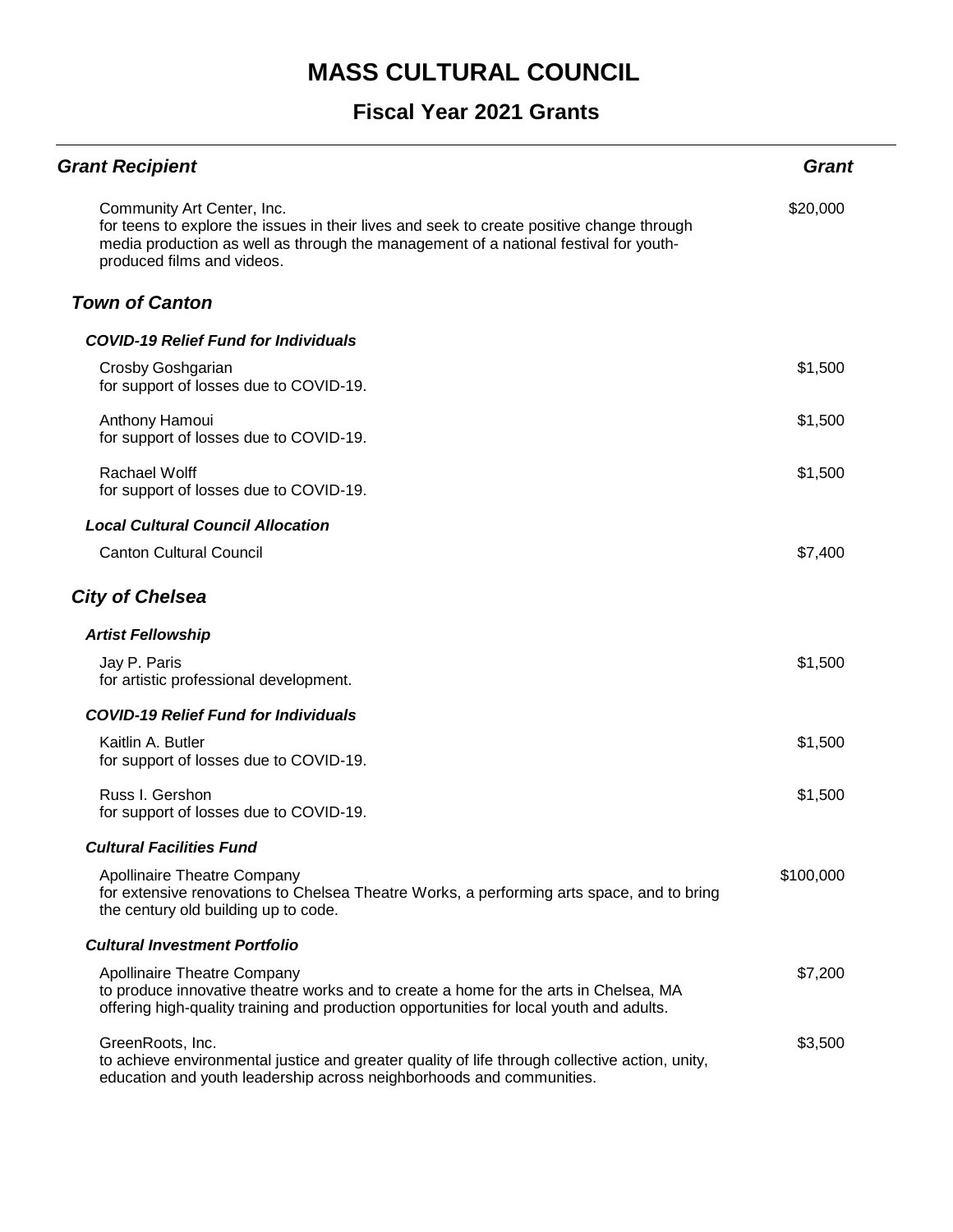| <b>Grant Recipient</b>                                                                                                                                                                                                                                                                                         | Grant    |
|----------------------------------------------------------------------------------------------------------------------------------------------------------------------------------------------------------------------------------------------------------------------------------------------------------------|----------|
| <b>Cultural Organization Economic Recovery</b>                                                                                                                                                                                                                                                                 |          |
| <b>Apollinaire Theatre Company</b><br>for employee payroll and benefit costs or current mortgage payments, mortgage interest or<br>rent or general operations, as documented by the Contractor in the grant application, to<br>support recovery from the negative impact of the coronavirus/COVID-19 pandemic. | \$43,000 |
| <b>Local Cultural Council Allocation</b>                                                                                                                                                                                                                                                                       |          |
| <b>Chelsea Cultural Council</b>                                                                                                                                                                                                                                                                                | \$30,000 |
| <b>STARS Residency</b>                                                                                                                                                                                                                                                                                         |          |
| Edgar A. Hooks Elementary School<br>for a fully remote school residency with Science & Engineering Education Development<br>(SEED, Inc.) in engaging, hands-on STEM lessons.                                                                                                                                   | \$5,000  |
| <b>YouthReach</b>                                                                                                                                                                                                                                                                                              |          |
| GreenRoots, Inc.<br>to support the ECO Youth Crew to engage and educate other youth on environmental<br>justice issues in Chelsea.                                                                                                                                                                             | \$20,000 |
| <b>Town of Dedham</b>                                                                                                                                                                                                                                                                                          |          |
| <b>COVID-19 Relief Fund for Individuals</b>                                                                                                                                                                                                                                                                    |          |
| Judith N. Kalaora<br>for support of losses due to COVID-19.                                                                                                                                                                                                                                                    | \$1,500  |
| James Ryan<br>for support of losses due to COVID-19.                                                                                                                                                                                                                                                           | \$1,500  |
| Dr. Sara Wilkins<br>for support of losses due to COVID-19.                                                                                                                                                                                                                                                     | \$1,500  |
| <b>Cultural Organization Economic Recovery</b>                                                                                                                                                                                                                                                                 |          |
| Fairbanks Family in America, Inc.<br>for employee payroll and benefit costs or utilities or general operations, as documented by<br>the Contractor in the grant application, to support recovery from the negative impact of the<br>coronavirus/COVID-19 pandemic.                                             | \$27,000 |
| <b>Local Cultural Council Allocation</b>                                                                                                                                                                                                                                                                       |          |
| Dedham Cultural Council                                                                                                                                                                                                                                                                                        | \$9,500  |
| <b>Town of Dover</b>                                                                                                                                                                                                                                                                                           |          |
| <b>Local Cultural Council Allocation</b>                                                                                                                                                                                                                                                                       |          |
| Dover Cultural Council                                                                                                                                                                                                                                                                                         | \$4,900  |
| <b>STARS Residency</b>                                                                                                                                                                                                                                                                                         |          |
| The Charles River School<br>for a West African dancing and drumming residency with Sidi Mohamed "Joh" Camara.                                                                                                                                                                                                  | \$4,850  |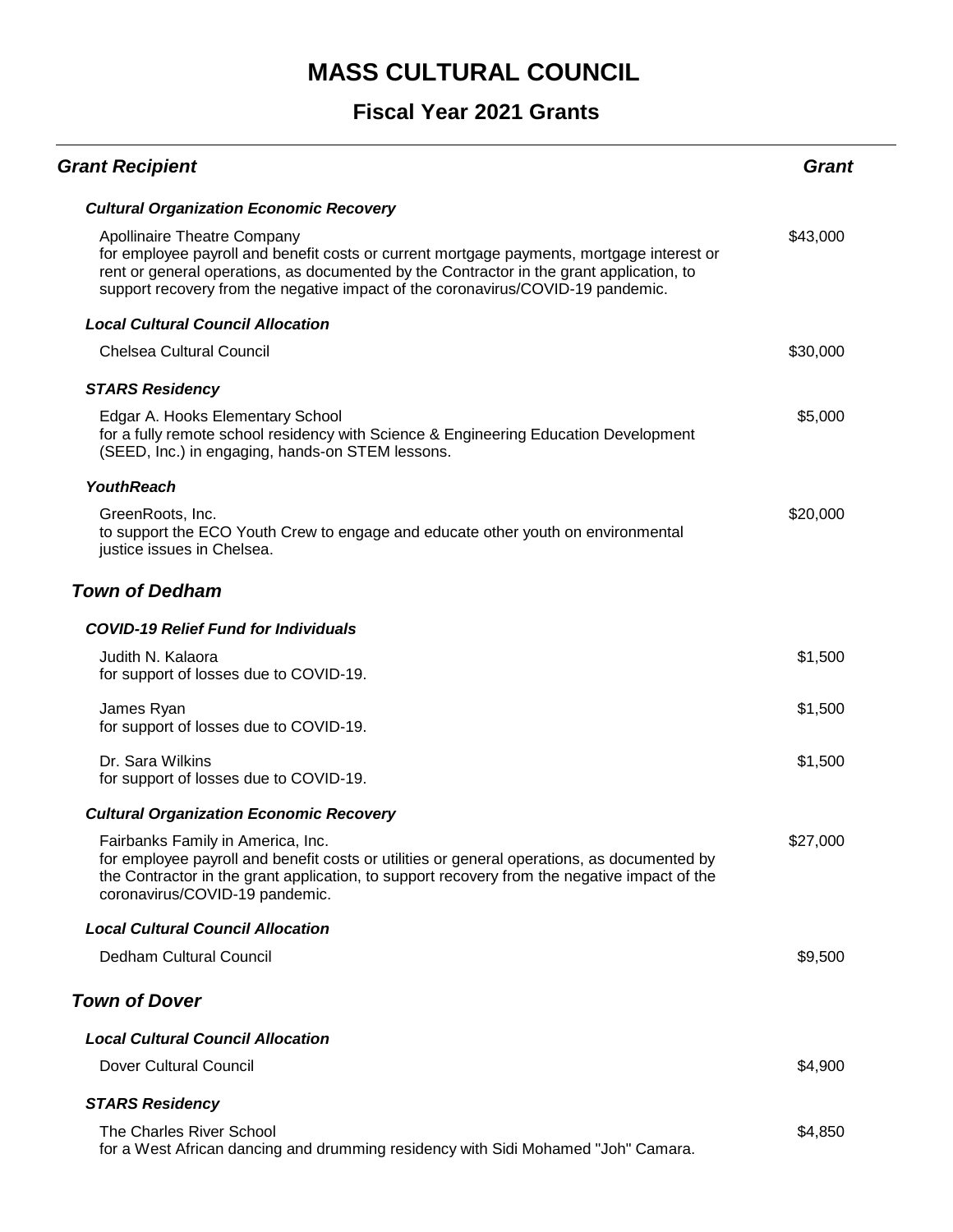| <b>Grant Recipient</b>                                                                                                                                                                             | <b>Grant</b> |
|----------------------------------------------------------------------------------------------------------------------------------------------------------------------------------------------------|--------------|
| <b>City of Everett</b>                                                                                                                                                                             |              |
| <b>COVID-19 Relief Fund for Individuals</b>                                                                                                                                                        |              |
| Kevin L. Angulo<br>for support of losses due to COVID-19.                                                                                                                                          | \$1,500      |
| <b>Pelerge Charles</b><br>for support of losses due to COVID-19.                                                                                                                                   | \$1,500      |
| <b>Rixy Fernandez</b><br>for support of losses due to COVID-19.                                                                                                                                    | \$1,500      |
| <b>Festivals - Fall/Winter</b>                                                                                                                                                                     |              |
| Latinos Unidos en Massachusetts, Inc.<br>to support Multicultural Program with the production, promotion and/or development of<br>festival audiences.                                              | \$500        |
| <b>Local Cultural Council Allocation</b>                                                                                                                                                           |              |
| <b>Everett Cultural Council</b>                                                                                                                                                                    | \$22,100     |
| <b>Town of Foxborough</b>                                                                                                                                                                          |              |
| <b>COVID-19 Relief Fund for Individuals</b>                                                                                                                                                        |              |
| Elizabeth A. Donegan<br>for support of losses due to COVID-19.                                                                                                                                     | \$1,500      |
| Nicole M. Vachon Hanlon<br>for support of losses due to COVID-19.                                                                                                                                  | \$1,500      |
| <b>Cultural Facilities Fund</b>                                                                                                                                                                    |              |
| Foxborough Regional Ctr. for Perf. Arts<br>for critical safety repairs in order to continue operations in the historic Orpheum Theater, the<br>including a new roof, HVAC system and fire curtain. | \$90,000     |
| <b>Local Cultural Council Allocation</b>                                                                                                                                                           |              |
| Foxborough Cultural Council                                                                                                                                                                        | \$7,200      |
| <b>Town of Holbrook</b>                                                                                                                                                                            |              |
| <b>Local Cultural Council Allocation</b>                                                                                                                                                           |              |
| <b>Holbrook Cultural Council</b>                                                                                                                                                                   | \$7,200      |
| <b>City of Malden</b>                                                                                                                                                                              |              |
| <b>COVID-19 Relief Fund for Individuals</b>                                                                                                                                                        |              |
| Karyn Alzayer<br>for support of losses due to COVID-19.                                                                                                                                            | \$1,500      |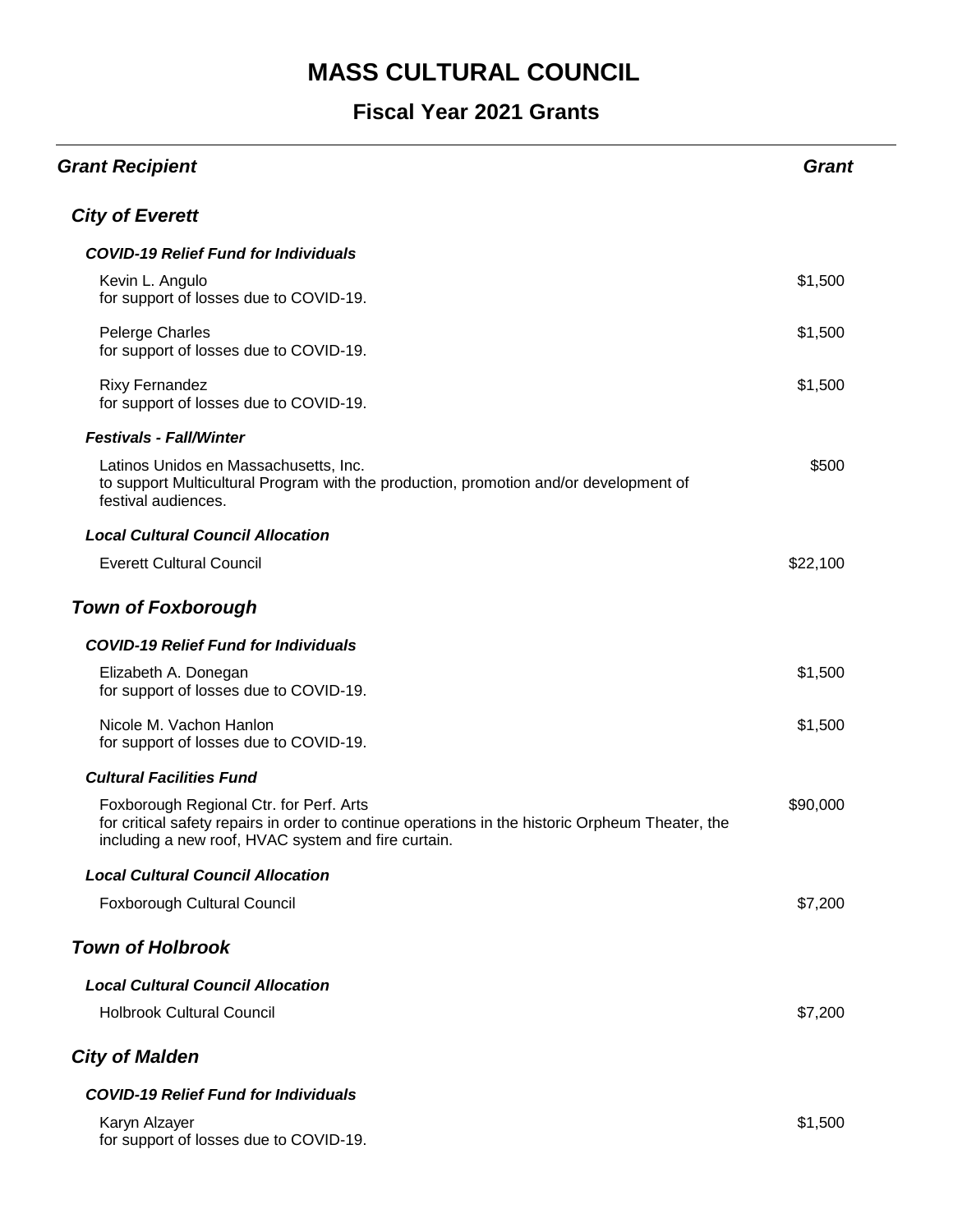| <b>Grant Recipient</b>                                                                                                                                                                                                                                                                                                                                                                       | <b>Grant</b> |
|----------------------------------------------------------------------------------------------------------------------------------------------------------------------------------------------------------------------------------------------------------------------------------------------------------------------------------------------------------------------------------------------|--------------|
| Jason Hair-Wynn<br>for support of losses due to COVID-19.                                                                                                                                                                                                                                                                                                                                    | \$1,500      |
| <b>Timothy Hall</b><br>for support of losses due to COVID-19.                                                                                                                                                                                                                                                                                                                                | \$1,500      |
| Lydia Harrell<br>for support of losses due to COVID-19.                                                                                                                                                                                                                                                                                                                                      | \$1,500      |
| Donald F. Holm Jr<br>for support of losses due to COVID-19.                                                                                                                                                                                                                                                                                                                                  | \$1,500      |
| Andrew R. Kozar<br>for support of losses due to COVID-19.                                                                                                                                                                                                                                                                                                                                    | \$1,500      |
| Lawrence E. Kukers<br>for support of losses due to COVID-19.                                                                                                                                                                                                                                                                                                                                 | \$1,500      |
| <b>Brian Lim</b><br>for support of losses due to COVID-19.                                                                                                                                                                                                                                                                                                                                   | \$1,500      |
| Wen-Ting Ong<br>for support of losses due to COVID-19.                                                                                                                                                                                                                                                                                                                                       | \$1,500      |
| Elizabeth Y. Ramirez<br>for support of losses due to COVID-19.                                                                                                                                                                                                                                                                                                                               | \$1,500      |
| Nathan Ramsayer<br>for support of losses due to COVID-19.                                                                                                                                                                                                                                                                                                                                    | \$1,500      |
| David A. Rivera Bozon<br>for support of losses due to COVID-19.                                                                                                                                                                                                                                                                                                                              | \$1,500      |
| Donte Thomas<br>for support of losses due to COVID-19.                                                                                                                                                                                                                                                                                                                                       | \$1,500      |
| <b>Cultural Investment Portfolio</b>                                                                                                                                                                                                                                                                                                                                                         |              |
| Jean Appolon Expressions, Inc.<br>to support Jean Appolon Expressions' Annual Summer Dance Institute.                                                                                                                                                                                                                                                                                        | \$2,500      |
| Boston Modern Orchestra Project<br>to illuminate the connections that exist naturally between contemporary music and<br>contemporary society by reuniting composers and audiences in a shared concert<br>experience.                                                                                                                                                                         | \$14,800     |
| Chinese Culture Connection, Inc.<br>to promote the value of heritage to American born Chinese so that they may develop and<br>preserve their cultural identity; work with the general public to foster a knowledge of and<br>appreciation for Chinese culture; and encourage understanding, respect, pride and<br>communication among all cultural groups regardless of their native origin. | \$6,900      |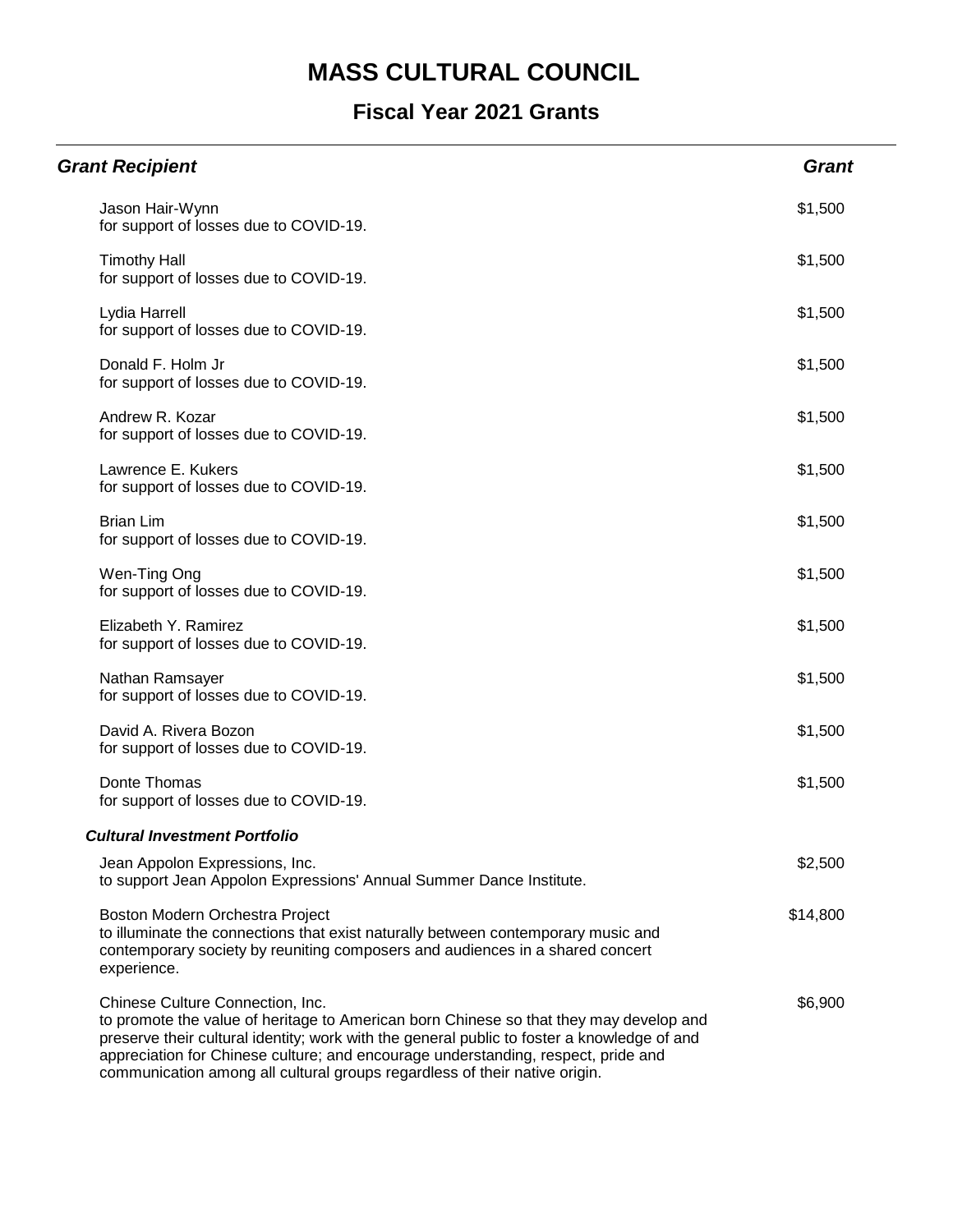| <b>Grant Recipient</b>                                                                                                                                                                                                                                                                                                       | <b>Grant</b> |
|------------------------------------------------------------------------------------------------------------------------------------------------------------------------------------------------------------------------------------------------------------------------------------------------------------------------------|--------------|
| Monkeyhouse, Inc.<br>to support a project to inspire Malden residents to move with meaning by introducing the<br>work of a New England choreographers from a diverse range of backgrounds, ages, and<br>styles.                                                                                                              | \$2,500      |
| <b>Cultural Organization Economic Recovery</b>                                                                                                                                                                                                                                                                               |              |
| Jean Appolon Expressions, Inc.<br>for current mortgage payments, mortgage interest or rent or general operations, as<br>documented by the Contractor in the grant application, to support recovery from the<br>negative impact of the coronavirus/COVID-19 pandemic.                                                         | \$18,000     |
| Chinese Culture Connection, Inc.<br>for employee payroll and benefit costs or current mortgage payments, mortgage interest or<br>rent or utilities or general operations, as documented by the Contractor in the grant<br>application, to support recovery from the negative impact of the coronavirus/COVID-19<br>pandemic. | \$55,000     |
| <b>Festivals - Fall/Winter</b>                                                                                                                                                                                                                                                                                               |              |
| Monkeyhouse, Inc.<br>to support Malden Dance Mile with the production, promotion and/or development of festival<br>audiences.                                                                                                                                                                                                | \$500        |
| <b>Local Cultural Council Allocation</b>                                                                                                                                                                                                                                                                                     |              |
| <b>Malden Cultural Council</b>                                                                                                                                                                                                                                                                                               | \$38,100     |
| <b>STARS Residency</b>                                                                                                                                                                                                                                                                                                       |              |
| Ferryway School<br>for a fully remote school residency with Motoko to teach creative writing through Origami.                                                                                                                                                                                                                | \$5,000      |
| <b>Universal Participation</b>                                                                                                                                                                                                                                                                                               |              |
| <b>Community Access Television for Malden</b><br>for participating in Innovation and Learning Network workshops.                                                                                                                                                                                                             | \$3,000      |
| Monkeyhouse, Inc.<br>for participating in Innovation and Learning Network workshops.                                                                                                                                                                                                                                         | \$3,000      |
| <b>Town of Medfield</b>                                                                                                                                                                                                                                                                                                      |              |
| <b>Cultural Investment Portfolio</b>                                                                                                                                                                                                                                                                                         |              |
| Cultural Alliance of Medfield, Inc.<br>to support a large-scale exterior mural at the abandoned Medfield State Hospital (MSH) to<br>establish MSH as a site for creative pursuits, raise awareness and support for cultural<br>development, support a BIPOC artist, and engage youth.                                        | \$2,500      |
| <b>Festivals - Fall/Winter</b>                                                                                                                                                                                                                                                                                               |              |
| Cultural Alliance of Medfield, Inc.<br>to support PorchFest with the production, promotion and/or development of festival<br>audiences.                                                                                                                                                                                      | \$500        |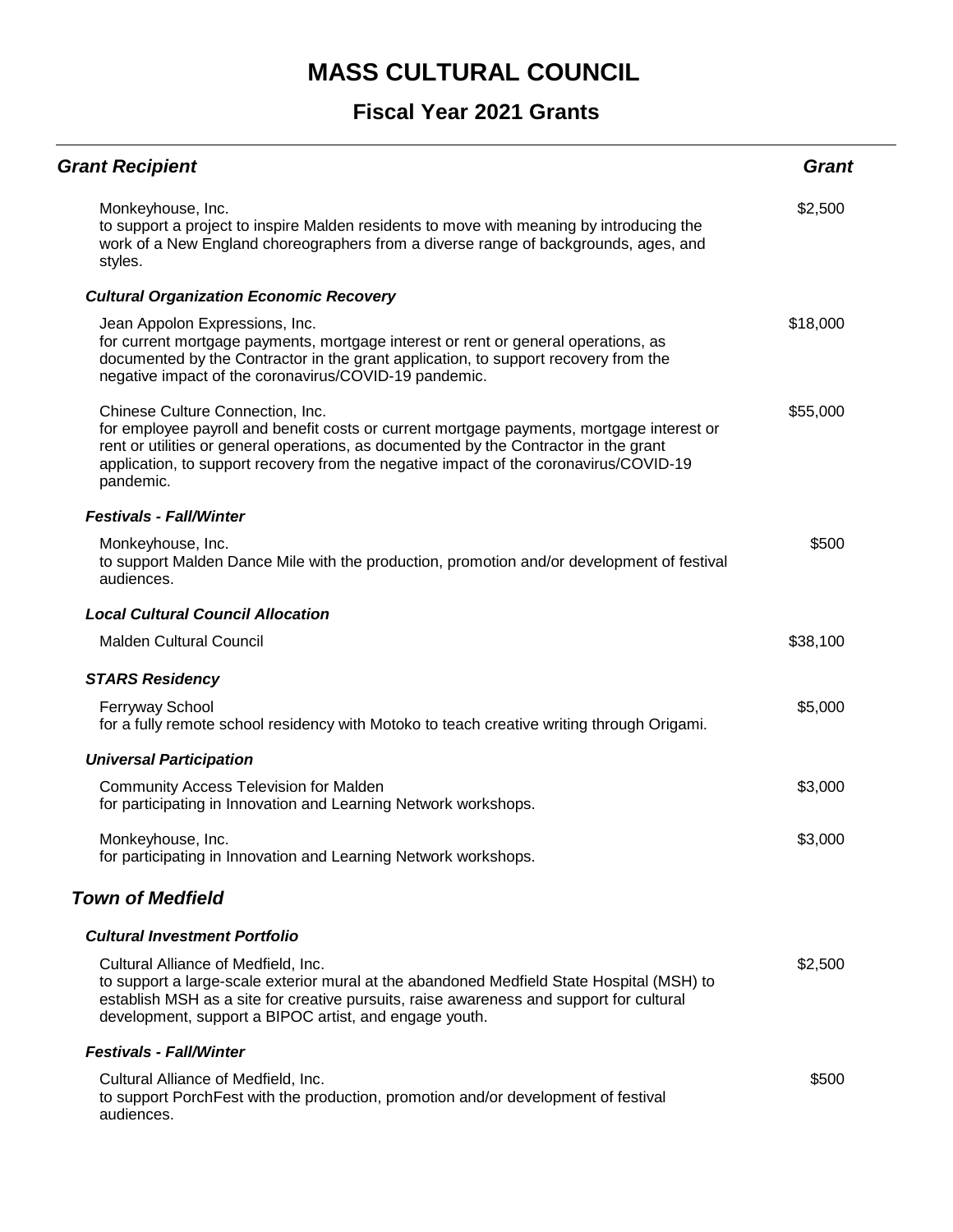| <b>Grant Recipient</b>                                                                                                                           | <b>Grant</b> |
|--------------------------------------------------------------------------------------------------------------------------------------------------|--------------|
| <b>Local Cultural Council Allocation</b>                                                                                                         |              |
| <b>Medfield Cultural Council</b>                                                                                                                 | \$6,000      |
| <b>STARS Residency</b>                                                                                                                           |              |
| Dale Street School<br>for a fully remote school residency with Science & Engineering Education Development<br>(SEED, Inc) in hands-on chemistry. | \$5,000      |
| <b>City of Medford</b>                                                                                                                           |              |
| <b>Artist Fellowship</b>                                                                                                                         |              |
| Leo Blanco<br>for artistic professional development.                                                                                             | \$15,000     |
| Robert W. Castagna<br>for artistic professional development.                                                                                     | \$15,000     |
| <b>COVID-19 Relief Fund for Individuals</b>                                                                                                      |              |
| Abdulla Awad<br>for support of losses due to COVID-19.                                                                                           | \$1,500      |
| Leo Blanco<br>for support of losses due to COVID-19.                                                                                             | \$1,500      |
| Oliver Caplan<br>for support of losses due to COVID-19.                                                                                          | \$1,500      |
| Robert W. Castagna<br>for support of losses due to COVID-19.                                                                                     | \$1,500      |
| Alissa Cordeiro<br>for support of losses due to COVID-19.                                                                                        | \$1,500      |
| Suanna Selby Crowley<br>for support of losses due to COVID-19.                                                                                   | \$1,500      |
| Benjamin Esakof<br>for support of losses due to COVID-19.                                                                                        | \$1,500      |
| Conor P. Hearn<br>for support of losses due to COVID-19.                                                                                         | \$1,500      |
| Elliot R. Jokelson<br>for support of losses due to COVID-19.                                                                                     | \$1,500      |
| Amit Kavthekar<br>for support of losses due to COVID-19.                                                                                         | \$1,500      |
| Rebecca L. Kopycinski<br>for support of losses due to COVID-19.                                                                                  | \$1,500      |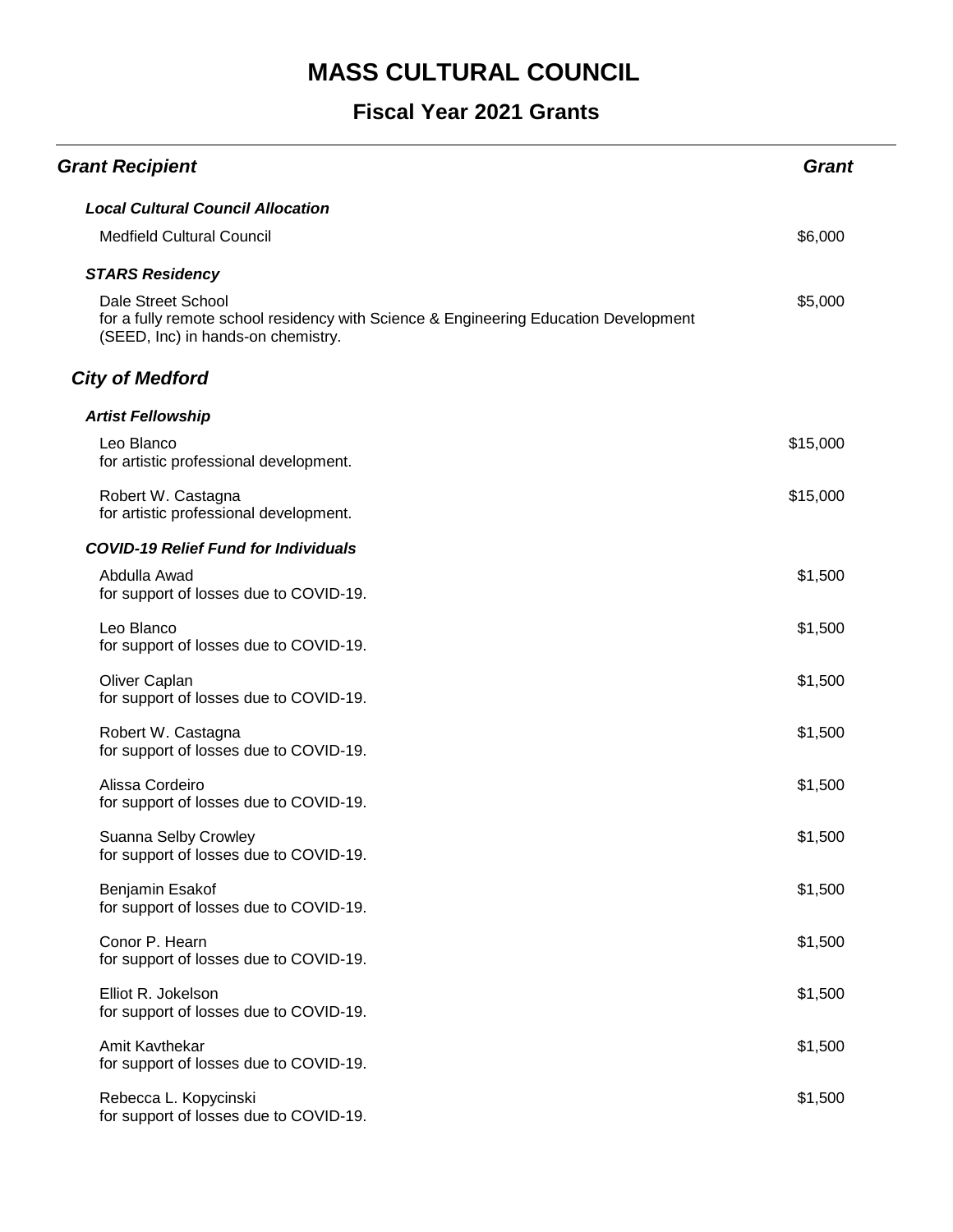| <b>Grant Recipient</b>                                                                                                                                                                                                                                               | <b>Grant</b> |
|----------------------------------------------------------------------------------------------------------------------------------------------------------------------------------------------------------------------------------------------------------------------|--------------|
| Sara KM Kunz<br>for support of losses due to COVID-19.                                                                                                                                                                                                               | \$1,500      |
| <b>Nicole Parks</b><br>for support of losses due to COVID-19.                                                                                                                                                                                                        | \$1,500      |
| Sophy Tuttle<br>for support of losses due to COVID-19.                                                                                                                                                                                                               | \$1,500      |
| <b>Cultural Facilities Fund</b>                                                                                                                                                                                                                                      |              |
| City of Medford<br>for the repair and replacement of the deteriorating cast stone façade that extends over the<br>three center front doors to Chevalier Theatre in order to preserve the historic Greek revival<br>style building and ensure patron/employee safety. | \$90,000     |
| <b>Cultural Investment Portfolio</b>                                                                                                                                                                                                                                 |              |
| ArtsMedford, Inc.<br>to support "Arts After Dark," a virtual (Zoom and YouTube) program of presentations,<br>workshops, and performances by artists in Medford and environs.                                                                                         | \$1,000      |
| Juventas New Music Ensemble<br>to support Music in Bloom, an outdoor performance experience.                                                                                                                                                                         | \$2,500      |
| <b>Cultural Organization Economic Recovery</b>                                                                                                                                                                                                                       |              |
| <b>Juventas New Music Ensemble</b><br>for general operations, as documented by the Contractor in the grant application, to support<br>recovery from the negative impact of the coronavirus/COVID-19 pandemic.                                                        | \$17,000     |
| <b>Local Cultural Council Allocation</b>                                                                                                                                                                                                                             |              |
| <b>Medford Arts Council</b>                                                                                                                                                                                                                                          | \$28,700     |
| <b>City of Melrose</b>                                                                                                                                                                                                                                               |              |
| <b>COVID-19 Relief Fund for Individuals</b>                                                                                                                                                                                                                          |              |
| Michael C. Gent<br>for support of losses due to COVID-19.                                                                                                                                                                                                            | \$1,500      |
| Craig W. Juricka<br>for support of losses due to COVID-19.                                                                                                                                                                                                           | \$1,500      |
| Timothy Kochanski<br>for support of losses due to COVID-19.                                                                                                                                                                                                          | \$1,500      |
| <b>Kristin Lawler</b><br>for support of losses due to COVID-19.                                                                                                                                                                                                      | \$1,500      |
| <b>Cultural Investment Portfolio</b>                                                                                                                                                                                                                                 |              |
| The Filmmakers Collaborative, Inc.<br>to support a 10-week class in stop-motion animation                                                                                                                                                                            | \$2,500      |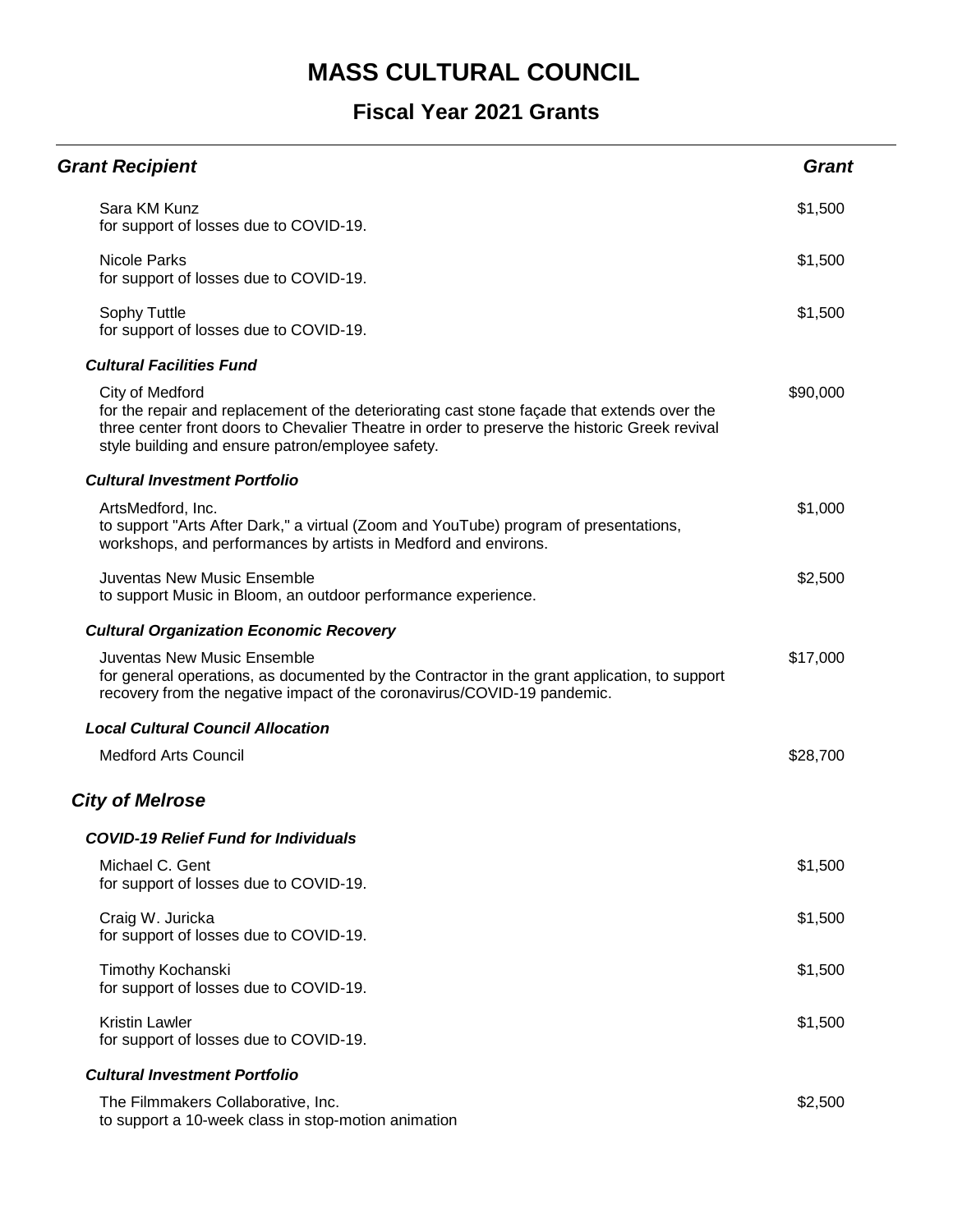| <b>Grant Recipient</b>                                                                                                                                                                                                                                                                                 | <b>Grant</b> |
|--------------------------------------------------------------------------------------------------------------------------------------------------------------------------------------------------------------------------------------------------------------------------------------------------------|--------------|
| Follow Your Art Community Studios, Inc.<br>to support a program to uses visual and circus arts to help foster a greater sense of<br>community.                                                                                                                                                         | \$1,000      |
| <b>Local Cultural Council Allocation</b>                                                                                                                                                                                                                                                               |              |
| <b>Melrose Cultural Council</b>                                                                                                                                                                                                                                                                        | \$13,000     |
| <b>Town of Milton</b>                                                                                                                                                                                                                                                                                  |              |
| <b>COVID-19 Relief Fund for Individuals</b>                                                                                                                                                                                                                                                            |              |
| Dean Johnston<br>for support of losses due to COVID-19.                                                                                                                                                                                                                                                | \$1,500      |
| Andrew Moreschi<br>for support of losses due to COVID-19.                                                                                                                                                                                                                                              | \$1,500      |
| <b>Cultural Facilities Fund</b>                                                                                                                                                                                                                                                                        |              |
| Captain Robert Bennet Forbes House<br>to prepare a Historic Structures Report, architectural drawings and cost estimates for the<br>Barn and Carriage House on the property of the Forbes House Museum. The buildings will<br>provide accessible and flexible space for programming and rental income. | \$12,000     |
| <b>Cultural Investment Portfolio</b>                                                                                                                                                                                                                                                                   |              |
| The Makanda Project<br>for three outdoor jazz concerts at Bartlett Place in Nubian Square, Roxbury MA.                                                                                                                                                                                                 | \$2,500      |
| <b>Local Cultural Council Allocation</b>                                                                                                                                                                                                                                                               |              |
| <b>Milton Cultural Council</b>                                                                                                                                                                                                                                                                         | \$10,200     |
| <b>Town of Needham</b>                                                                                                                                                                                                                                                                                 |              |
| <b>COVID-19 Relief Fund for Individuals</b>                                                                                                                                                                                                                                                            |              |
| Amy Barker<br>for support of losses due to COVID-19.                                                                                                                                                                                                                                                   | \$1,500      |
| <b>Eddie Bruckner</b><br>for support of losses due to COVID-19.                                                                                                                                                                                                                                        | \$1,500      |
| Darya Denisova<br>for support of losses due to COVID-19.                                                                                                                                                                                                                                               | \$1,500      |
| Igor Golyak<br>for support of losses due to COVID-19.                                                                                                                                                                                                                                                  | \$1,500      |
| Valerie Maio<br>for support of losses due to COVID-19.                                                                                                                                                                                                                                                 | \$1,500      |
| Corinne Rhode<br>for support of losses due to COVID-19.                                                                                                                                                                                                                                                | \$1,500      |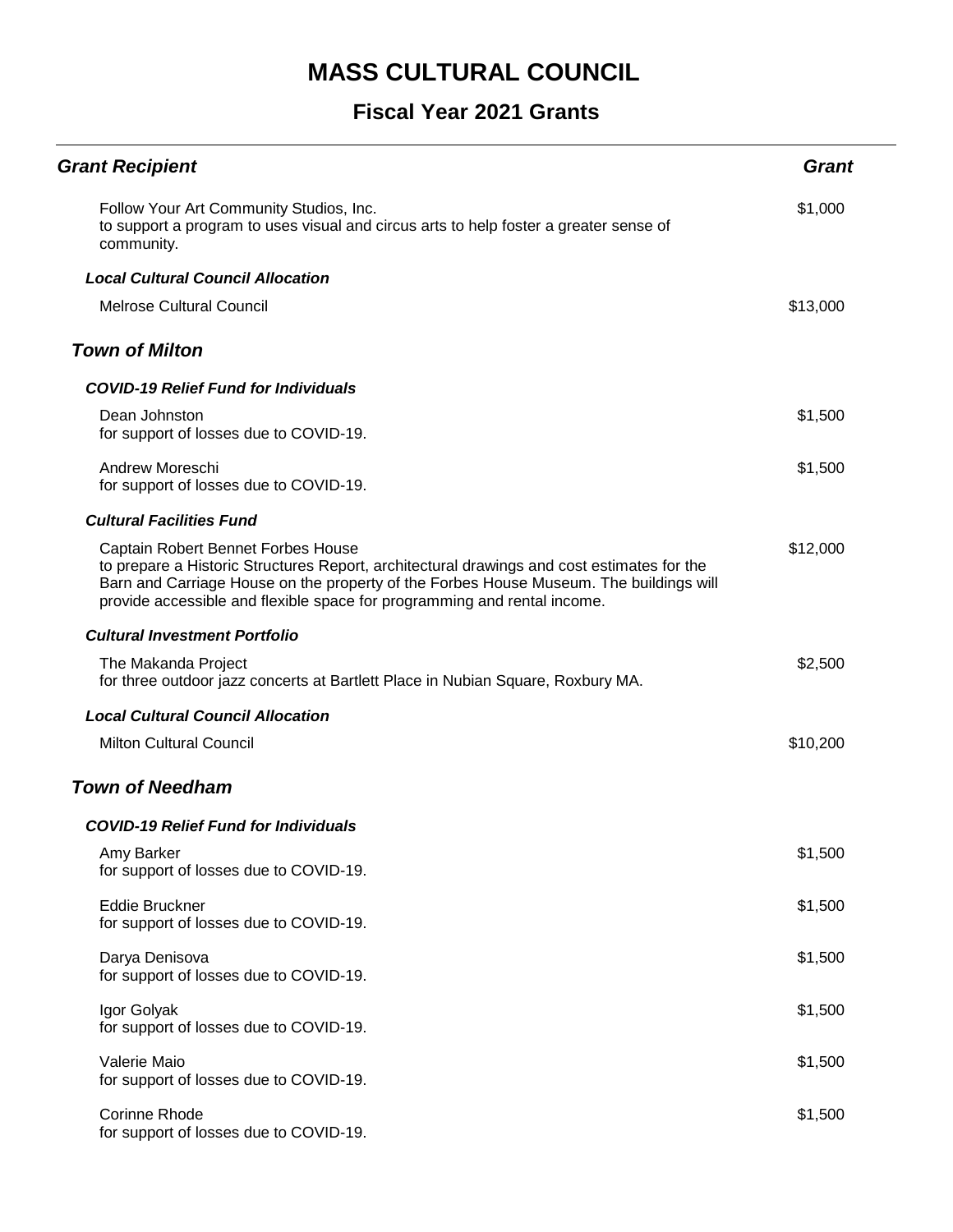| <b>Grant Recipient</b>                                                                                                                                                                                                                                                                                                     | <b>Grant</b> |
|----------------------------------------------------------------------------------------------------------------------------------------------------------------------------------------------------------------------------------------------------------------------------------------------------------------------------|--------------|
| Ilana Zaks<br>for support of losses due to COVID-19.                                                                                                                                                                                                                                                                       | \$1,500      |
| <b>Cultural Investment Portfolio</b>                                                                                                                                                                                                                                                                                       |              |
| <b>Arlekin Players Theatre</b><br>to support a series of virtual theatre workshops, produced from Arlekin's Needham theatre:<br>the digital component of a larger, new media adaptation of Chekhov's The Cherry Orchard,<br>to be premiered in 2022.                                                                       | \$2,500      |
| Plugged In Band Program<br>to support an innovative online program in a virtual environment for students of all abilities,<br>ages 10 to 18, to learn fundamental skills, techniques, and tools to create and perform<br>music through digital audio production software.                                                  | \$2,500      |
| <b>Cultural Organization Economic Recovery</b>                                                                                                                                                                                                                                                                             |              |
| <b>Arlekin Players Theatre</b><br>for employee payroll and benefit costs or current mortgage payments, mortgage interest or<br>rent or utilities or general operations, as documented by the Contractor in the grant<br>application, to support recovery from the negative impact of the coronavirus/COVID-19<br>pandemic. | \$38,000     |
| <b>Local Cultural Council Allocation</b>                                                                                                                                                                                                                                                                                   |              |
| Needham Council for Arts and Culture                                                                                                                                                                                                                                                                                       | \$7,100      |
| <b>STARS Residency</b>                                                                                                                                                                                                                                                                                                     |              |
| John Eliot School<br>for a fully in-person school residency with Valerie Maio of Dance4All in creative movement<br>and dance.                                                                                                                                                                                              | \$3,850      |
| <b>City of Newton</b>                                                                                                                                                                                                                                                                                                      |              |
| <b>COVID-19 Relief Fund for Individuals</b>                                                                                                                                                                                                                                                                                |              |
| Sebastian Baverstam<br>for support of losses due to COVID-19.                                                                                                                                                                                                                                                              | \$1,500      |
| Aaron T. Bellamy<br>for support of losses due to COVID-19.                                                                                                                                                                                                                                                                 | \$1,500      |
| Amy B. Bellamy<br>for support of losses due to COVID-19.                                                                                                                                                                                                                                                                   | \$1,500      |
| Christopher J. Belluscio<br>for support of losses due to COVID-19.                                                                                                                                                                                                                                                         | \$1,500      |
| Will Dailey<br>for support of losses due to COVID-19.                                                                                                                                                                                                                                                                      | \$1,500      |
| Darry Dolezal<br>for support of losses due to COVID-19.                                                                                                                                                                                                                                                                    | \$1,500      |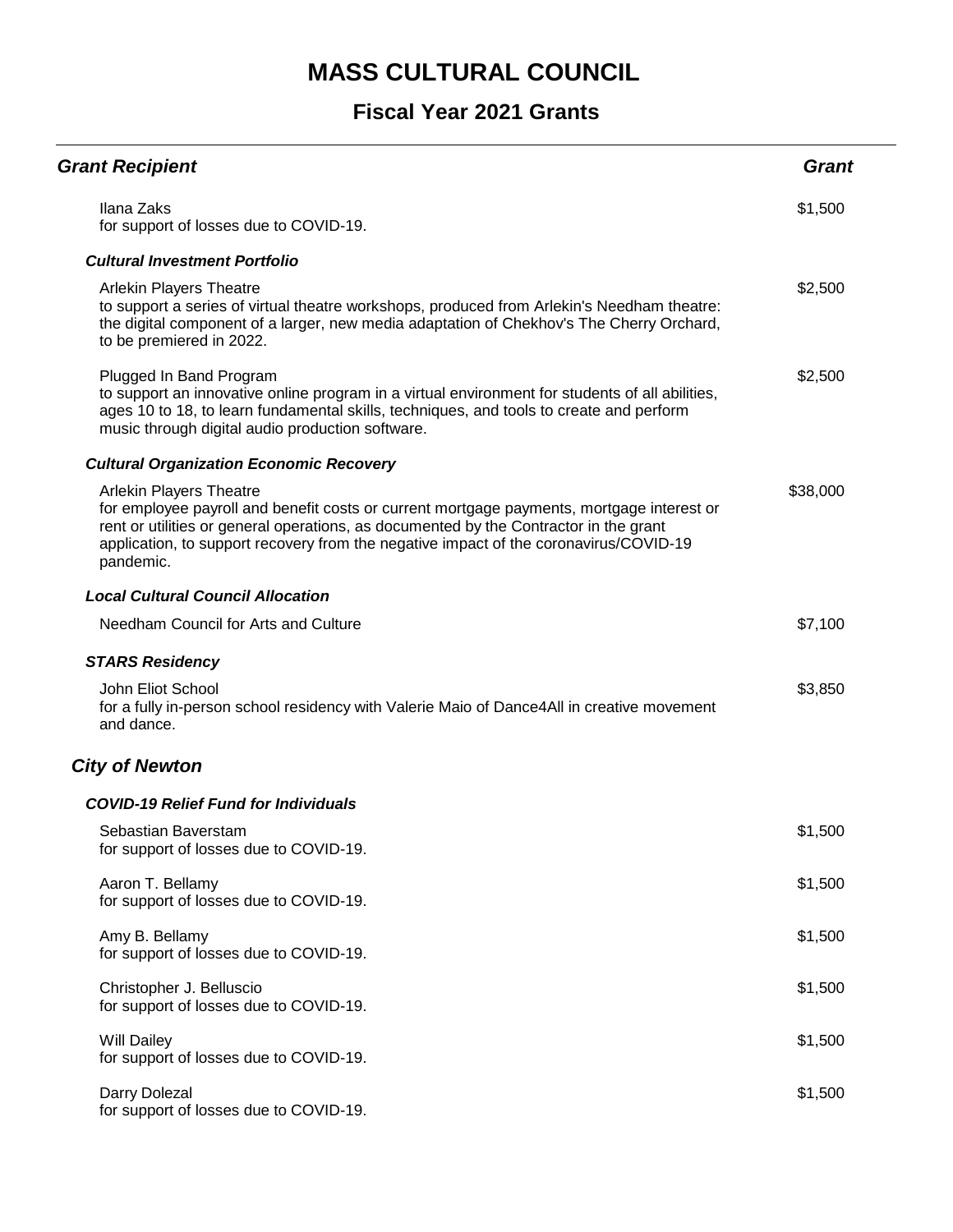### **Fiscal Year 2021 Grants**

| <b>Grant Recipient</b>                                                                                                                                                                                                                                                   | <b>Grant</b> |
|--------------------------------------------------------------------------------------------------------------------------------------------------------------------------------------------------------------------------------------------------------------------------|--------------|
| Joseph T. Gurkan<br>for support of losses due to COVID-19.                                                                                                                                                                                                               | \$1,500      |
| Susan M. Jensen<br>for support of losses due to COVID-19.                                                                                                                                                                                                                | \$1,500      |
| Laura Jeppesen<br>for support of losses due to COVID-19.                                                                                                                                                                                                                 | \$1,500      |
| Vasileios Kostas<br>for support of losses due to COVID-19.                                                                                                                                                                                                               | \$1,500      |
| Chen Lin<br>for support of losses due to COVID-19.                                                                                                                                                                                                                       | \$1,500      |
| Caroline Pliszka<br>for support of losses due to COVID-19.                                                                                                                                                                                                               | \$1,500      |
| Michele T. Roy-Hoben<br>for support of losses due to COVID-19.                                                                                                                                                                                                           | \$1,500      |
| <b>Julianne Russell</b><br>for support of losses due to COVID-19.                                                                                                                                                                                                        | \$1,500      |
| Libby Schap<br>for support of losses due to COVID-19.                                                                                                                                                                                                                    | \$1,500      |
| Tal Shalom Shalom-Kobii<br>for support of losses due to COVID-19.                                                                                                                                                                                                        | \$1,500      |
| Daniel J. Stepner<br>for support of losses due to COVID-19.                                                                                                                                                                                                              | \$1,500      |
| Sarah Tocco<br>for support of losses due to COVID-19.                                                                                                                                                                                                                    | \$1,500      |
| Angel I. Valchinov<br>for support of losses due to COVID-19.                                                                                                                                                                                                             | \$1,500      |
| Daniel J. Watkins<br>for support of losses due to COVID-19.                                                                                                                                                                                                              | \$1,500      |
| <b>Cultural Facilities Fund</b>                                                                                                                                                                                                                                          |              |
| New Art Center in Newton<br>for capital improvements in order to safely reopen during COVID-19. Upgrades include<br>HVAC with ultraviolet filters, a fresh air exchange, expanded classroom space, and a new<br>ADA compliant restroom with touchless toilets and sinks. | \$80,000     |
| <b>Cultural Investment Portfolio</b>                                                                                                                                                                                                                                     |              |
| All Newton Music School, Inc.<br>to provide high quality instruction in musical arts, and to present programs of cultural                                                                                                                                                | \$18,800     |

interest, without regard to age, background, musical ability, or financial status.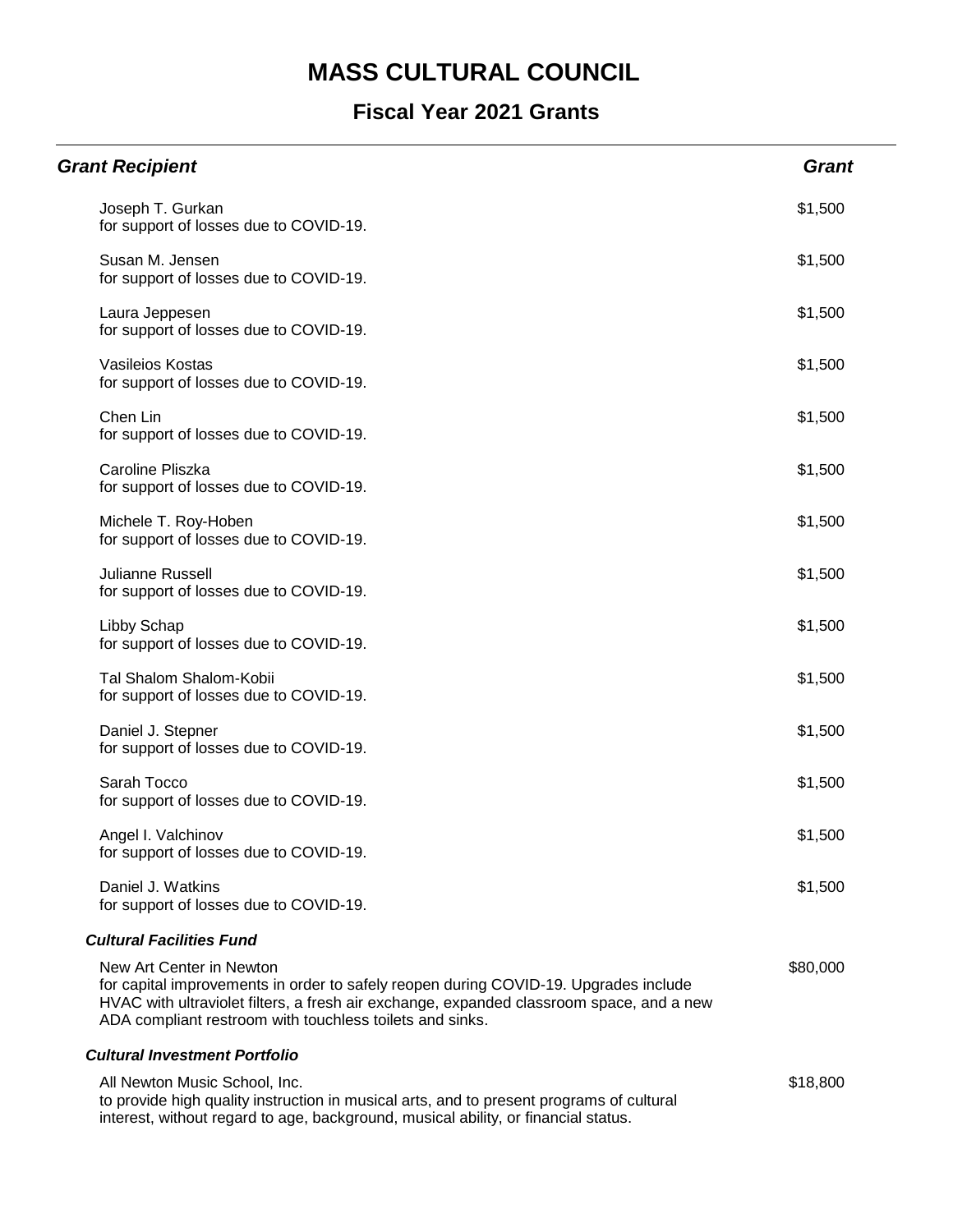| <b>Grant Recipient</b>                                                                                                                                                                                                                                 | <b>Grant</b> |
|--------------------------------------------------------------------------------------------------------------------------------------------------------------------------------------------------------------------------------------------------------|--------------|
| Association of Romanians in New England<br>to support an organization investment project for developing vlogging capacity for the<br>organization.                                                                                                     | \$2,500      |
| Blue Heron Renaissance Choir, Inc.<br>to perform and record 15th- and 16th-century European music; to explore unfamiliar<br>repertoire; and to increase the appreciation of the music among a more diverse general<br>public.                          | \$8,400      |
| Boston Jewish Film, Inc.<br>to engage and inspire the community to explore the full spectrum of Jewish life, values and<br>culture, through film and media.                                                                                            | \$12,300     |
| Cappella Clausura, Inc.<br>to support the commission and performance of contemporary composers setting the poetry<br>of 11-14th century women troubadours.                                                                                             | \$2,500      |
| <b>Commonwealth Chorale</b><br>to perform, at the highest possible level of personal and collective musicianship, a varied<br>and challenging repertoire of the finest classical music from all periods and from a wide<br>cross-section of composers. | \$4,500      |
| Jewish Arts Collaborative, Inc.<br>to present, share, and foster Jewish creativity, through producing events and collaborating<br>with other arts organizations looking to include Jewish perspectives.                                                | \$14,400     |
| New Art Center in Newton<br>to promote artistic creation and education through classes, exhibitions, and public programs<br>for children, adolescents, and adults.                                                                                     | \$17,100     |
| New Philharmonia Orchestra of MA, Inc.<br>to bring live classical music to as many people as possible, thereby serving to keep<br>classical music alive and enrich the lives of players and audiences.                                                 | \$6,300      |
| Newton Cultural Alliance, Inc.<br>to prepare to present live programming at The Allen Center; Newton's new and premiere<br>arts, cultural and educational community arts center, utilizing indoor and outdoor, live and<br>virtual opportunities.      | \$2,500      |
| Newton Historical Society, Inc.<br>to encourage inquiry into and exploration of Newton within the broad context of American<br>history.                                                                                                                | \$8,200      |
| Newton Pride Corporation<br>to support Newton Out Doors, a public art initiative to promote healthy outdoor activity, the<br>walkability of Newton's unique village centers, and the enjoyment of art in a safe, socially<br>distanced manner.         | \$2,500      |
| Newton Theatre Company, Inc.<br>to support Common Threads, a live streamed production of original monologues,<br>celebrating and exploring stories of Asian-American women with a focus on the increase of<br>racism due to the Covid-19 virus.        | \$2,500      |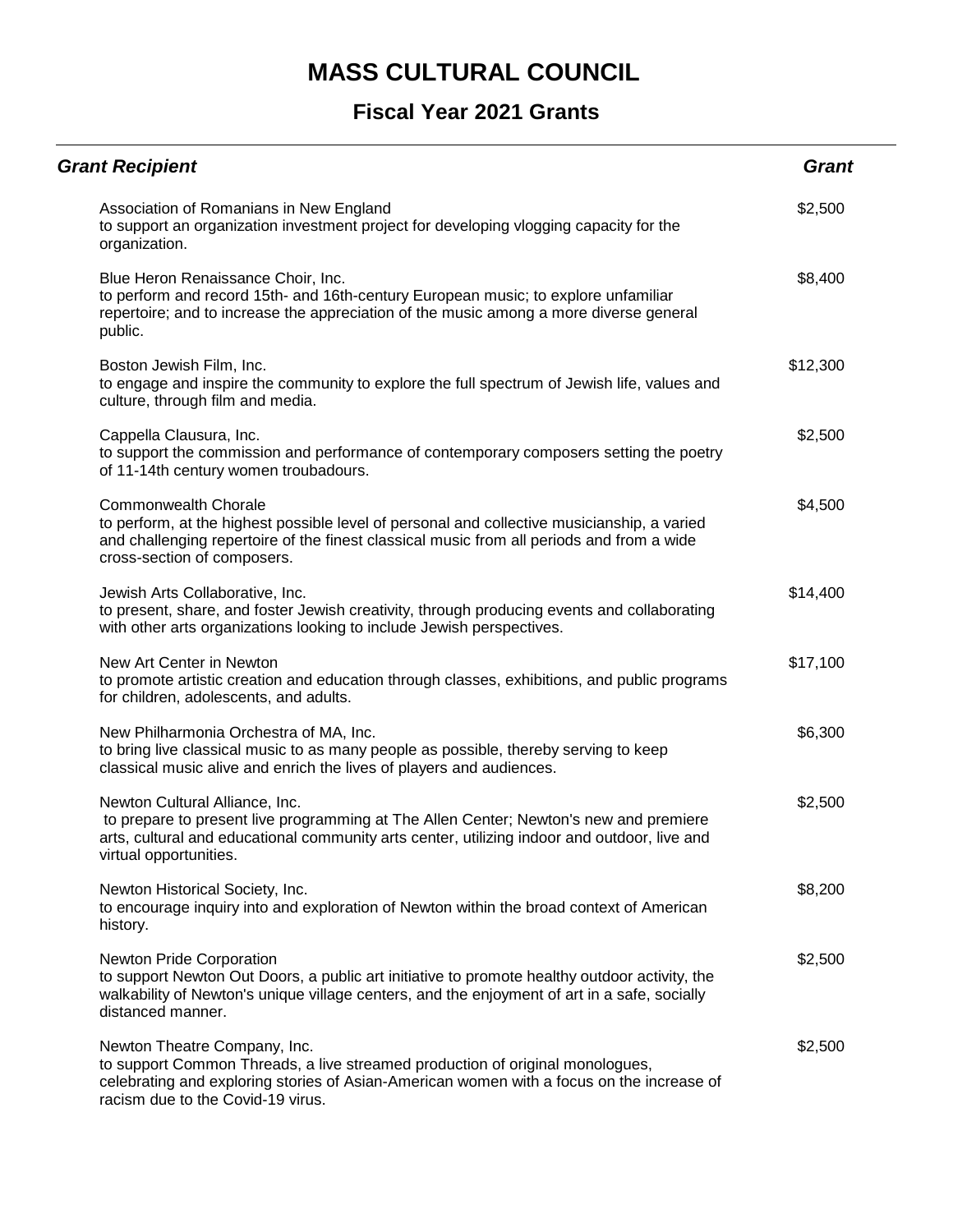| <b>Grant Recipient</b>                                                                                                                                                                                                                                                                              | <b>Grant</b> |
|-----------------------------------------------------------------------------------------------------------------------------------------------------------------------------------------------------------------------------------------------------------------------------------------------------|--------------|
| Pro Arte Chamber Orchestra of Boston<br>to bring together musicians and audiences through outstanding performances of new and<br>traditional chamber orchestra music, cooperative governance, and unique educational<br>outreach to diverse communities.                                            | \$5,800      |
| Suzuki School of Newton, Inc.<br>to cultivate beautiful hearts in children through beautiful music; that is, promote early<br>childhood, intellectual, and character development by instilling in them a lifelong love and<br>respect of music.                                                     | \$18,200     |
| Winchendon Music Festival, Inc.<br>to support the Winchendon Music Festival.                                                                                                                                                                                                                        | \$2,500      |
| Zamir Chorale of Boston, Inc.<br>to preserve, promote, and perpetuate Jewish culture for a wide variety of audiences through<br>choral performances, symposia, recordings, publications, and the commissioning of new<br>musical works.                                                             | \$6,500      |
| <b>Cultural Organization Economic Recovery</b>                                                                                                                                                                                                                                                      |              |
| All Newton Music School, Inc.<br>for employee payroll and benefit costs, as documented by the Contractor in the grant<br>application, to support recovery from the negative impact of the coronavirus/COVID-19<br>pandemic.                                                                         | \$84,000     |
| Cappella Clausura, Inc.<br>for employee payroll and benefit costs or current mortgage payments, mortgage interest or<br>rent or general operations, as documented by the Contractor in the grant application, to<br>support recovery from the negative impact of the coronavirus/COVID-19 pandemic. | \$19,000     |
| Newton Cultural Alliance, Inc.<br>for employee payroll and benefit costs, as documented by the Contractor in the grant<br>application, to support recovery from the negative impact of the coronavirus/COVID-19<br>pandemic.                                                                        | \$12,000     |
| <b>Festivals - Fall/Winter</b>                                                                                                                                                                                                                                                                      |              |
| Boston Jewish Film, Inc.<br>to support ReelAbilities Boston Film Festival with the production, promotion and/or<br>development of festival audiences.                                                                                                                                               | \$500        |
| New Art Center in Newton<br>to support Creative Process wiith the production, promotion and/or development of festival<br>audiences.                                                                                                                                                                | \$500        |
| Newton Office of Cultural Development<br>to support Family Fun Day with the production, promotion and/or development of festival<br>audiences.                                                                                                                                                      | \$500        |
| <b>Newton Pride Corporation</b><br>to support The Linda Plaut Festival of the Arts with the production, promotion and/or<br>development of festival audiences.                                                                                                                                      | \$500        |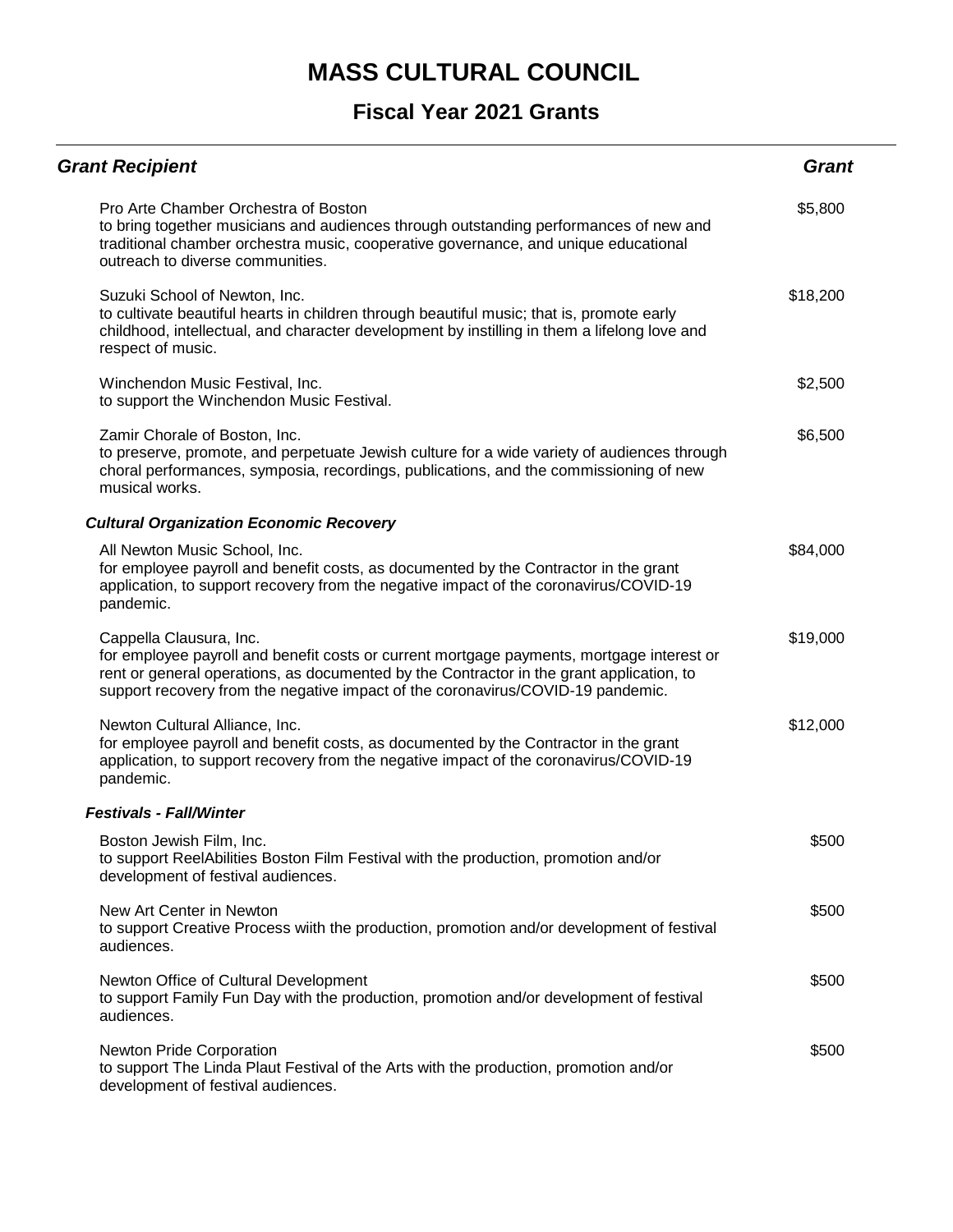#### **Fiscal Year 2021 Grants**

| <b>Grant Recipient</b>                                                                                                                                                                                            | Grant    |
|-------------------------------------------------------------------------------------------------------------------------------------------------------------------------------------------------------------------|----------|
| Winchendon Music Festival, Inc.<br>to support Winchendon Music Festival with the production, promotion and/or development<br>of festival audiences.                                                               | \$500    |
| <b>Folk Arts and Heritage</b>                                                                                                                                                                                     |          |
| Sandeep Das<br>for an apprenticeship with Veerane Pratap.                                                                                                                                                         | \$7,800  |
| Vasileios Kostas<br>for an apprenticeship with Lysander Jaffe.                                                                                                                                                    | \$7,300  |
| <b>Local Cultural Council Allocation</b>                                                                                                                                                                          |          |
| <b>Newton Cultural Council</b>                                                                                                                                                                                    | \$21,600 |
| <b>Service Projects</b>                                                                                                                                                                                           |          |
| Johnson String Project<br>to provide high quality string instruments with maintenance, insurance and exchange<br>privileges equitably to SerHacer supported programs who work with young string players.          | \$30,000 |
| <b>STARS Residency</b>                                                                                                                                                                                            |          |
| <b>Bigelow Middle School</b><br>for a school residency with Central Square Theater.                                                                                                                               | \$5,000  |
| <b>Universal Participation</b>                                                                                                                                                                                    |          |
| New Art Center in Newton<br>to develop staff training in inclusive teaching practices.                                                                                                                            | \$3,000  |
| <b>YouthReach</b>                                                                                                                                                                                                 |          |
| City Strings United, Inc.<br>to elevate students' leadership, musicianship, and self-management skills to equip them<br>with greater confidence to overcome obstacles and realize their potential for excellence. | \$20,000 |
| <b>Town of Norfolk</b>                                                                                                                                                                                            |          |
| <b>COVID-19 Relief Fund for Individuals</b>                                                                                                                                                                       |          |
| Donald S. Krishnaswami<br>for support of losses due to COVID-19.                                                                                                                                                  | \$1,500  |
| <b>Local Cultural Council Allocation</b>                                                                                                                                                                          |          |
| <b>Norfolk Cultural Council</b>                                                                                                                                                                                   | \$6,600  |
| <b>Town of North Reading</b>                                                                                                                                                                                      |          |
| <b>Cultural Investment Portfolio</b>                                                                                                                                                                              |          |
| North Reading Community Chorale                                                                                                                                                                                   | \$1,000  |

North Reading Community Chorale to support a video project to pay tribute to those lost to COVID-19, including a"virtual choir video" of an acapella performance of the song "In Memoriam" by Eleanor Daley.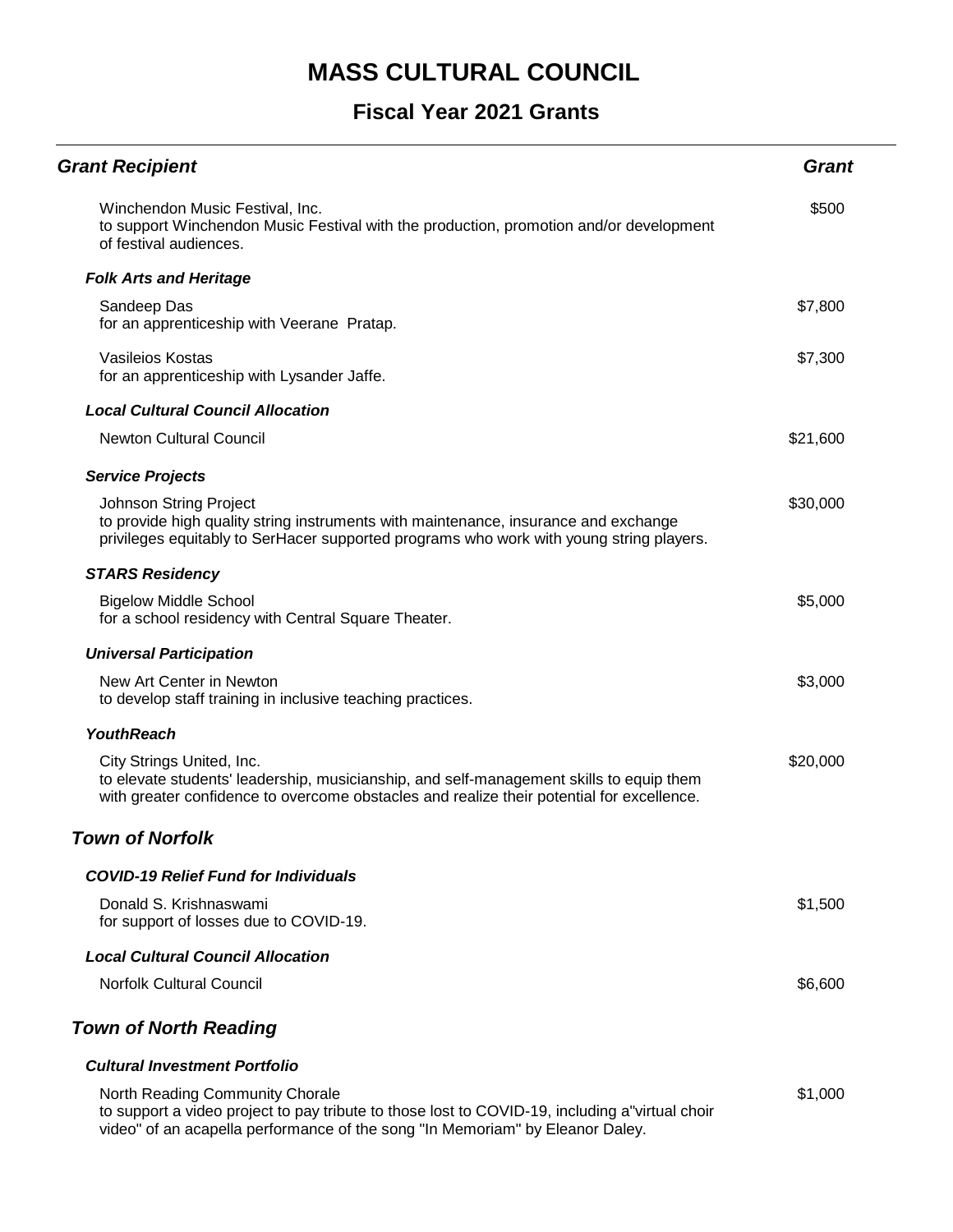| <b>Grant Recipient</b>                                                                                                                                            | <b>Grant</b> |
|-------------------------------------------------------------------------------------------------------------------------------------------------------------------|--------------|
| <b>Local Cultural Council Allocation</b>                                                                                                                          |              |
| North Reading Cultural Council                                                                                                                                    | \$6,600      |
| <b>Town of Norwood</b>                                                                                                                                            |              |
| <b>COVID-19 Relief Fund for Individuals</b>                                                                                                                       |              |
| Christopher W. Hudacs<br>for support of losses due to COVID-19.                                                                                                   | \$1,500      |
| <b>Local Cultural Council Allocation</b>                                                                                                                          |              |
| Norwood Cultural Council                                                                                                                                          | \$11,800     |
| <b>Town of Plainville</b>                                                                                                                                         |              |
| <b>Local Cultural Council Allocation</b>                                                                                                                          |              |
| <b>Plainville Cultural Council</b>                                                                                                                                | \$6,000      |
| <b>STARS Residency</b>                                                                                                                                            |              |
| Beatrice H. Wood Elementary School<br>for a fully remote school residency with Science & Engineering Education Development<br>(SEED, Inc.) in hands-on chemistry. | \$5,000      |
| <b>City of Quincy</b>                                                                                                                                             |              |
| <b>Artist Fellowship</b>                                                                                                                                          |              |
| <b>Matthew Sullivan</b><br>for artistic professional development.                                                                                                 | \$1,500      |
| <b>COVID-19 Relief Fund for Individuals</b>                                                                                                                       |              |
| Michael Ambroszewski<br>for support of losses due to COVID-19                                                                                                     | \$1,500      |
| Cedric E. Douglas<br>for support of losses due to COVID-19.                                                                                                       | \$1,500      |
| <b>Katherine Foss</b><br>for support of losses due to COVID-19.                                                                                                   | \$1,500      |
| Amanda M. Holt<br>for support of losses due to COVID-19.                                                                                                          | \$1,500      |
| Laura J. Markarian<br>for support of losses due to COVID-19.                                                                                                      | \$1,500      |
| Stephen P Markarian<br>for support of losses due to COVID-19.                                                                                                     | \$1,500      |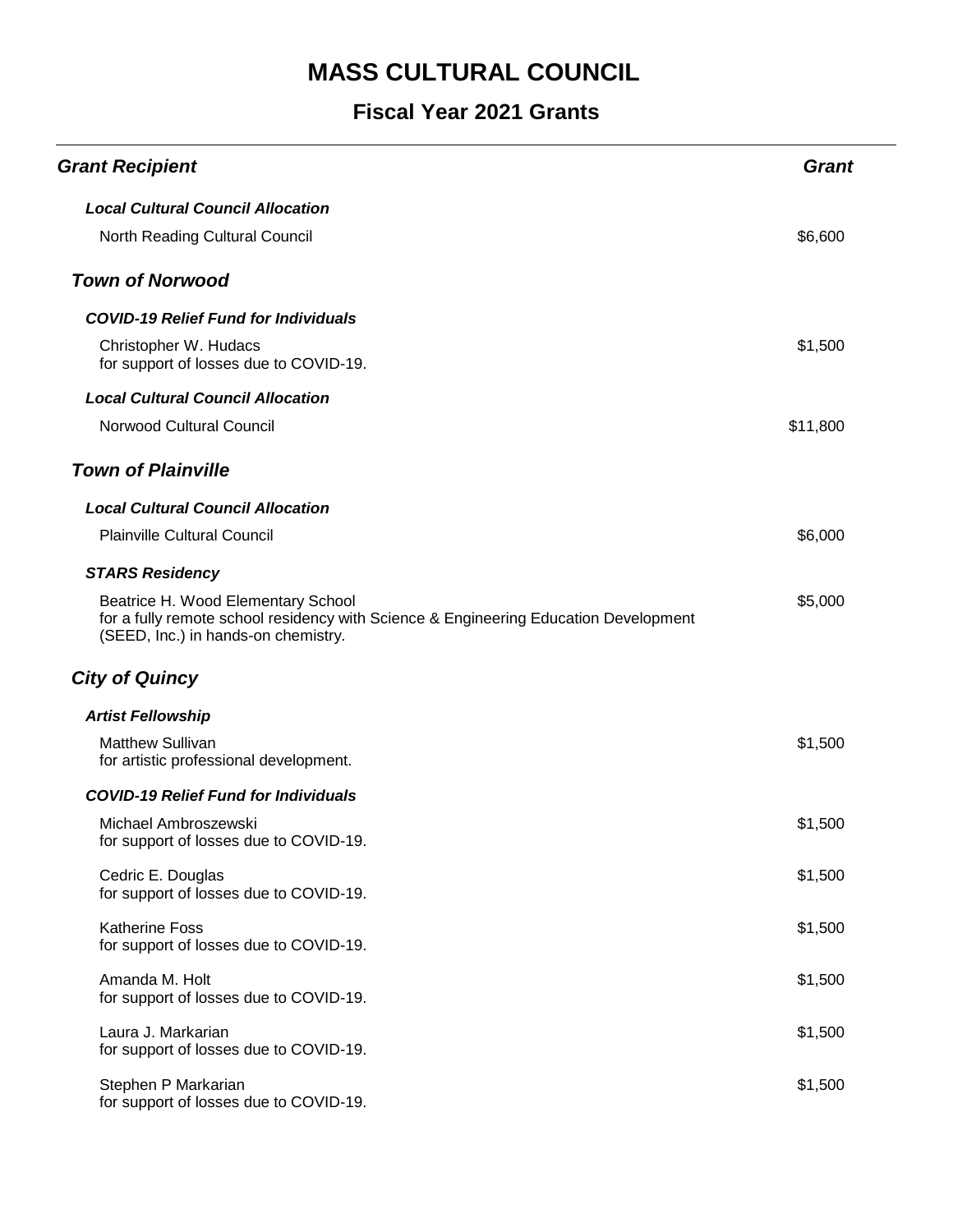| <b>Grant Recipient</b>                                                                                                                                                                                                                                         | <b>Grant</b> |
|----------------------------------------------------------------------------------------------------------------------------------------------------------------------------------------------------------------------------------------------------------------|--------------|
| Liana Paniyeva<br>for support of losses due to COVID-19.                                                                                                                                                                                                       | \$1,500      |
| Romy St. Hilaire<br>for support of losses due to COVID-19.                                                                                                                                                                                                     | \$1,500      |
| <b>Steve Sweeney</b><br>for support of losses due to COVID-19.                                                                                                                                                                                                 | \$1,500      |
| <b>Tia Trammell</b><br>for support of losses due to COVID-19.                                                                                                                                                                                                  | \$1,500      |
| <b>Cultural Investment Portfolio</b>                                                                                                                                                                                                                           |              |
| Convivium Musicum<br>to support a project to produce a virtual concert to be presented online to explore themes of<br>hope and strength through sung settings of Psalm texts from the 16th and 17th century and<br>poetry from today.                          | \$2,500      |
| <b>Cultural Organization Economic Recovery</b>                                                                                                                                                                                                                 |              |
| <b>Quincy Art Association</b><br>for employee payroll and benefit costs or utilities or general operations, as documented by<br>the Contractor in the grant application, to support recovery from the negative impact of the<br>coronavirus/COVID-19 pandemic. | \$3,000      |
| <b>Local Cultural Council Allocation</b>                                                                                                                                                                                                                       |              |
| <b>Quincy Arts Council</b>                                                                                                                                                                                                                                     | \$43,100     |
| <b>Town of Randolph</b>                                                                                                                                                                                                                                        |              |
| <b>COVID-19 Relief Fund for Individuals</b>                                                                                                                                                                                                                    |              |
| <b>Karolina Meireles</b><br>for support of losses due to COVID-19.                                                                                                                                                                                             | \$1,500      |
| Zayra Ocasio<br>for support of losses due to COVID-19.                                                                                                                                                                                                         | \$1,500      |
| Dr. John M. Shiu<br>for support of losses due to COVID-19.                                                                                                                                                                                                     | \$1,500      |
| <b>Gregory Silva</b><br>for support of losses due to COVID-19.                                                                                                                                                                                                 | \$1,500      |
| Marc St. Clair<br>for support of losses due to COVID-19.                                                                                                                                                                                                       | \$1,500      |
| <b>Local Cultural Council Allocation</b>                                                                                                                                                                                                                       |              |
| Randolph Cultural Council                                                                                                                                                                                                                                      | \$20,300     |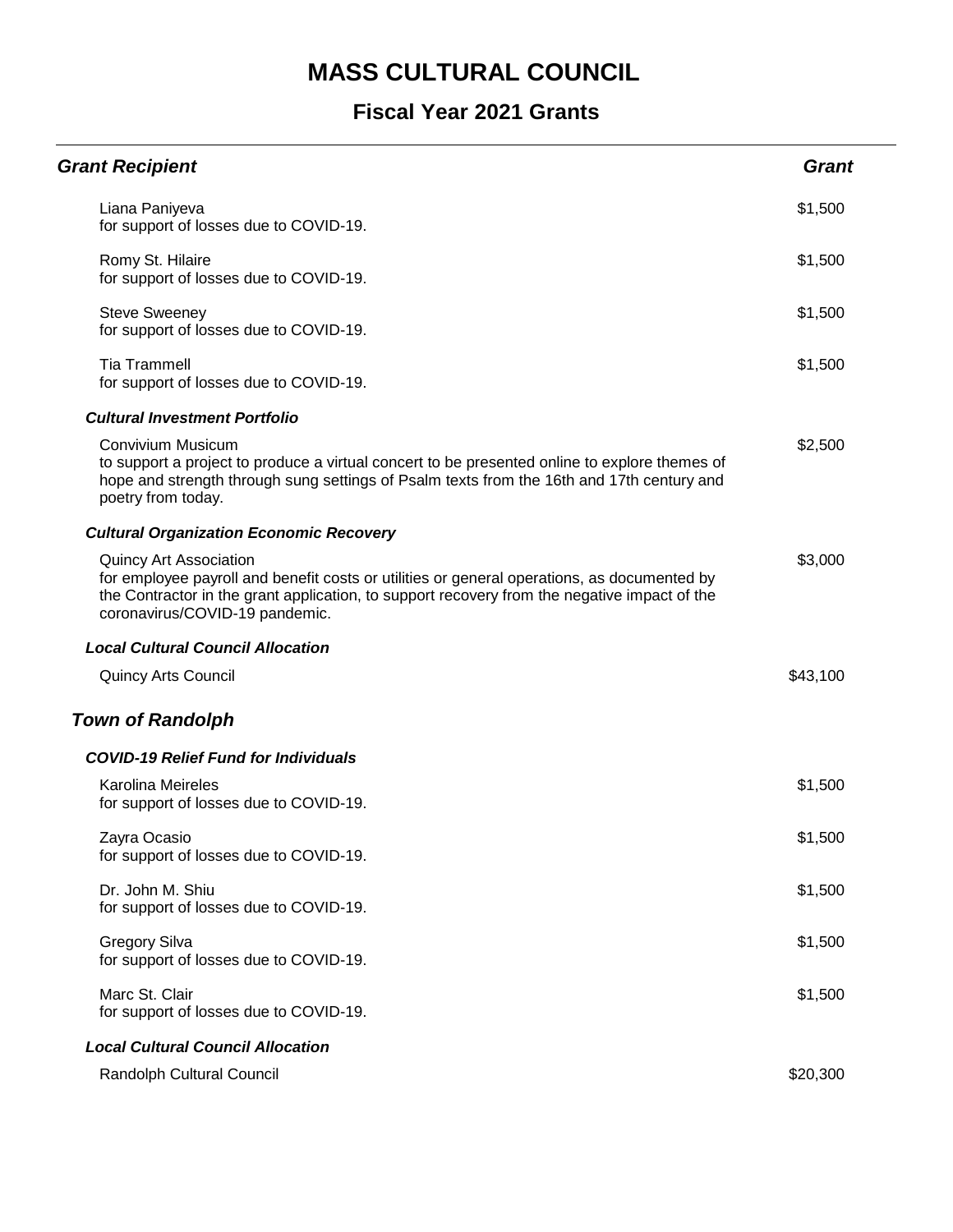| <b>Grant Recipient</b>                                                                        | <b>Grant</b> |
|-----------------------------------------------------------------------------------------------|--------------|
| <b>Town of Reading</b>                                                                        |              |
| <b>Local Cultural Council Allocation</b>                                                      |              |
| <b>Reading Cultural Council</b>                                                               | \$9,500      |
| <b>City of Revere</b>                                                                         |              |
| <b>COVID-19 Relief Fund for Individuals</b>                                                   |              |
| <b>Ralph Celestin</b><br>for support of losses due to COVID-19.                               | \$1,500      |
| <b>Irisley Luis-Gomez</b><br>for support of losses due to COVID-19.                           | \$1,500      |
| <b>Local Cultural Council Allocation</b>                                                      |              |
| <b>Revere Cultural Council</b>                                                                | \$32,000     |
| <b>STARS Residency</b>                                                                        |              |
| Paul Revere Elementary School<br>for a hands-on STEAM school residency with Change is Simple. | \$5,000      |
| <b>Town of Sharon</b>                                                                         |              |
| <b>Artist Fellowship</b>                                                                      |              |
| Adara Meyers<br>for artistic professional development.                                        | \$1,500      |
| <b>COVID-19 Relief Fund for Individuals</b>                                                   |              |
| Elizabeth Leehey<br>for support of losses due to COVID-19.                                    | \$1,500      |
| <b>Local Cultural Council Allocation</b>                                                      |              |
| <b>Sharon Cultural Council</b>                                                                | \$7,100      |
| <b>City of Somerville</b>                                                                     |              |
| <b>Artist Fellowship</b>                                                                      |              |
| Khary S. Jones<br>for artistic professional development.                                      | \$15,000     |
| <b>COVID-19 Relief Fund for Individuals</b>                                                   |              |
| Carven Boursiquot<br>for support of losses due to COVID-19.                                   | \$1,500      |
| Oliver W. Burns IV<br>for support of losses due to COVID-19.                                  | \$1,500      |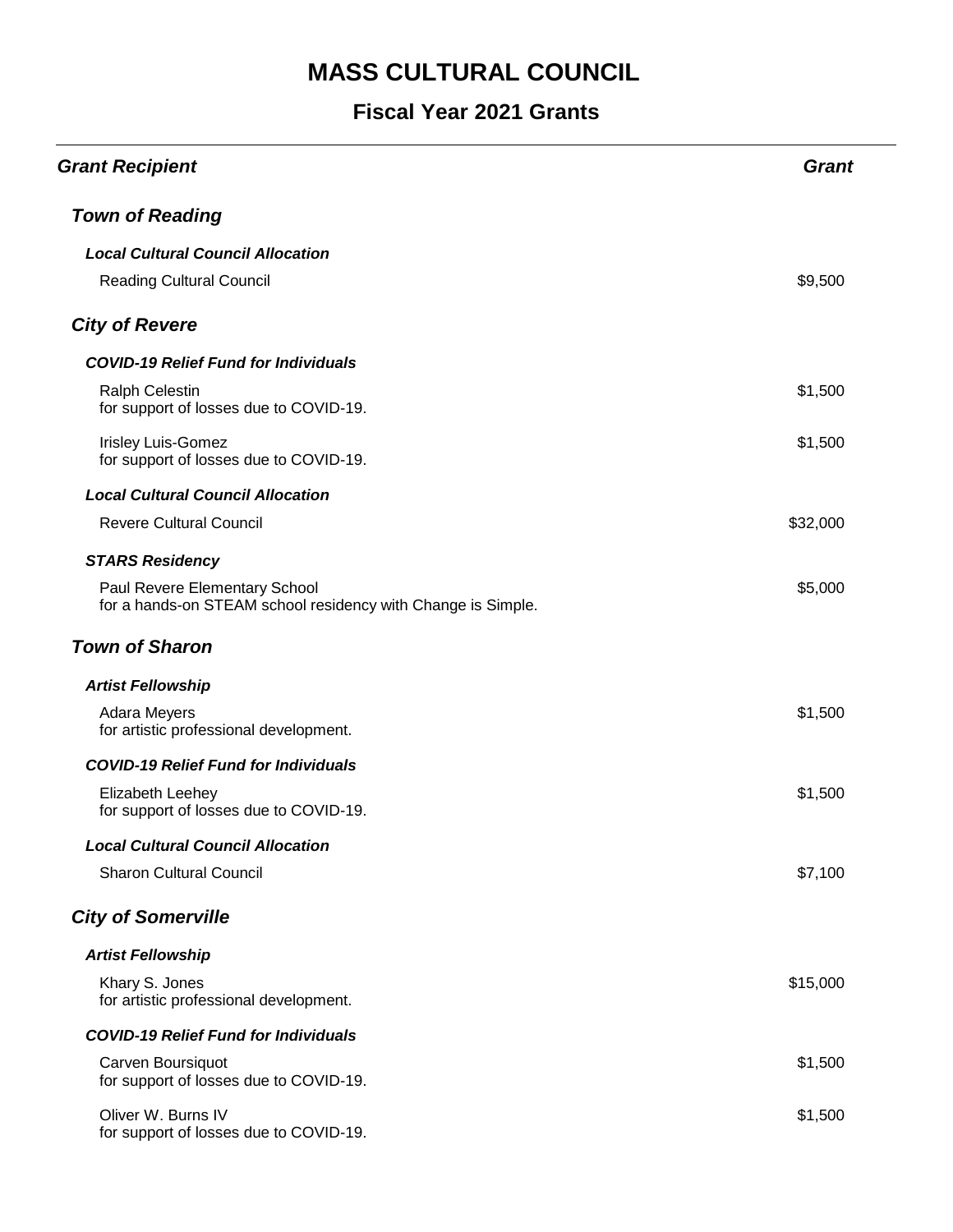| <b>Grant Recipient</b>                                            | <b>Grant</b> |
|-------------------------------------------------------------------|--------------|
| Ry Cavanaugh<br>for support of losses due to COVID-19.            | \$1,500      |
| Callie A. Chapman<br>for support of losses due to COVID-19.       | \$1,500      |
| Kendra Comstock<br>for support of losses due to COVID-19.         | \$1,500      |
| David Degner<br>for support of losses due to COVID-19.            | \$1,500      |
| Faye Dupras<br>for support of losses due to COVID-19.             | \$1,500      |
| Timothy R. Ellis Cole<br>for support of losses due to COVID-19.   | \$1,500      |
| Yann Falquet<br>for support of losses due to COVID-19.            | \$1,500      |
| <b>Olritch Germain</b><br>for support of losses due to COVID-19.  | \$1,500      |
| Catherine Kernan<br>for support of losses due to COVID-19.        | \$1,500      |
| Annegret Klaua<br>for support of losses due to COVID-19.          | \$1,500      |
| Ivan Korn<br>for support of losses due to COVID-19.               | \$1,500      |
| Michael Manning<br>for support of losses due to COVID-19.         | \$1,500      |
| Jill McCracken<br>for support of losses due to COVID-19.          | \$1,500      |
| <b>Maureen Medeiros</b><br>for support of losses due to COVID-19. | \$1,500      |
| Jarrett Melendez<br>for support of losses due to COVID-19.        | \$1,500      |
| Sally A. Merriman<br>for support of losses due to COVID-19.       | \$1,500      |
| Julie M. Peck<br>for support of losses due to COVID-19.           | \$1,500      |
| Daniel R. Prior<br>for support of losses due to COVID-19.         | \$1,500      |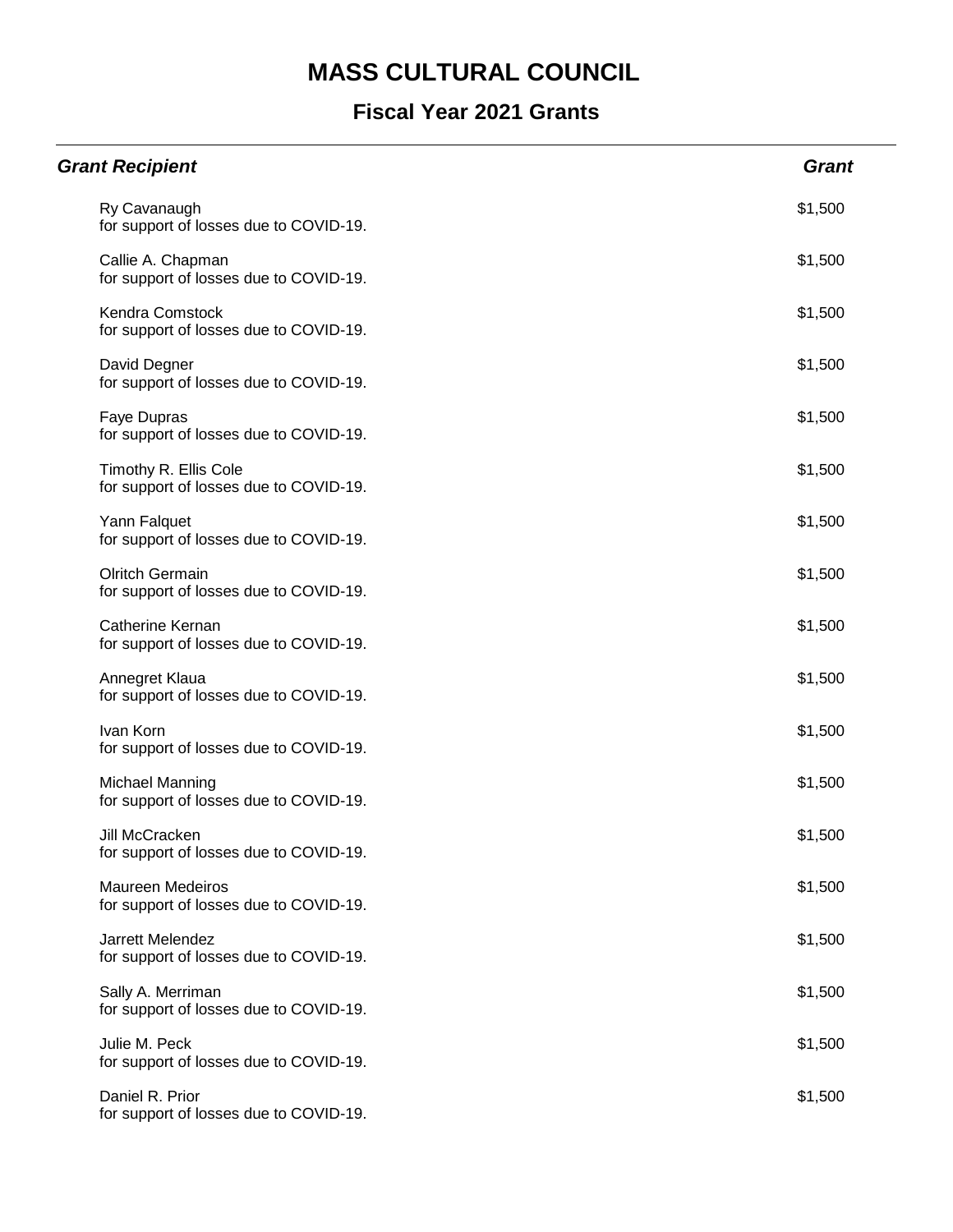| <b>Grant Recipient</b>                                                                                                                                                                                                                                                                                                                   | <b>Grant</b> |
|------------------------------------------------------------------------------------------------------------------------------------------------------------------------------------------------------------------------------------------------------------------------------------------------------------------------------------------|--------------|
| Daniela A. Rivero Rodriguez<br>for support of losses due to COVID-19.                                                                                                                                                                                                                                                                    | \$1,500      |
| <b>Stuart Roelke</b><br>for support of losses due to COVID-19.                                                                                                                                                                                                                                                                           | \$1,500      |
| Nicole Vanderlaan<br>for support of losses due to COVID-19.                                                                                                                                                                                                                                                                              | \$1,500      |
| <b>Cultural Facilities Fund</b>                                                                                                                                                                                                                                                                                                          |              |
| Artisan's Asylum, Inc.<br>to design and build out 52,500 SF of studio, workshop and gathering space in partnership<br>with Harvard and Berkeley Investments.                                                                                                                                                                             | \$200,000    |
| <b>Cultural Investment Portfolio</b>                                                                                                                                                                                                                                                                                                     |              |
| CultureHouse<br>to support CultureHouse Peabody, a COVID-safe pop-up arts and culture community space<br>designed by and for the residents of Peabody.                                                                                                                                                                                   | \$2,500      |
| Eagle Eye Institute, Inc.<br>to provide hands-on exploratory learning on environmental topics and career bridging to<br>natural resource fields for urban people with an emphasis on underserved youth.                                                                                                                                  | \$4,500      |
| The Fourth Wall, Inc.<br>to support a project to turn The Fourth Wall's signature variety show, Fruit Flies Like a<br>Banana, into an interactive virtual experience.                                                                                                                                                                    | \$2,500      |
| Kendall Square Orchestra<br>to produce an outdoor concert at locations in Cambridge with diverse populations, to make<br>classical music accessible to a wide audience and connect the community through music in<br>this difficult time of isolation.                                                                                   | \$2,500      |
| Mudflat Pottery School, Inc.<br>to promote and expand awareness of and interest in the ceramic arts through classes,<br>workshops, and events; and to support the work of accomplished clay artists.                                                                                                                                     | \$14,800     |
| Mystic Learning Center, Inc.<br>to support the presentation of the Somerville Youth Arts Festival in a remote-accessible<br>livestream format.                                                                                                                                                                                           | \$2,500      |
| Photographic Resource Center, Inc.<br>to support the PRC Speaker Series, a program to build discussion about the diversity of<br>practice in image making and the complexity of art, culture, identity, politics; and belonging<br>in the contemporary world.                                                                            | \$2,500      |
| Somerville Arts Council<br>to make the arts an integral part of life in Somerville by sponsoring high quality<br>programming, accessible to all community members, that celebrates creativity and<br>community; supporting local artists and cultural organizations; and serving as a resource<br>and advocate for the arts and culture. | \$11,500     |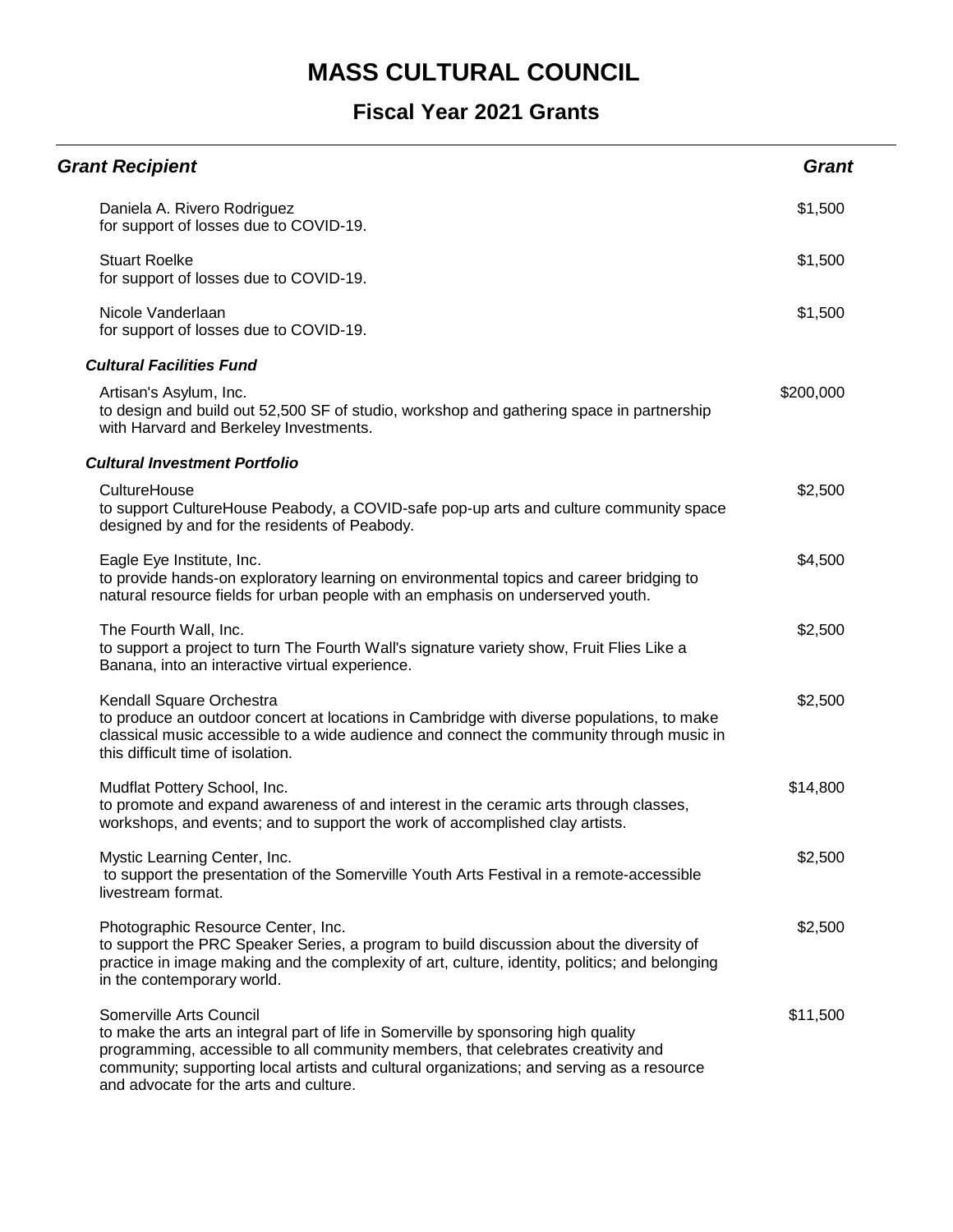| <b>Grant Recipient</b>                                                                                                                                                                                                                                                                  | Grant    |
|-----------------------------------------------------------------------------------------------------------------------------------------------------------------------------------------------------------------------------------------------------------------------------------------|----------|
| Somerville Museum<br>to support a project called "Voices from Somerville: Culture, Community and History," a<br>series of Zoom events featuring panelists from local Brazilian, Greek, and Brazilian<br>communities along with a local historian.                                       | \$1,000  |
| <b>Cultural Organization Economic Recovery</b>                                                                                                                                                                                                                                          |          |
| ANIKAYA/Akhra, Inc.<br>for general operations, as documented by the Contractor in the grant application, to support<br>recovery from the negative impact of the coronavirus/COVID-19 pandemic.                                                                                          | \$52,000 |
| The Center for Arts at the Armory<br>for employee payroll and benefit costs or current mortgage payments, mortgage interest or<br>rent, as documented by the Contractor in the grant application, to support recovery from the<br>negative impact of the coronavirus/COVID-19 pandemic. | \$93,000 |
| <b>Festivals - Fall/Winter</b>                                                                                                                                                                                                                                                          |          |
| East Somerville Main Streets, Inc.<br>to support Fiesta Weekend/Carnaval with the production, promotion and/or development of<br>festival audiences.                                                                                                                                    | \$500    |
| Kendall Square Orchestra<br>to support Spring with the production, promotion and/or development of festival audiences.                                                                                                                                                                  | \$500    |
| <b>Local Cultural Council Allocation</b>                                                                                                                                                                                                                                                |          |
| Somerville Arts Council                                                                                                                                                                                                                                                                 | \$45,200 |
| <b>STARS Residency</b>                                                                                                                                                                                                                                                                  |          |
| Arthur D. Healey School<br>for a remote synchronous puppet residency Faye Dupras focusing on Social Emotional<br>learning.                                                                                                                                                              | \$5,000  |
| John F. Kennedy School-Somerville<br>for a fully remote school residency with Faye Dupras in puppetry and music to focus on<br>social/emotional learning.                                                                                                                               | \$5,000  |
| <b>Universal Participation</b>                                                                                                                                                                                                                                                          |          |
| Arisia, Inc.<br>to develop an access plan for deaf, neurodiverse, mobility impaired, blind, and low vision<br>patrons.                                                                                                                                                                  | \$3,000  |
| Partners for Youth With Disabilities<br>to include the experiences and needs of BIPOC disabled people in disability educational<br>efforts.                                                                                                                                             | \$3,000  |
| <b>YouthReach</b>                                                                                                                                                                                                                                                                       |          |
| El Sistema Somerville<br>to provide equitable access to the pursuit of musical excellence, self-esteem and self-<br>confidence for children in Somerville Public Schools.                                                                                                               | \$20,000 |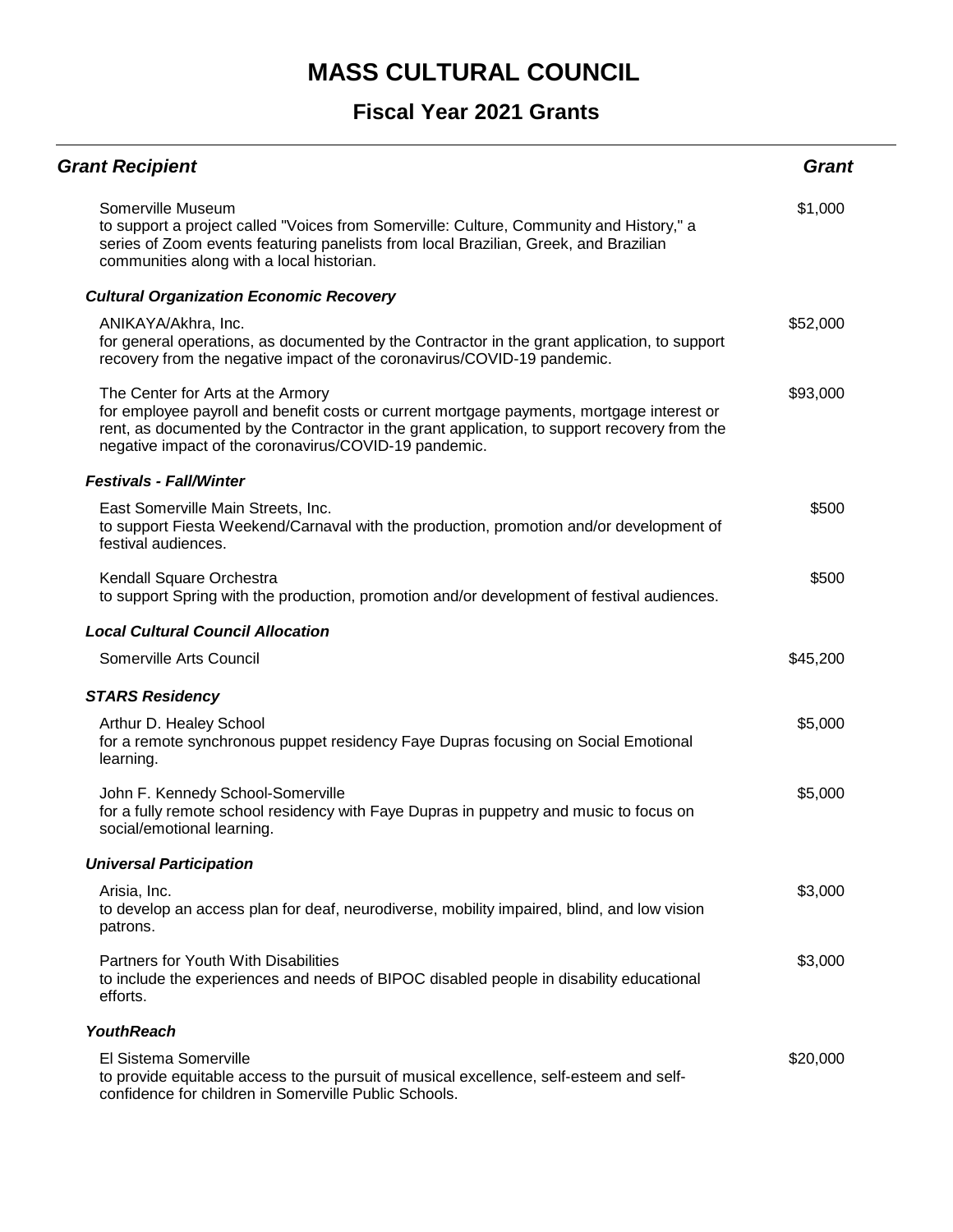### **Fiscal Year 2021 Grants**

| <b>Grant Recipient</b>                                                                                                                                                                                                                                                                | <b>Grant</b> |
|---------------------------------------------------------------------------------------------------------------------------------------------------------------------------------------------------------------------------------------------------------------------------------------|--------------|
| Mystic Learning Center, Inc.<br>to offer under-resourced and under-represented youth a platform for the creative<br>expression of their lived experiences; and provide professional development for young<br>authors and teaching artists.                                            | \$20,000     |
| Partners for Youth With Disabilities<br>for accessible afterschool and summer performing arts programs, workshops, special<br>events, classes, and leadership opportunities for approximately 50-60 youth with and<br>without disabilities.                                           | \$20,000     |
| <b>Town of Stoneham</b>                                                                                                                                                                                                                                                               |              |
| <b>COVID-19 Relief Fund for Individuals</b>                                                                                                                                                                                                                                           |              |
| David Buono<br>for support of losses due to COVID-19.                                                                                                                                                                                                                                 | \$1,500      |
| <b>William DiOrio</b><br>for support of losses due to COVID-19.                                                                                                                                                                                                                       | \$1,500      |
| Lee Fish<br>for support of losses due to COVID-19.                                                                                                                                                                                                                                    | \$1,500      |
| Sam JC Lee<br>for support of losses due to COVID-19.                                                                                                                                                                                                                                  | \$1,500      |
| Fabio Pirozzolo<br>for support of losses due to COVID-19.                                                                                                                                                                                                                             | \$1,500      |
| <b>Cultural Investment Portfolio</b>                                                                                                                                                                                                                                                  |              |
| Folk Arts Center of New England, Inc.<br>to encourage an appreciation of and participation in the folk arts of many cultures,<br>particularly music and dance; to foster their development in today's culture; and to act in<br>cooperation with others with similar aims.            | \$8,400      |
| Greater Boston Stage Company<br>to keep live professional theatre and dramatic education thriving in the suburbs.                                                                                                                                                                     | \$23,400     |
| <b>Cultural Organization Economic Recovery</b>                                                                                                                                                                                                                                        |              |
| <b>Greater Boston Stage Company</b><br>for employee payroll and benefit costs or utilities, as documented by the Contractor in the<br>grant application, to support recovery from the negative impact of the coronavirus/COVID-<br>19 pandemic.                                       | \$50,000     |
| <b>Gaming Mitigation</b>                                                                                                                                                                                                                                                              |              |
| <b>Greater Boston Stage Company</b><br>to mitigate operation of gaming facilities that threaten the sustainability of non-profit and<br>municipal performing arts centers in Massachusetts by providing capital to preserve their<br>ability to compete in an unbalanced marketplace. | \$6,060      |
| <b>Local Cultural Council Allocation</b>                                                                                                                                                                                                                                              |              |

Stoneham Cultural Council **\$9,800** \$9,800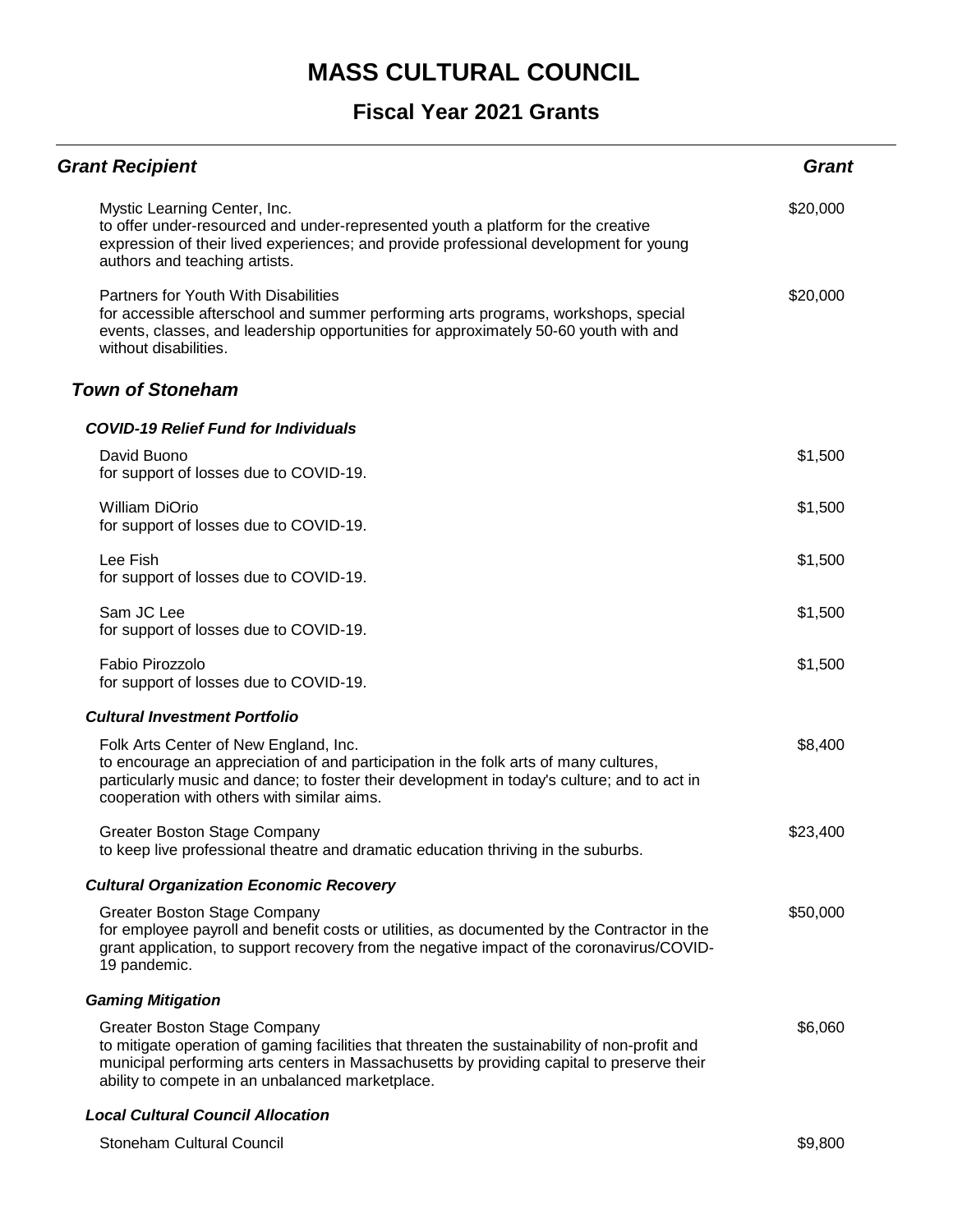| <b>Grant Recipient</b>                                                                                                                                                                        | Grant    |
|-----------------------------------------------------------------------------------------------------------------------------------------------------------------------------------------------|----------|
| <b>Town of Stoughton</b>                                                                                                                                                                      |          |
| <b>COVID-19 Relief Fund for Individuals</b>                                                                                                                                                   |          |
| <b>Robert Marlatt</b><br>for support of losses due to COVID-19.                                                                                                                               | \$1,500  |
| <b>Local Cultural Council Allocation</b>                                                                                                                                                      |          |
| <b>Stoughton Cultural Council</b>                                                                                                                                                             | \$15,000 |
| <b>STARS Residency</b>                                                                                                                                                                        |          |
| Joseph R. Dawe, Jr. Elementary School<br>for a fully remote school residency with Science & Engineering Education Development<br>(SEED) in hands-on science experimentation and discovery.    | \$2,650  |
| Joseph H. Gibbons Elementary School<br>for a fully remote school residency with Science & Engineering Education Development<br>(SEED) in hands-on science experimentation and discovery.      | \$2,050  |
| Helen H. Hansen Elementary School<br>for a fully remote school residency with Science & Engineering Education Development<br>(SEED) in hands-on science experimentation and discovery.        | \$2,050  |
| South Elementary School-Stoughton<br>for a school residency with Sandra Pearl, Science & Engineering Education Development.                                                                   | \$2,650  |
| Richard L. Wilkins Elementary School<br>for a fully remote school residency with Science & Engineering Education Development<br>(SEED) in science for hands-on experimentation and discovery. | \$2,050  |
| <b>Town of Wakefield</b>                                                                                                                                                                      |          |
| <b>Artist Fellowship</b>                                                                                                                                                                      |          |
| Adam P. Savje<br>for artistic professional development with Erinn E. Hagerty.                                                                                                                 | \$1,500  |
| <b>Folk Arts and Heritage</b>                                                                                                                                                                 |          |
| Sarah M. Guerin<br>for an apprenticeship with Diana Wagner.                                                                                                                                   | \$7,000  |
| <b>Local Cultural Council Allocation</b>                                                                                                                                                      |          |
| <b>Wakefield Cultural Council</b>                                                                                                                                                             | \$10,500 |
| <b>Town of Walpole</b>                                                                                                                                                                        |          |
| <b>COVID-19 Relief Fund for Individuals</b>                                                                                                                                                   |          |
| Christos J. Zevos<br>for support of losses due to COVID-19.                                                                                                                                   | \$1,500  |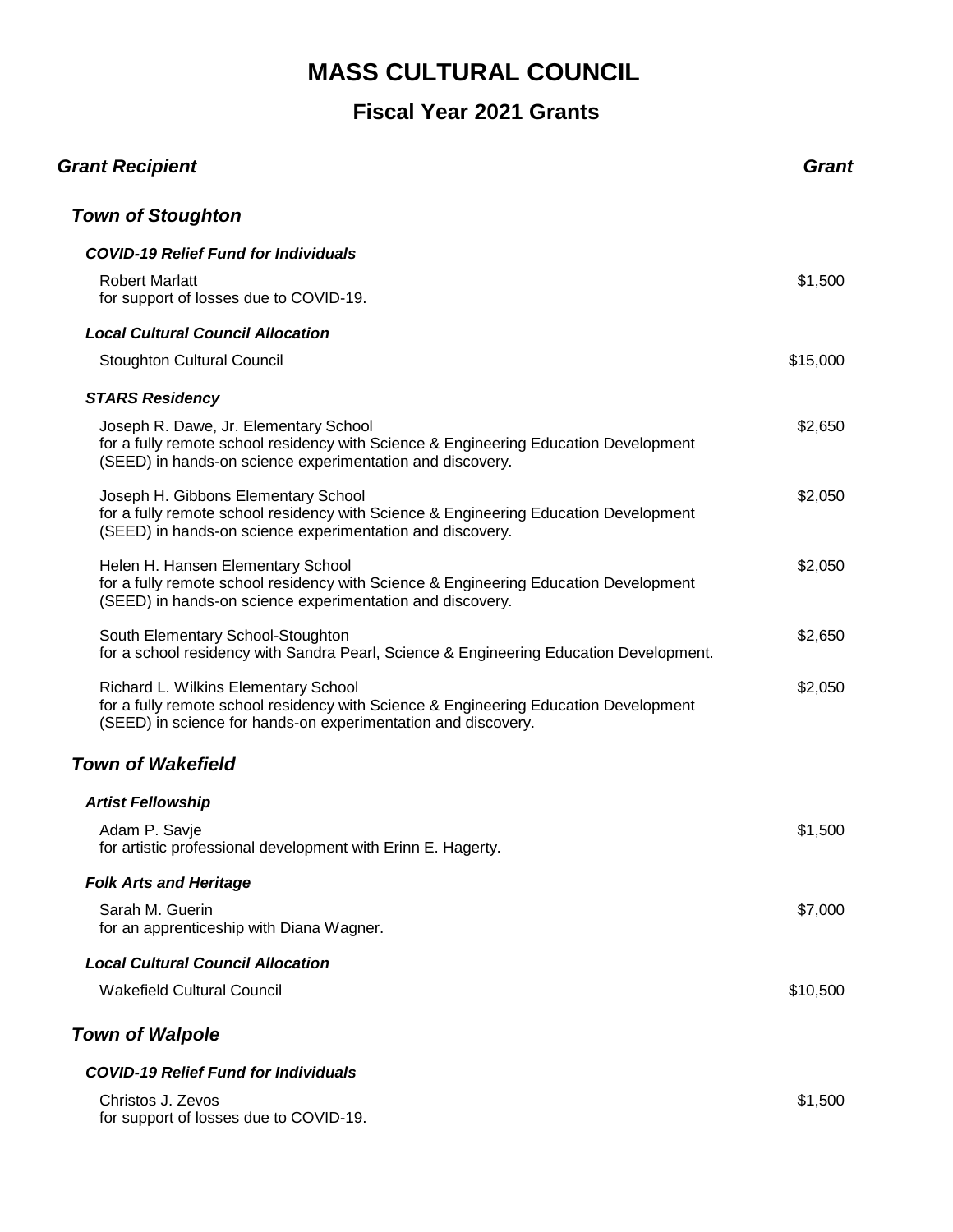| <b>Grant Recipient</b>                                                                                                                                                                                                                                  | <b>Grant</b> |
|---------------------------------------------------------------------------------------------------------------------------------------------------------------------------------------------------------------------------------------------------------|--------------|
| Jennifer A. Zevos<br>for support of losses due to COVID-19.                                                                                                                                                                                             | \$1,500      |
| <b>Cultural Organization Economic Recovery</b>                                                                                                                                                                                                          |              |
| Walpole Footlighters, Inc.<br>for utilities or general operations, as documented by the Contractor in the grant application,<br>to support recovery from the negative impact of the coronavirus/COVID-19 pandemic.                                      | \$10,000     |
| <b>Local Cultural Council Allocation</b>                                                                                                                                                                                                                |              |
| <b>Walpole Cultural Council</b>                                                                                                                                                                                                                         | \$9,200      |
| <b>City of Waltham</b>                                                                                                                                                                                                                                  |              |
| <b>COVID-19 Relief Fund for Individuals</b>                                                                                                                                                                                                             |              |
| Kelly F. Carmody<br>for support of losses due to COVID-19.                                                                                                                                                                                              | \$1,500      |
| <b>Robert Enik</b><br>for support of losses due to COVID-19.                                                                                                                                                                                            | \$1,500      |
| Amelia S. Fitch<br>for support of losses due to COVID-19.                                                                                                                                                                                               | \$1,500      |
| <b>Andrew Harms</b><br>for support of losses due to COVID-19.                                                                                                                                                                                           | \$1,500      |
| Michael J. Rivard<br>for support of losses due to COVID-19.                                                                                                                                                                                             | \$1,500      |
| Mel R. Stiller<br>for support of losses due to COVID-19.                                                                                                                                                                                                | \$1,500      |
| Jenny Tang<br>for support of losses due to COVID-19.                                                                                                                                                                                                    | \$1,500      |
| <b>Cultural Investment Portfolio</b>                                                                                                                                                                                                                    |              |
| <b>Gore Place Society</b><br>to preserve and promote the 1806 estate of Christopher and Rebecca Gore as a unique<br>educational resource to inspire an appreciation of early 19th century America.                                                      | \$15,200     |
| Grow Native Massachusetts, Inc.<br>to inspire people to action across the Commonwealth, on behalf of native plants and the<br>diversity of life they support.                                                                                           | \$3,500      |
| Metalwerx, Inc.<br>to promote the art of jewelry and metals through exceptional classes, workshops, studio<br>space, outreach programming and events for professional and personal enrichment within a<br>supportive community of artists and learners. | \$3,500      |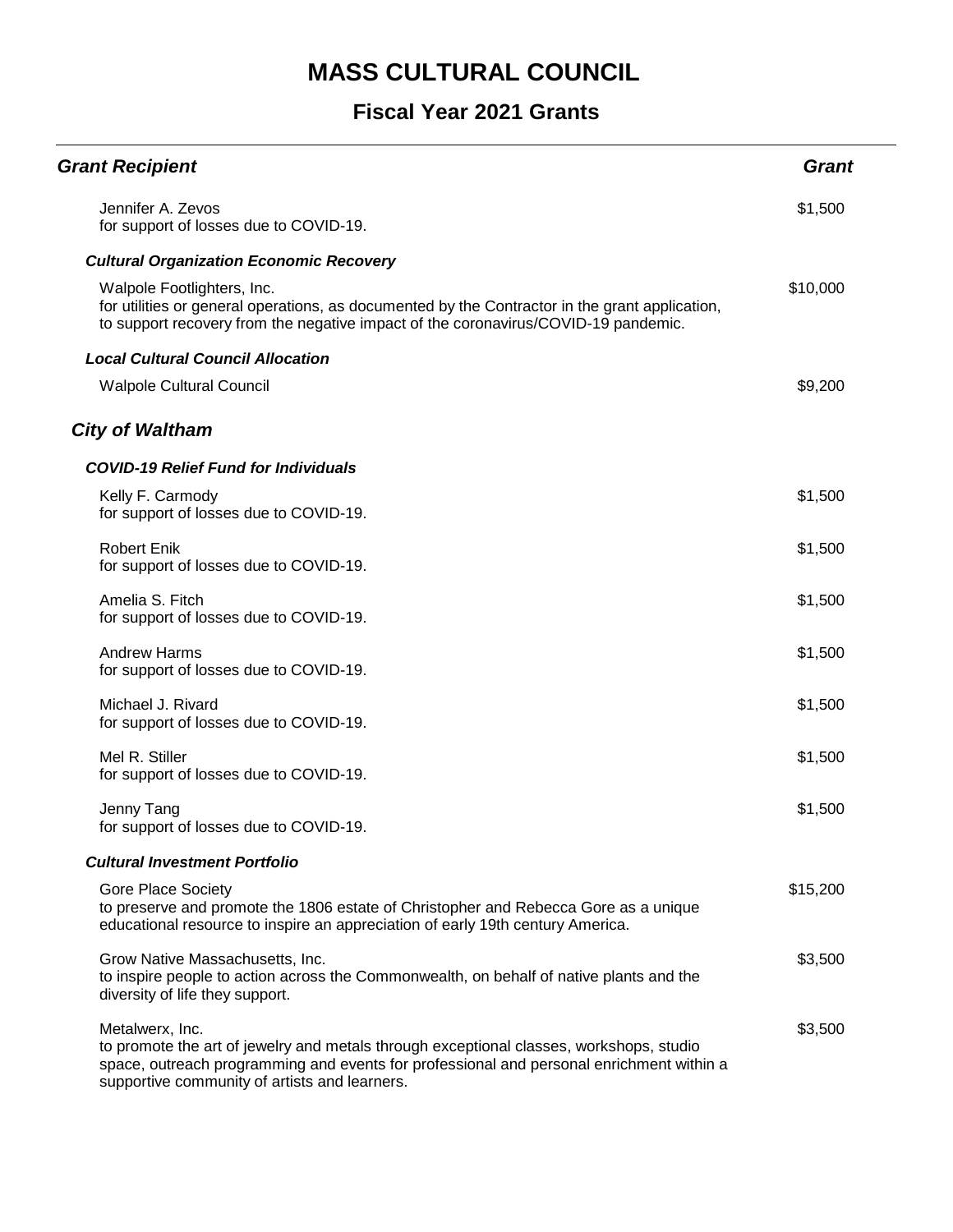| <b>Grant Recipient</b>                                                                                                                                                                                                                                                                                                                                                                                                                                                                                                                  | <b>Grant</b> |
|-----------------------------------------------------------------------------------------------------------------------------------------------------------------------------------------------------------------------------------------------------------------------------------------------------------------------------------------------------------------------------------------------------------------------------------------------------------------------------------------------------------------------------------------|--------------|
| National Center for Jewish Film, Inc.<br>to collect, preserve, restore, and disseminate films of historical, educational and artistic<br>value referable to the Jewish experience from around the world; to assist in the distribution,<br>exhibition and production of Jewish film and video worldwide; to provide the public,<br>educators and scholars with access to these films; to help 150 independent filmmakers<br>distribute their films; to produce and curate film and cultural programs in Massachusetts<br>and worldwide. | \$12,900     |
| <b>Robert Treat Paine Estate</b><br>to provide guidance and financial support to the City of Waltham, the property owner, in its<br>preservation of Stonehurst, the Robert Treat Paine Estate, and its oversight of the estate as<br>an educational resource for the local and national community.                                                                                                                                                                                                                                      | \$4,500      |
| Waltham Partnership for Youth, Inc.<br>for a project to bring the community together safely while also promoting mental health by<br>showing the movie Inside Out.                                                                                                                                                                                                                                                                                                                                                                      | \$1,000      |
| <b>Cultural Organization Economic Recovery</b>                                                                                                                                                                                                                                                                                                                                                                                                                                                                                          |              |
| <b>Charles River Museum of Industry</b><br>for utilities or general operations, as documented by the Contractor in the grant application,<br>to support recovery from the negative impact of the coronavirus/COVID-19 pandemic.                                                                                                                                                                                                                                                                                                         | \$9,000      |
| <b>Festivals - Fall/Winter</b>                                                                                                                                                                                                                                                                                                                                                                                                                                                                                                          |              |
| Downtown Waltham Partnership, Inc.<br>to support Watch City Steampunk Festival with the production, promotion and/or<br>development of festival audiences.                                                                                                                                                                                                                                                                                                                                                                              | \$500        |
| Waltham Arts Council, Inc.<br>to support Waltham Summer Concerts on the Common with the production, promotion<br>and/or development of festival audiences.                                                                                                                                                                                                                                                                                                                                                                              | \$500        |
| Waltham Partnership for Youth, Inc.<br>to support Park & Watch with the production, promotion and/or development of festival<br>audiences.                                                                                                                                                                                                                                                                                                                                                                                              | \$500        |
| <b>Local Cultural Council Allocation</b>                                                                                                                                                                                                                                                                                                                                                                                                                                                                                                |              |
| <b>Waltham Cultural Council</b>                                                                                                                                                                                                                                                                                                                                                                                                                                                                                                         | \$24,600     |
| <b>STARS Residency</b>                                                                                                                                                                                                                                                                                                                                                                                                                                                                                                                  |              |
| Northeast Elementary School<br>for a fully remote school residency with Science & Engineering Education Development<br>(SEED, Inc.) in science.                                                                                                                                                                                                                                                                                                                                                                                         | \$1,850      |
| <b>Universal Participation</b>                                                                                                                                                                                                                                                                                                                                                                                                                                                                                                          |              |
| <b>Gore Place Society</b><br>to engage audiences of all abilities through new communication strategies.                                                                                                                                                                                                                                                                                                                                                                                                                                 | \$3,000      |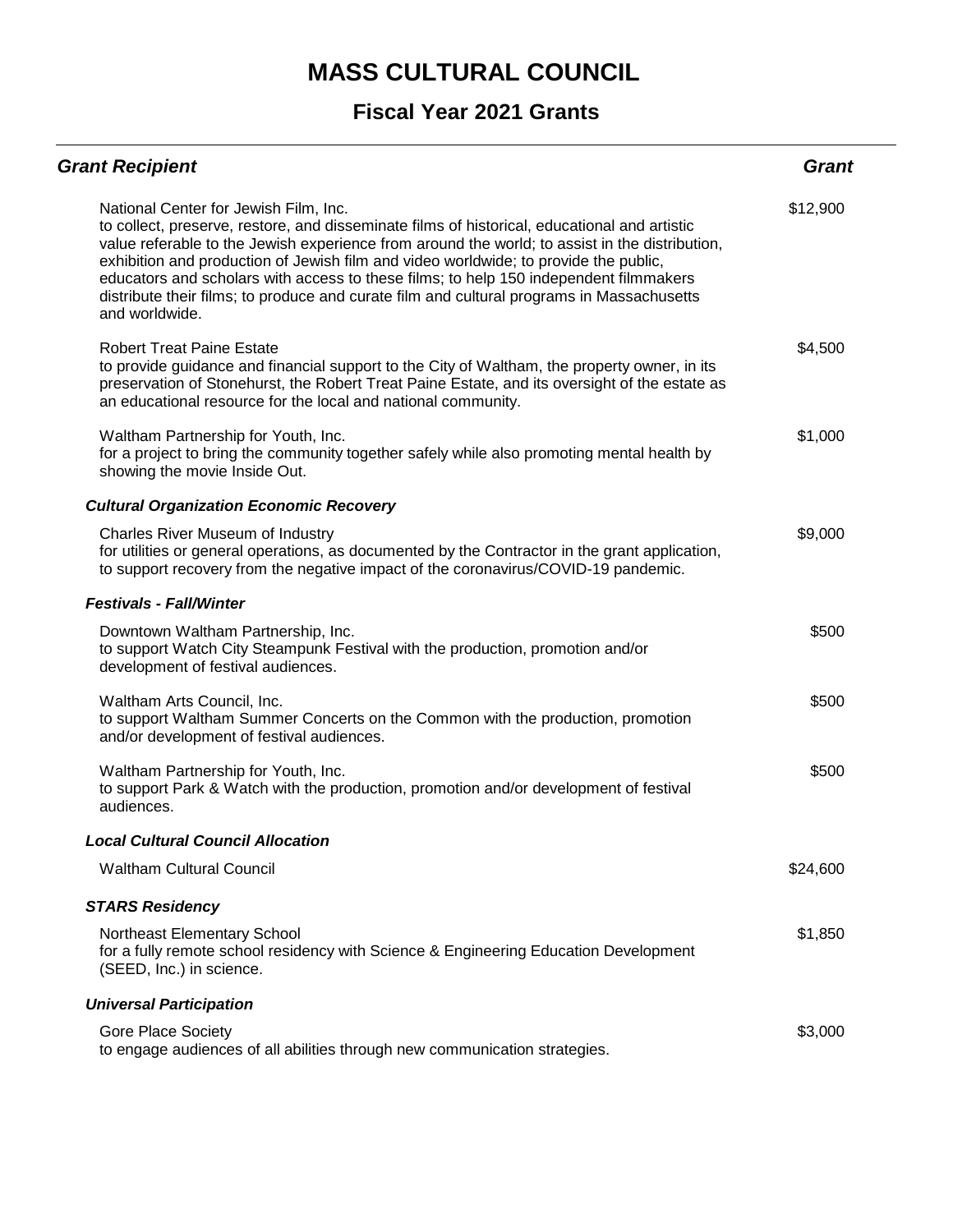| <b>Grant Recipient</b>                                                                                                                                                                                                                                   | <b>Grant</b> |
|----------------------------------------------------------------------------------------------------------------------------------------------------------------------------------------------------------------------------------------------------------|--------------|
| <b>Town of Watertown</b>                                                                                                                                                                                                                                 |              |
| <b>Artist Fellowship</b>                                                                                                                                                                                                                                 |              |
| Naseem K. Alatrash<br>for artistic professional development.                                                                                                                                                                                             | \$15,000     |
| Ryan L. Edwards<br>for artistic professional development with Sam Okerstrom-Lang, Julia Ruiz Borys, Caleb<br>Hawkins, and Jeremy Stewart.                                                                                                                | \$15,000     |
| <b>COVID-19 Relief Fund for Individuals</b>                                                                                                                                                                                                              |              |
| Naseem K. Alatrash<br>for support of losses due to COVID-19.                                                                                                                                                                                             | \$1,500      |
| Joseph C. Barbato<br>for support of losses due to COVID-19.                                                                                                                                                                                              | \$1,500      |
| Lauren Burke<br>for support of losses due to COVID-19.                                                                                                                                                                                                   | \$1,500      |
| Susannah Foster<br>for support of losses due to COVID-19.                                                                                                                                                                                                | \$1,500      |
| James Guttmann<br>for support of losses due to COVID-19.                                                                                                                                                                                                 | \$1,500      |
| Niloufar Keyhani<br>for support of losses due to COVID-19.                                                                                                                                                                                               | \$1,500      |
| Rayna Lo<br>for support of losses due to COVID-19.                                                                                                                                                                                                       | \$1,500      |
| Miranda Loud<br>for support of losses due to COVID-19.                                                                                                                                                                                                   | \$1,500      |
| Tara Lynn Ramsey<br>for support of losses due to COVID-19.                                                                                                                                                                                               | \$1,500      |
| Zoe B. Sundra<br>for support of losses due to COVID-19.                                                                                                                                                                                                  | \$1,500      |
| <b>Cultural Facilities Fund</b>                                                                                                                                                                                                                          |              |
| The Mosesian Center for the Arts<br>for the renovation of the lobbies to increase useable square footage, and improve building<br>security, public health, and patron experience.                                                                        | \$200,000    |
| Revels, Inc.<br>to engage a consulting architect to develop an Architectural Programming & 'Fit Plan' to<br>assess and make recommendations on space needs and possible system upgrades for<br>Revels administrative, rehearsal, and performance spaces. | \$10,000     |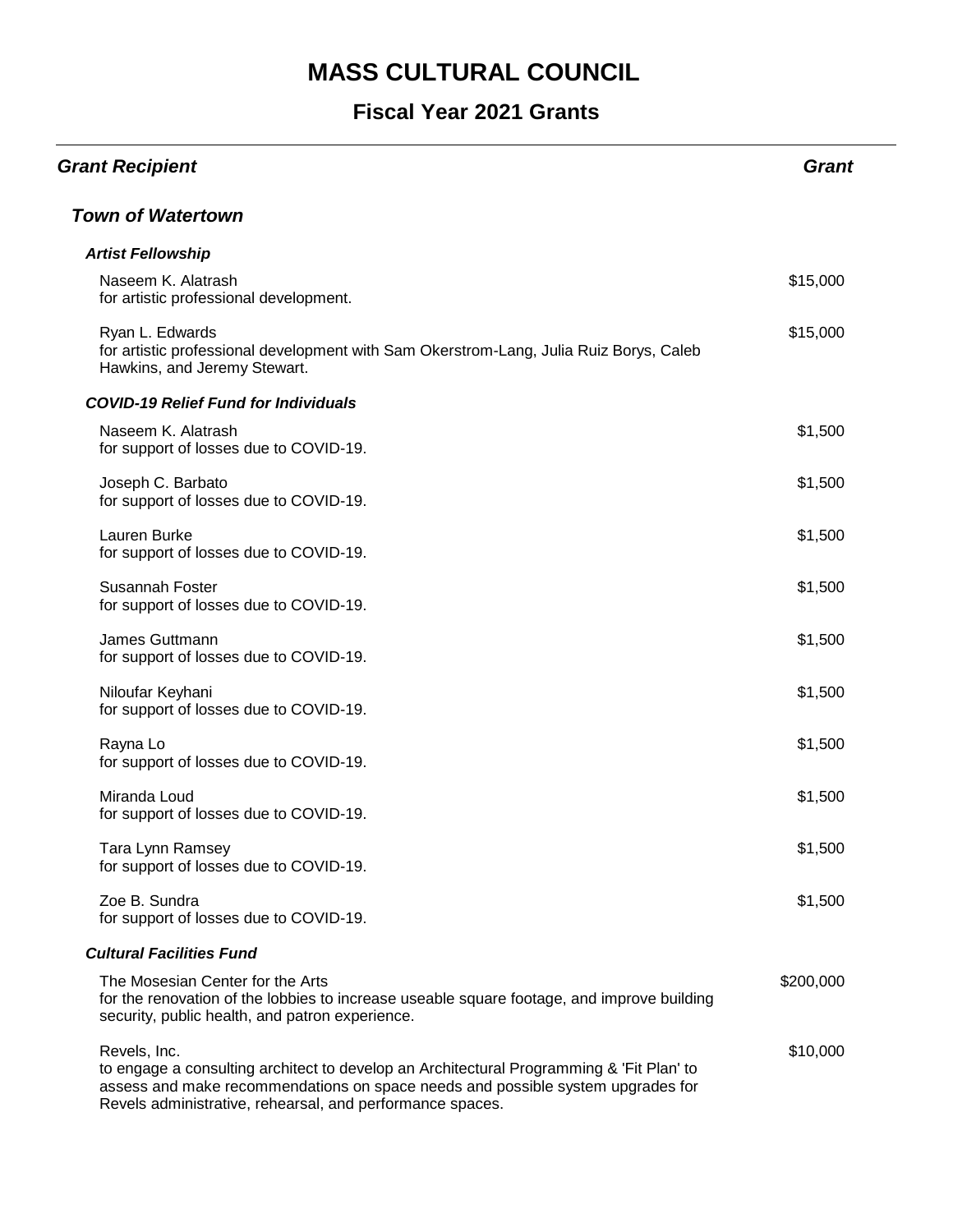| <b>Grant Recipient</b>                                                                                                                                                                                                                                                               | <b>Grant</b> |
|--------------------------------------------------------------------------------------------------------------------------------------------------------------------------------------------------------------------------------------------------------------------------------------|--------------|
| <b>Cultural Investment Portfolio</b>                                                                                                                                                                                                                                                 |              |
| Dinosaur Annex Music Ensemble, Inc.<br>to support a curated performance of contemporary music in collaboration with the<br>Waterworks Museum in Chestnut Hill, Newton.                                                                                                               | \$1,000      |
| Documentary Educational Resources, Inc.<br>to cultivate community engagement with the peoples and cultures of the world through<br>media that is both entertaining and educational.                                                                                                  | \$15,400     |
| The Mosesian Center for the Arts<br>to enrich the lives of diverse audiences and participants by providing exceptional<br>experiences in theatre, visual, and literary arts.                                                                                                         | \$3,500      |
| New Repertory Theatre, Inc.<br>to present innovative productions from the contemporary and classic repertoire, as well as<br>regional premieres and works by promising new playwrights; and to serve as a regional<br>resource that includes varied forms of education and outreach. | \$20,600     |
| Primary Source, Inc.<br>to promote history and humanities education that is historically accurate and inclusive of<br>peoples who have been misrepresented and over-looked in the teaching and learning of<br>U.S. and World History.                                                | \$18,700     |
| Revels, Inc.<br>to promote community and public education through understanding and appreciation of<br>traditional music, dance, drama and ritual through musical theater, workshops, recordings,<br>song-books and communal celebration.                                            | \$19,700     |
| <b>Cultural Organization Economic Recovery</b>                                                                                                                                                                                                                                       |              |
| Armenian Museum of America, Inc.<br>for employee payroll and benefit costs, as documented by the Contractor in the grant<br>application, to support recovery from the negative impact of the coronavirus/COVID-19<br>pandemic.                                                       | \$100,000    |
| Circus Up, Inc.<br>for employee payroll and benefit costs or general operations, as documented by the<br>Contractor in the grant application, to support recovery from the negative impact of the<br>coronavirus/COVID-19 pandemic.                                                  | \$5,000      |
| Dinosaur Annex Music Ensemble, Inc.<br>for employee payroll and benefit costs or general operations, as documented by the<br>Contractor in the grant application, to support recovery from the negative impact of the<br>coronavirus/COVID-19 pandemic.                              | \$4,000      |
| The Mosesian Center for the Arts<br>for employee payroll and benefit costs or utilities, as documented by the Contractor in the<br>grant application, to support recovery from the negative impact of the coronavirus/COVID-<br>19 pandemic.                                         | \$100,000    |
| The Seraphim Singers<br>for general operations, as documented by the Contractor in the grant application, to support<br>recovery from the negative impact of the coronavirus/COVID-19 pandemic.                                                                                      | \$5,000      |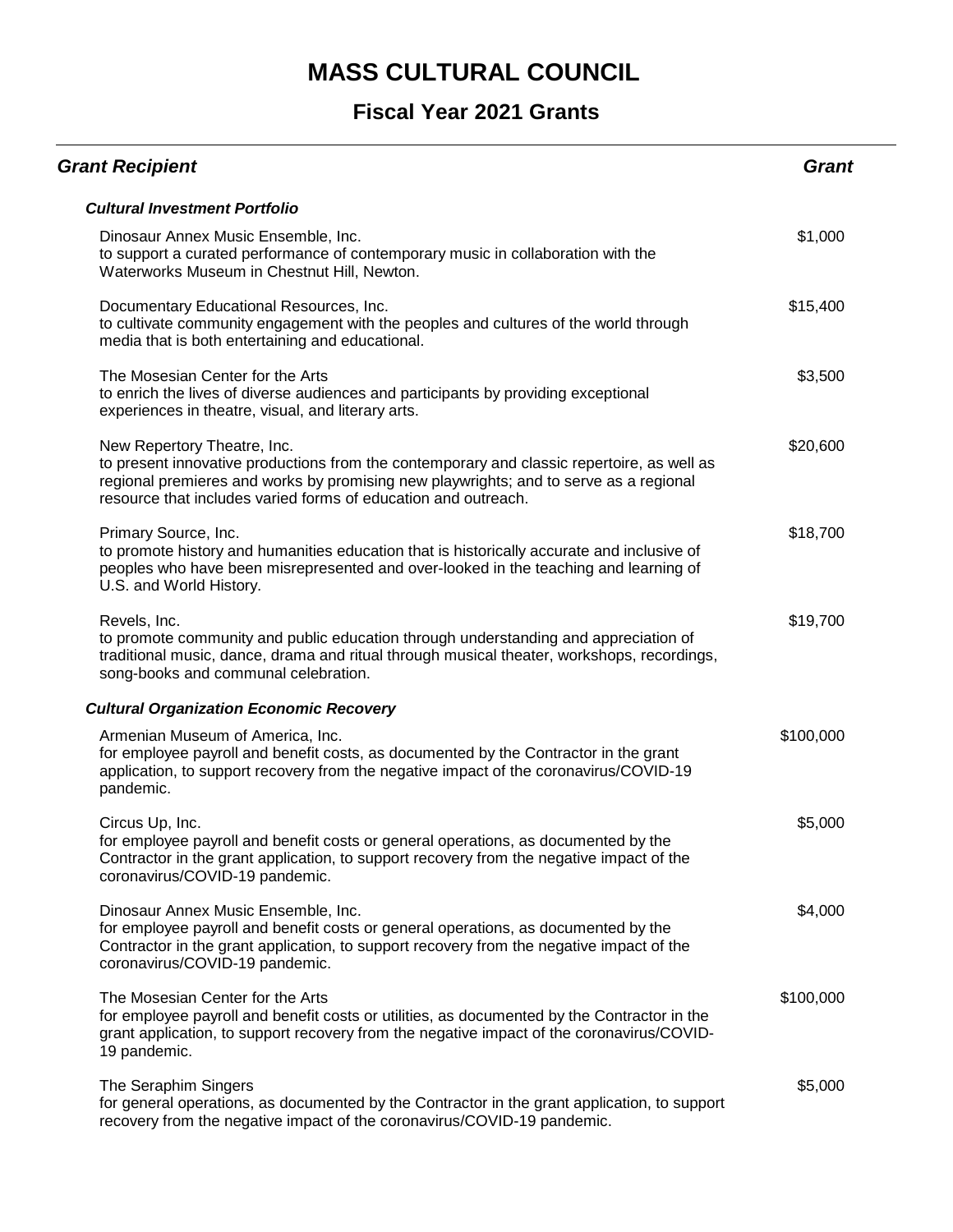| <b>Grant Recipient</b>                                                                                                                                                                                                                                                                                                                                                     | Grant    |
|----------------------------------------------------------------------------------------------------------------------------------------------------------------------------------------------------------------------------------------------------------------------------------------------------------------------------------------------------------------------------|----------|
| <b>Festivals - Fall/Winter</b>                                                                                                                                                                                                                                                                                                                                             |          |
| The Mosesian Center for the Arts<br>to support Arts For All Free Online Family Fun with the production, promotion and/or<br>development of festival audiences.                                                                                                                                                                                                             | \$500    |
| <b>Folk Arts and Heritage</b>                                                                                                                                                                                                                                                                                                                                              |          |
| Shyam Nepali<br>for an apprenticeship with Aarushi Baral.                                                                                                                                                                                                                                                                                                                  | \$7,000  |
| <b>Gaming Mitigation</b>                                                                                                                                                                                                                                                                                                                                                   |          |
| New Repertory Theatre, Inc.<br>to mitigate operation of gaming facilities that threaten the sustainability of non-profit and<br>municipal performing arts centers in Massachusetts by providing capital to preserve their<br>ability to compete in an unbalanced marketplace.                                                                                              | \$4,915  |
| <b>Local Cultural Council Allocation</b>                                                                                                                                                                                                                                                                                                                                   |          |
| <b>Watertown Cultural Council</b>                                                                                                                                                                                                                                                                                                                                          | \$12,800 |
| <b>Music Educator and Teaching Artists (META</b>                                                                                                                                                                                                                                                                                                                           |          |
| Rajan Kapoor<br>to purchase technology equipment for remote teaching during COVID-19 pandemic.                                                                                                                                                                                                                                                                             | \$1,000  |
| <b>Universal Participation</b>                                                                                                                                                                                                                                                                                                                                             |          |
| New Repertory Theatre, Inc.<br>to identify internal capacity barriers and provide resources for integrated accessibility in<br>daily operations.                                                                                                                                                                                                                           | \$3,000  |
| <b>Town of Wellesley</b>                                                                                                                                                                                                                                                                                                                                                   |          |
| <b>Cultural Investment Portfolio</b>                                                                                                                                                                                                                                                                                                                                       |          |
| Davis Museum and Cultural Center<br>to use the museum as a vehicle for integrating the arts, exploring cultures and building<br>community; to confront cultures, theses and issues that are not necessarily known<br>quantities; and to share the resources of the museum and the college with the public.                                                                 | \$15,000 |
| <b>Local Cultural Council Allocation</b>                                                                                                                                                                                                                                                                                                                                   |          |
| <b>Wellesley Cultural Council</b>                                                                                                                                                                                                                                                                                                                                          | \$6,400  |
| <b>Town of Weston</b>                                                                                                                                                                                                                                                                                                                                                      |          |
| <b>Cultural Investment Portfolio</b>                                                                                                                                                                                                                                                                                                                                       |          |
| Masterworks Chorale, Inc.<br>to stimulate interest in and appreciation of choral music in the Greater Boston community<br>through high-quality performances of important choral literature, and to give other singers<br>from outside the Chorale, of all musical abilities, the opportunity to sing choral music<br>together for personal, community and cultural growth. | \$4,700  |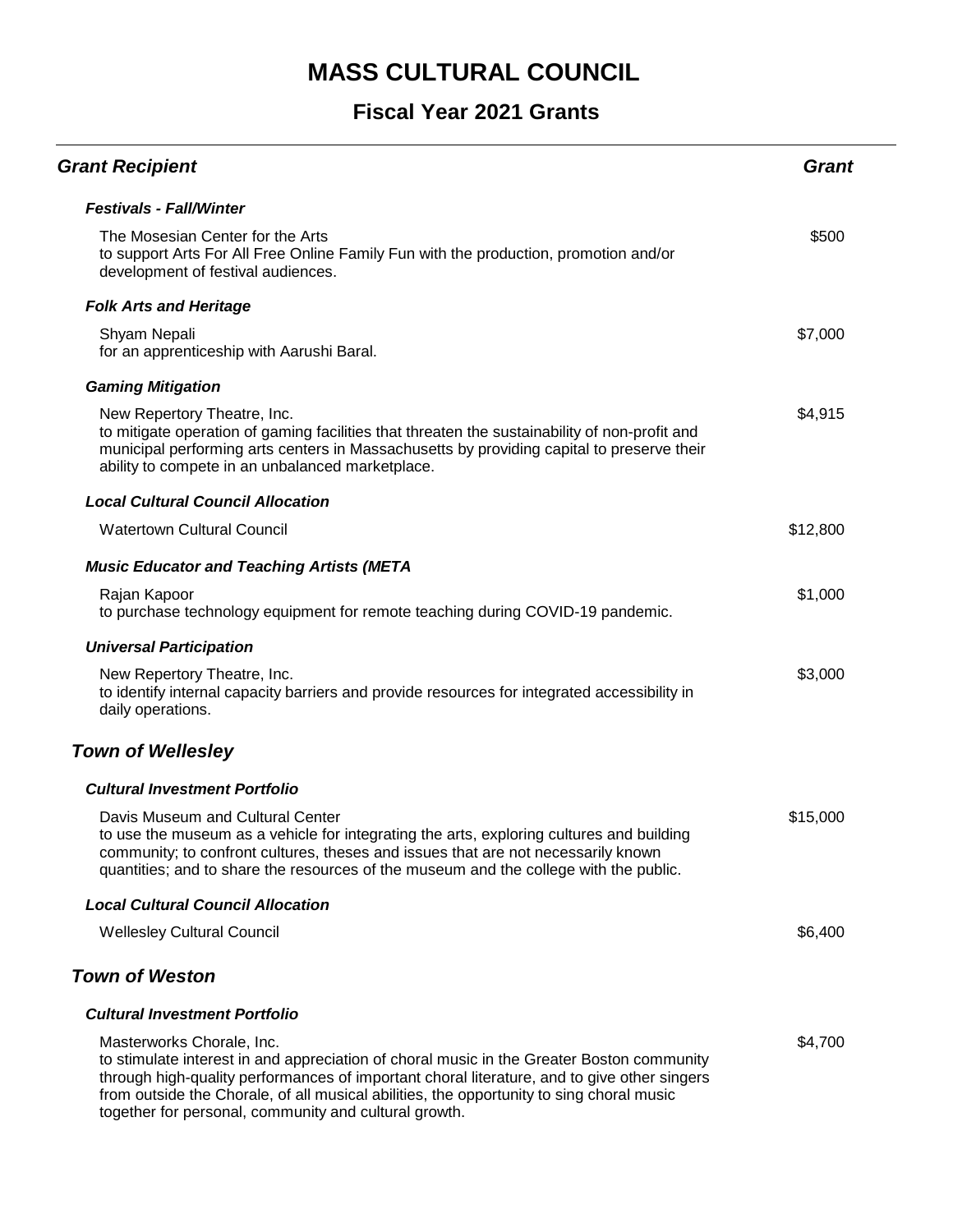| <b>Grant Recipient</b>                                                                                                                                                                                                                                      | <b>Grant</b> |
|-------------------------------------------------------------------------------------------------------------------------------------------------------------------------------------------------------------------------------------------------------------|--------------|
| The Rivers School Conservatory<br>to provide musical instruction and inspiration to students of all ages and backgrounds and<br>to make a significant contribution to the region's cultural life through concerts and the<br>Seminar on Contemporary Music. | \$15,000     |
| Spellman Museum of Stamps<br>for Portable Stamp Exhibits to bring informative and enjoyable stamp exhibits directly to the<br>community via collaborations with hospitals and community partners.                                                           | \$2,500      |
| <b>Local Cultural Council Allocation</b>                                                                                                                                                                                                                    |              |
| <b>Weston Cultural Council</b>                                                                                                                                                                                                                              | \$4,900      |
| <b>STARS Residency</b>                                                                                                                                                                                                                                      |              |
| <b>Country School</b><br>for a partially remote, partially in-person school residency, "Continents Celebration," with<br>Dan Foote to make and play world percussion.                                                                                       | \$4,250      |
| <b>Woodland School</b><br>for a partially remote, partially in-person school residency, "Continents Celebration," with<br>Dan Foote to make and play world percussion.                                                                                      | \$3,450      |
| <b>Town of Westwood</b>                                                                                                                                                                                                                                     |              |
| <b>COVID-19 Relief Fund for Individuals</b>                                                                                                                                                                                                                 |              |
| Ian Craig McNutt<br>for support of losses due to COVID-19.                                                                                                                                                                                                  | \$1,500      |
| Eirini Tornesaki<br>for support of losses due to COVID-19.                                                                                                                                                                                                  | \$1,500      |
| <b>Local Cultural Council Allocation</b>                                                                                                                                                                                                                    |              |
| <b>Westwood Cultural Council</b>                                                                                                                                                                                                                            | \$5,900      |
| <b>Town of Weymouth</b>                                                                                                                                                                                                                                     |              |
| <b>COVID-19 Relief Fund for Individuals</b>                                                                                                                                                                                                                 |              |
| Gabriel Goldman<br>for support of losses due to COVID-19.                                                                                                                                                                                                   | \$1,500      |
| Santiago Hernandez<br>for support of losses due to COVID-19.                                                                                                                                                                                                | \$1,500      |
| Sasha Pedro<br>for support of losses due to COVID-19.                                                                                                                                                                                                       | \$1,500      |
| Jason B. Psaros<br>for support of losses due to COVID-19.                                                                                                                                                                                                   | \$1,500      |
| Andrew J. Saunders<br>for support of losses due to COVID-19.                                                                                                                                                                                                | \$1,500      |